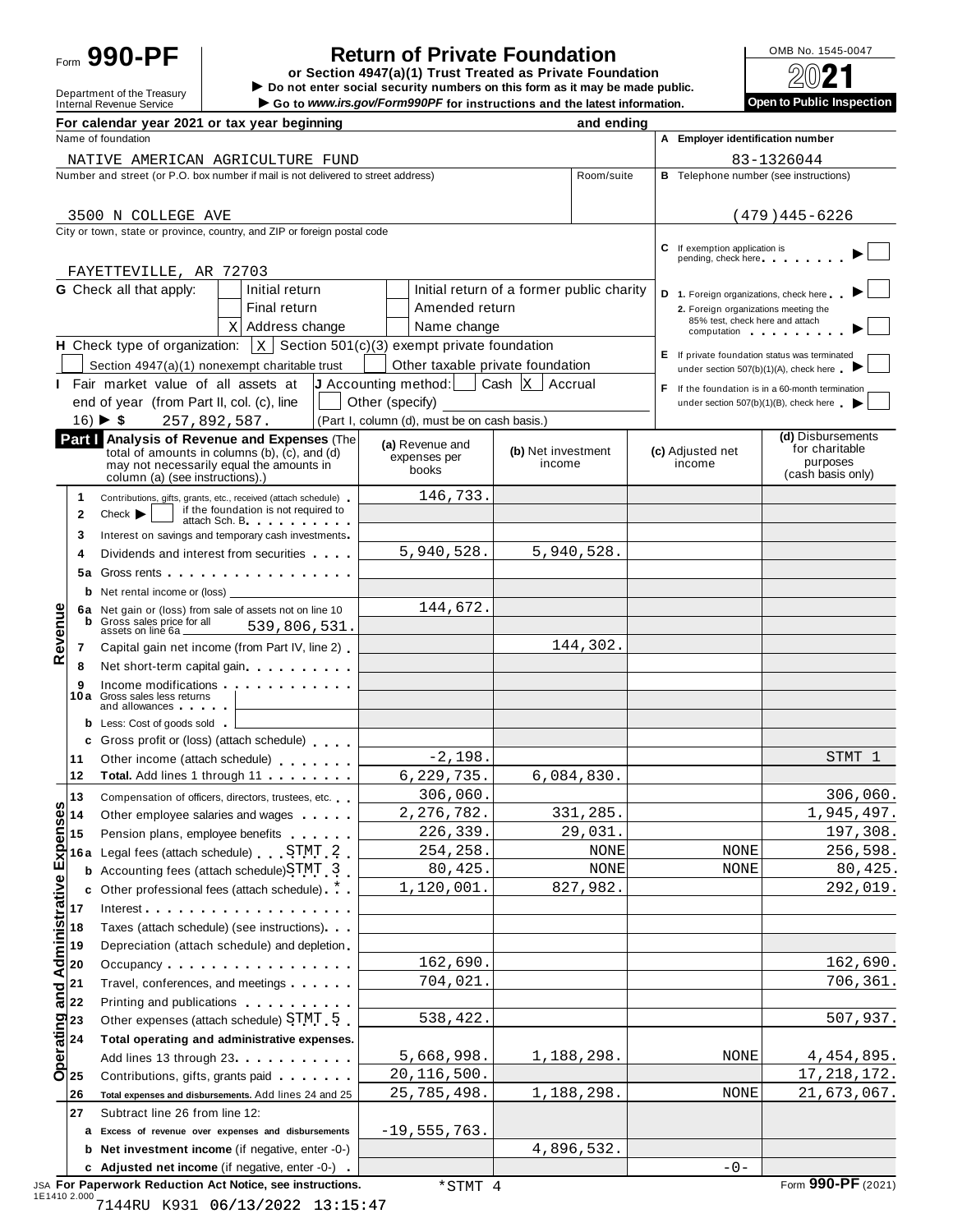|                                                    | Form 990-PF (2021)<br>NATIVE AMERICAN AGRICULTURE FUND                                                                                                                                                                                                 |                                                                            | 83-1326044     | Page 2                      |  |  |
|----------------------------------------------------|--------------------------------------------------------------------------------------------------------------------------------------------------------------------------------------------------------------------------------------------------------|----------------------------------------------------------------------------|----------------|-----------------------------|--|--|
| Part II                                            | <b>Balance Sheets</b> Attached schedules and amounts in the<br>description column should be for end-of-year                                                                                                                                            | Beginning of year                                                          |                | End of year                 |  |  |
|                                                    | amounts only. (See instructions.)                                                                                                                                                                                                                      | (a) Book Value                                                             | (b) Book Value | (c) Fair Market Value       |  |  |
| $\mathbf{1}$                                       | Cash - non-interest-bearing entries and the state of the state of the state of the state of the state of the state of the state of the state of the state of the state of the state of the state of the state of the state of                          | 671, 160.                                                                  | 532, 247.      | 532,247.                    |  |  |
| $\mathbf{2}$                                       | Savings and temporary cash investments                                                                                                                                                                                                                 | 16,639,178.                                                                | 22,099,387.    | 22,099,387.                 |  |  |
| 3                                                  |                                                                                                                                                                                                                                                        |                                                                            |                |                             |  |  |
|                                                    |                                                                                                                                                                                                                                                        | 1,980,933.                                                                 | 741,524.       | 741,524.                    |  |  |
| 4                                                  | $P$ ledges receivable $\blacktriangleright$                                                                                                                                                                                                            |                                                                            |                |                             |  |  |
|                                                    | <u> 1980 - Johann Barnett, fransk konge</u>                                                                                                                                                                                                            | <u> 1980 - Andrea Station Books, actor</u>                                 |                |                             |  |  |
| 5                                                  |                                                                                                                                                                                                                                                        |                                                                            |                |                             |  |  |
| 6                                                  | Receivables due from officers, directors, trustees, and other                                                                                                                                                                                          |                                                                            |                |                             |  |  |
|                                                    | disqualified persons (attach schedule) (see instructions)                                                                                                                                                                                              |                                                                            |                |                             |  |  |
| 7                                                  | Other notes and loans receivable (attach schedule) > _______                                                                                                                                                                                           |                                                                            |                |                             |  |  |
|                                                    |                                                                                                                                                                                                                                                        |                                                                            |                |                             |  |  |
|                                                    |                                                                                                                                                                                                                                                        |                                                                            |                |                             |  |  |
| ssets<br>8                                         | Inventories for sale or use<br>Prepaid expenses and deferred charges STMT 6                                                                                                                                                                            | 149,628.                                                                   | 225,536.       | 225,536.                    |  |  |
| 9<br>⋖                                             |                                                                                                                                                                                                                                                        |                                                                            |                |                             |  |  |
|                                                    | <b>10a</b> Investments - U.S. and state government obligations (attach schedule)                                                                                                                                                                       | 277,560,828.                                                               | 234, 293, 893. | 234, 293, 893.              |  |  |
|                                                    | <b>b</b> Investments - corporate stock (attach schedule) STMT 7                                                                                                                                                                                        |                                                                            |                |                             |  |  |
| 11                                                 | c Investments - corporate bonds (attach schedule)<br>Investments - land, buildings,                                                                                                                                                                    |                                                                            |                |                             |  |  |
|                                                    | and equipment: basis<br>Less: accumulated depreciation                                                                                                                                                                                                 |                                                                            |                |                             |  |  |
|                                                    | (attach schedule)                                                                                                                                                                                                                                      |                                                                            |                |                             |  |  |
| 12                                                 | Investments - mortgage loans                                                                                                                                                                                                                           | the control of the control of the control of the control of the control of |                |                             |  |  |
| 13<br>14                                           | Investments - other (attach schedule) [19] [19] and the schedule of the schedule of the schedule of the schedule of the schedule of the schedule of the schedule of the schedule of the schedule of the schedule of the schedu<br>Land, buildings, and |                                                                            |                |                             |  |  |
|                                                    | $\begin{array}{c c} \hline \end{array}$ 9,361.<br>equipment: basis<br>Less: accumulated depreciation<br>(1995) accumulated depreciation<br>(1996) 261.                                                                                                 |                                                                            |                |                             |  |  |
|                                                    | (attach schedule)                                                                                                                                                                                                                                      |                                                                            |                |                             |  |  |
| 15                                                 | $\overline{\phantom{a}}$<br>Other assets (describe $\blacktriangleright$                                                                                                                                                                               |                                                                            |                |                             |  |  |
| 16                                                 | Total assets (to be completed by all filers - see the<br>instructions. Also, see page 1, item I)                                                                                                                                                       |                                                                            |                |                             |  |  |
|                                                    |                                                                                                                                                                                                                                                        | 297,001,727.                                                               |                | $257,892,587.$ 257,892,587. |  |  |
| 17                                                 | Accounts payable and accrued expenses extensive and accrued expenses                                                                                                                                                                                   | 473,014.                                                                   | 304,006.       |                             |  |  |
| 18                                                 | Grants payable entering the service of the service of the service of the service of the service of the service                                                                                                                                         | 8,347,532.                                                                 | 11,403,610.    |                             |  |  |
| 19                                                 | Deferred revenue                                                                                                                                                                                                                                       |                                                                            |                |                             |  |  |
| 20                                                 | Loans from officers, directors, trustees, and other disqualified persons                                                                                                                                                                               |                                                                            |                |                             |  |  |
| Liabilities<br>21                                  | Mortgages and other notes payable (attach schedule)                                                                                                                                                                                                    |                                                                            |                |                             |  |  |
| 22                                                 |                                                                                                                                                                                                                                                        | 26,972,803.                                                                | 1,506,750.     |                             |  |  |
|                                                    |                                                                                                                                                                                                                                                        |                                                                            |                |                             |  |  |
| 23                                                 | Total liabilities (add lines 17 through 22)                                                                                                                                                                                                            | 35, 793, 349.                                                              | 13, 214, 366.  |                             |  |  |
| or Fund Balances<br>$\frac{6}{x}$<br>$\frac{1}{x}$ | Foundations that follow FASB ASC 958, check here $\mathbf{E}[\mathbf{X}]$                                                                                                                                                                              |                                                                            |                |                             |  |  |
|                                                    | and complete lines 24, 25, 29, and 30.                                                                                                                                                                                                                 |                                                                            |                |                             |  |  |
|                                                    | Net assets without donor restrictions example as a set of the set of the set of the set of the set of the set of the set of the set of the set of the set of the set of the set of the set of the set of the set of the set of                         | 261, 208, 378.                                                             | 244,678,221.   |                             |  |  |
|                                                    | Net assets with donor restrictions example as a set of the set of the set of the set of the set of the set of the set of the set of the set of the set of the set of the set of the set of the set of the set of the set of th                         |                                                                            |                |                             |  |  |
|                                                    | Foundations that do not follow FASB ASC 958, check here                                                                                                                                                                                                |                                                                            |                |                             |  |  |
|                                                    | and complete lines 26 through 30.                                                                                                                                                                                                                      |                                                                            |                |                             |  |  |
|                                                    | Capital stock, trust principal, or current funds                                                                                                                                                                                                       |                                                                            |                |                             |  |  |
| 27                                                 | Paid-in or capital surplus, or land, bldg., and equipment fund                                                                                                                                                                                         |                                                                            |                |                             |  |  |
| 28                                                 | Retained earnings, accumulated income, endowment, or other funds                                                                                                                                                                                       |                                                                            |                |                             |  |  |
| 29                                                 | Total net assets or fund balances (see instructions)                                                                                                                                                                                                   | 261, 208, 378.                                                             | 244,678,221.   |                             |  |  |
| <b>Net Assets</b><br>30                            | Total liabilities and net assets/fund balances (see                                                                                                                                                                                                    |                                                                            |                |                             |  |  |
|                                                    | instructions) and the contract of the contract of the contract of the contract of the contract of the contract of the contract of the contract of the contract of the contract of the contract of the contract of the contract                         | 297,001,727.                                                               | 257,892,587.   |                             |  |  |
|                                                    | Part III Analysis of Changes in Net Assets or Fund Balances                                                                                                                                                                                            |                                                                            |                |                             |  |  |
|                                                    | 1 Total net assets or fund balances at beginning of year - Part II, column (a), line 29 (must agree with                                                                                                                                               |                                                                            |                |                             |  |  |
|                                                    | end-of-year figure reported on prior year's return) enterchangeral content of the set of the set of the set of                                                                                                                                         |                                                                            | 1              | 261, 208, 378.              |  |  |
|                                                    |                                                                                                                                                                                                                                                        |                                                                            | 2              | $-19,555,763.$              |  |  |
|                                                    | 3 Other increases not included in line 2 (itemize) > SEE STATEMENT 9                                                                                                                                                                                   |                                                                            | 3              | 3,025,606.                  |  |  |
|                                                    |                                                                                                                                                                                                                                                        |                                                                            | 4              | 244,678,221.                |  |  |
|                                                    | 5 Decreases not included in line 2 (itemize) >                                                                                                                                                                                                         |                                                                            | 5              |                             |  |  |
|                                                    | 6 Total net assets or fund balances at end of year (line 4 minus line 5) - Part II, column (b), line 29                                                                                                                                                |                                                                            | 6              | 244,678,221.                |  |  |

| Form 990-PF (2021) |  |  |
|--------------------|--|--|
|--------------------|--|--|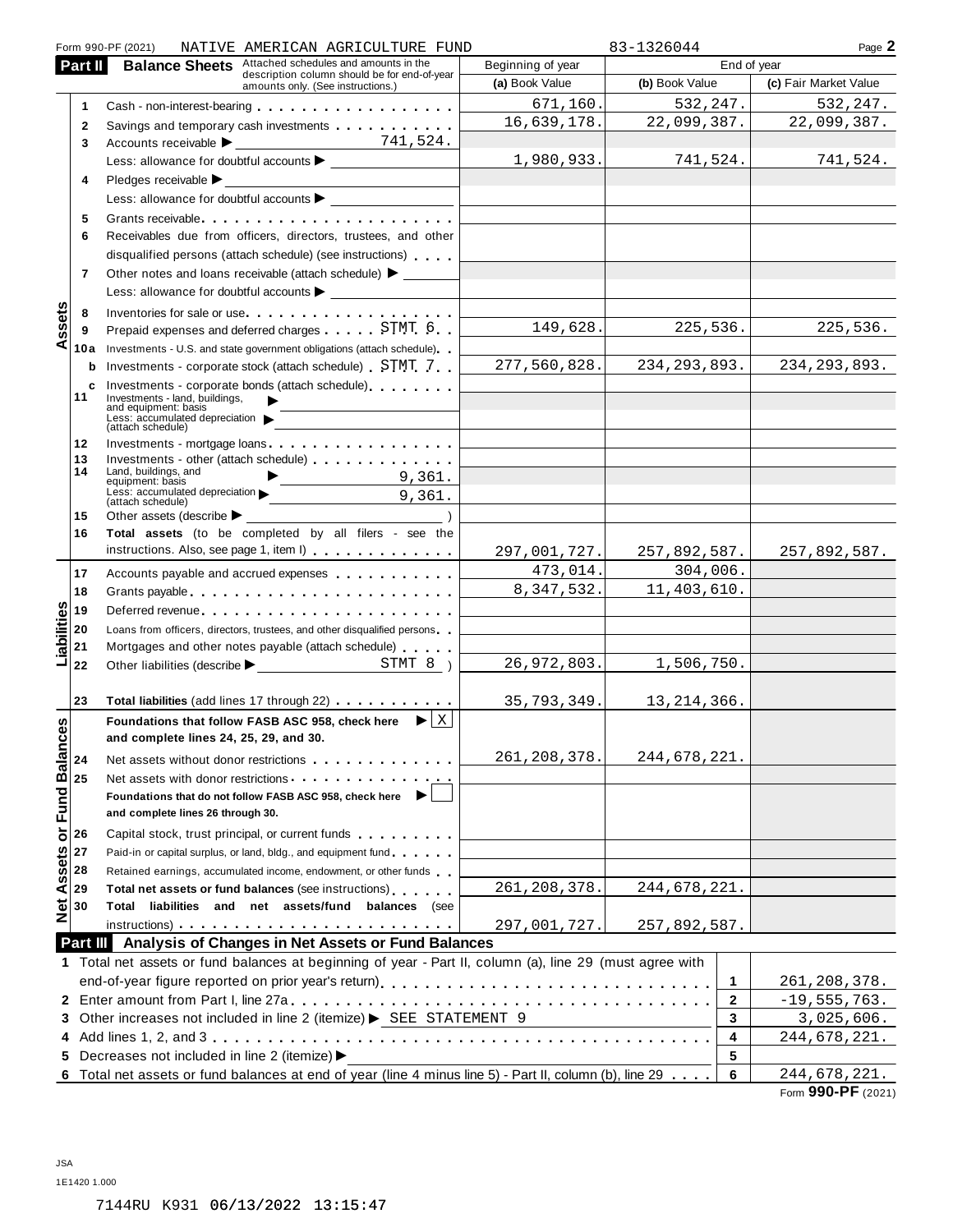|               | Form 990-PF (2021)                            | NATIVE AMERICAN AGRICULTURE FUND                                                                                                                                              |                                                                                 | 83-1326044                                          |                                                               | Page 3                           |
|---------------|-----------------------------------------------|-------------------------------------------------------------------------------------------------------------------------------------------------------------------------------|---------------------------------------------------------------------------------|-----------------------------------------------------|---------------------------------------------------------------|----------------------------------|
|               | Part IV                                       | <b>Capital Gains and Losses for Tax on Investment Income</b>                                                                                                                  |                                                                                 |                                                     |                                                               |                                  |
|               |                                               | (a) List and describe the kind(s) of property sold (for example, real estate,<br>2-story brick warehouse; or common stock, 200 shs. MLC Co.)                                  |                                                                                 | (b) How<br>acquired<br>P - Purchase<br>D - Donation | (c) Date acquired<br>(mo., day, yr.)                          | (d) Date sold<br>(mo., day, yr.) |
|               | 1 a SEE PART IV SCHEDULE                      |                                                                                                                                                                               |                                                                                 |                                                     |                                                               |                                  |
| b             |                                               |                                                                                                                                                                               |                                                                                 |                                                     |                                                               |                                  |
| c             |                                               |                                                                                                                                                                               |                                                                                 |                                                     |                                                               |                                  |
| d             |                                               |                                                                                                                                                                               |                                                                                 |                                                     |                                                               |                                  |
| е             |                                               |                                                                                                                                                                               |                                                                                 |                                                     |                                                               |                                  |
|               | (e) Gross sales price                         | (f) Depreciation allowed<br>(or allowable)                                                                                                                                    | (g) Cost or other basis<br>plus expense of sale                                 |                                                     | (h) Gain or (loss)<br>$((e)$ plus $(f)$ minus $(g)$ )         |                                  |
| a             |                                               |                                                                                                                                                                               |                                                                                 |                                                     |                                                               |                                  |
| b             |                                               |                                                                                                                                                                               |                                                                                 |                                                     |                                                               |                                  |
| c             |                                               |                                                                                                                                                                               |                                                                                 |                                                     |                                                               |                                  |
| d             |                                               |                                                                                                                                                                               |                                                                                 |                                                     |                                                               |                                  |
| е             |                                               |                                                                                                                                                                               |                                                                                 |                                                     |                                                               |                                  |
|               |                                               | Complete only for assets showing gain in column (h) and owned by the foundation on 12/31/69.                                                                                  |                                                                                 |                                                     | (I) Gains (Col. (h) gain minus                                |                                  |
|               | (i) $FMV$ as of $12/31/69$                    | (i) Adjusted basis<br>as of 12/31/69                                                                                                                                          | (k) Excess of col. (i)<br>over col. (j), if any                                 |                                                     | col. (k), but not less than -0-) or<br>Losses (from col. (h)) |                                  |
| a             |                                               |                                                                                                                                                                               |                                                                                 |                                                     |                                                               |                                  |
| b             |                                               |                                                                                                                                                                               |                                                                                 |                                                     |                                                               |                                  |
| с             |                                               |                                                                                                                                                                               |                                                                                 |                                                     |                                                               |                                  |
| d             |                                               |                                                                                                                                                                               |                                                                                 |                                                     |                                                               |                                  |
| е             |                                               |                                                                                                                                                                               |                                                                                 |                                                     |                                                               |                                  |
| 2<br>3        | Capital gain net income or (net capital loss) | Net short-term capital gain or (loss) as defined in sections 1222(5) and (6):<br>If gain, also enter in Part I, line 8, column (c). See instructions. If (loss), enter -0- in | If gain, also enter in Part I, line 7<br>If (loss), enter -0- in Part I, line 7 | $\mathbf{2}$                                        |                                                               | 144,302.                         |
|               |                                               |                                                                                                                                                                               |                                                                                 |                                                     |                                                               |                                  |
| <b>Part V</b> |                                               | Excise Tax Based on Investment Income (Section 4940(a), 4940(b), or 4948 - see instructions)                                                                                  |                                                                                 |                                                     |                                                               |                                  |
|               |                                               |                                                                                                                                                                               |                                                                                 |                                                     |                                                               |                                  |
|               |                                               | 1a Exempt operating foundations described in section $4940(d)(2)$ , check here $\blacktriangleright$ and enter "N/A" on line 1.                                               |                                                                                 |                                                     | $\mathbf{1}$                                                  | 68,062.                          |
|               |                                               |                                                                                                                                                                               |                                                                                 |                                                     |                                                               |                                  |
|               |                                               | <b>b</b> All other domestic foundations enter 1.39% (0.0139) of line 27b. Exempt foreign organizations,                                                                       |                                                                                 |                                                     |                                                               |                                  |
|               |                                               | enter 4% (0.04) of Part I, line 12, col. (b) $\ldots \ldots \ldots \ldots \ldots \ldots \ldots \ldots \ldots \ldots \ldots \ldots \ldots$                                     |                                                                                 |                                                     |                                                               |                                  |
| 2             |                                               | Tax under section 511 (domestic section $4947(a)(1)$ trusts and taxable foundations only; others, enter -0-)                                                                  |                                                                                 |                                                     | 2                                                             |                                  |
| 3             |                                               |                                                                                                                                                                               |                                                                                 |                                                     | 3                                                             | 68,062.                          |
|               |                                               | Subtitle A (income) tax (domestic section 4947(a)(1) trusts and taxable foundations only; others, enter -0-)                                                                  |                                                                                 |                                                     | 4                                                             | NONE                             |
| °             |                                               |                                                                                                                                                                               |                                                                                 |                                                     | 5                                                             | 68,062.                          |
| 6             | Credits/Payments:                             |                                                                                                                                                                               |                                                                                 |                                                     |                                                               |                                  |
| a             |                                               | 2021 estimated tax payments and 2020 overpayment credited to 2021                                                                                                             | 6a                                                                              | 47,592.                                             |                                                               |                                  |
| b             |                                               | Exempt foreign organizations - tax withheld at source                                                                                                                         | 6b                                                                              | NONE                                                |                                                               |                                  |
| c             |                                               | Tax paid with application for extension of time to file (Form 8868)                                                                                                           | 6с                                                                              | 22,000.                                             |                                                               |                                  |
| d             |                                               |                                                                                                                                                                               | 6d                                                                              |                                                     |                                                               |                                  |
| 7             |                                               | Total credits and payments. Add lines 6a through 6d                                                                                                                           |                                                                                 |                                                     | $\overline{7}$                                                | 69,592.                          |
| 8             |                                               | Enter any <b>penalty</b> for underpayment of estimated tax. Check here                                                                                                        | if Form 2220 is attached                                                        |                                                     | 8                                                             |                                  |
| 9             |                                               | Tax due. If the total of lines 5 and 8 is more than line 7, enter amount owed                                                                                                 |                                                                                 |                                                     | 9                                                             |                                  |
| 10            |                                               |                                                                                                                                                                               |                                                                                 |                                                     | 10                                                            | 1,530.                           |
| 11            |                                               | Enter the amount of line 10 to be: Credited to 2022 estimated tax ▶                                                                                                           | 1,530.                                                                          | Refunded                                            | 11                                                            | 0.0000                           |

Form **990-PF** (2021)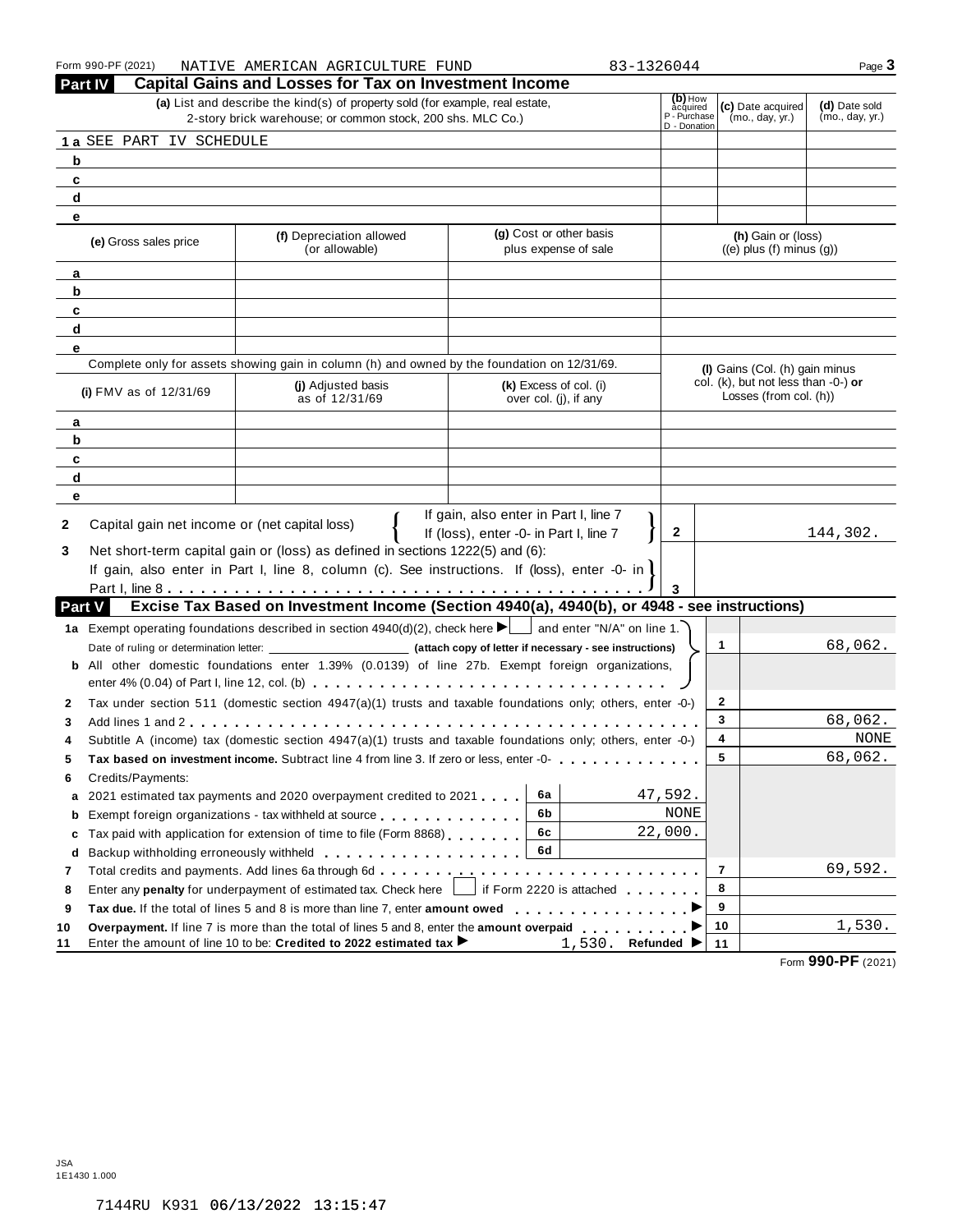| Form 990-PF (2021) | AMERICAN<br>NATIVE | AGRICULTURE<br>FUND | 22601<br>49∪0∠بـ<br>$\sim$ $-$ | Page 4 |
|--------------------|--------------------|---------------------|--------------------------------|--------|
|--------------------|--------------------|---------------------|--------------------------------|--------|

| Yes |  | or did it | n |
|-----|--|-----------|---|
|     |  |           |   |

|    | <b>Part VI-A</b> Statements Regarding Activities                                                                                   |                |         |    |
|----|------------------------------------------------------------------------------------------------------------------------------------|----------------|---------|----|
|    | 1a During the tax year, did the foundation attempt to influence any national, state, or local legislation or did it                |                | Yes     | No |
|    |                                                                                                                                    | 1a             |         | Χ  |
| b  | Did it spend more than \$100 during the year (either directly or indirectly) for political purposes? See the                       |                |         |    |
|    |                                                                                                                                    | 1b             |         | Χ  |
|    | If the answer is "Yes" to 1a or 1b, attach a detailed description of the activities and copies of any materials                    |                |         |    |
|    | published or distributed by the foundation in connection with the activities.                                                      |                |         |    |
| c  |                                                                                                                                    | 1c             |         | X  |
| d  | Enter the amount (if any) of tax on political expenditures (section 4955) imposed during the year:                                 |                |         |    |
|    |                                                                                                                                    |                |         |    |
|    | e Enter the reimbursement (if any) paid by the foundation during the year for political expenditure tax imposed                    |                |         |    |
|    |                                                                                                                                    |                |         |    |
| 2  | Has the foundation engaged in any activities that have not previously been reported to the IRS?                                    | $\overline{2}$ |         | Χ  |
|    | If "Yes," attach a detailed description of the activities.                                                                         |                |         |    |
| 3. | Has the foundation made any changes, not previously reported to the IRS, in its governing instrument, articles                     |                |         |    |
|    | of incorporation, or bylaws, or other similar instruments? If "Yes," attach a conformed copy of the changes                        | 3              |         | Χ  |
| 4a | Did the foundation have unrelated business gross income of \$1,000 or more during the year?                                        | 4a             |         | Χ  |
| b  |                                                                                                                                    | 4b             |         |    |
| 5  |                                                                                                                                    | 5              |         | Χ  |
|    | If "Yes," attach the statement required by General Instruction T.                                                                  |                |         |    |
| 6  | Are the requirements of section 508(e) (relating to sections 4941 through 4945) satisfied either:                                  |                |         |    |
|    | • By language in the governing instrument, or                                                                                      |                |         |    |
|    | · By state legislation that effectively amends the governing instrument so that no mandatory directions that                       |                |         |    |
|    |                                                                                                                                    | 6              | Χ       |    |
| 7  | Did the foundation have at least \$5,000 in assets at any time during the year? If "Yes," complete Part II, col. (c), and Part XIV | $\overline{7}$ | Χ       |    |
| 8а | Enter the states to which the foundation reports or with which it is registered. See instructions. $\blacktriangleright$           |                |         |    |
|    | AR, ND,                                                                                                                            |                |         |    |
|    | <b>b</b> If the answer is "Yes" to line 7, has the foundation furnished a copy of Form 990-PF to the Attorney General              |                |         |    |
|    |                                                                                                                                    | 8b             | Χ       |    |
| 9  | Is the foundation claiming status as a private operating foundation within the meaning of section $4942(j)(3)$ or                  |                |         |    |
|    | 4942(j)(5) for calendar year 2021 or the tax year beginning in 2021? See the instructions for Part XIII. If "Yes,"                 |                |         |    |
|    |                                                                                                                                    | 9              |         | Χ  |
| 10 | Did any persons become substantial contributors during the tax year? If "Yes," attach a schedule listing their                     |                |         |    |
|    |                                                                                                                                    | 10             |         | X  |
| 11 | At any time during the year, did the foundation, directly or indirectly, own a controlled entity within the                        |                |         |    |
|    | meaning of section 512(b)(13)? If "Yes," attach schedule. See instructions                                                         | 11             |         | X  |
| 12 | Did the foundation make a distribution to a donor advised fund over which the foundation or a disqualified                         |                |         |    |
|    | person had advisory privileges? If "Yes," attach statement. See instructions.                                                      | 12             |         | X  |
| 13 | Did the foundation comply with the public inspection requirements for its annual returns and exemption application?   13           |                | Χ       |    |
|    | NATIVEAMERICANAGRICULTUREFUND.ORG<br>Website address $\blacktriangleright$                                                         |                |         |    |
| 14 | ────────────Telephone no. ▶ 479-445-6226<br>The books are in care of KATHY CALLAHAN                                                |                |         |    |
|    | ZIP+4 ▶ 72703<br>Located at $\triangleright$ 3500 N COLLEGE AVE FAYETTEVILLE, AR                                                   |                |         |    |
| 15 | Section 4947(a)(1) nonexempt charitable trusts filing Form 990-PF in lieu of Form 1041 - check here                                |                |         |    |
|    | 15<br>and enter the amount of tax-exempt interest received or accrued during the year<br>$\blacktriangleright$ 1                   |                |         |    |
| 16 | At any time during calendar year 2021, did the foundation have an interest in or a signature or other authority                    |                | Yes     | No |
|    |                                                                                                                                    | 16             |         | X  |
|    | See the instructions for exceptions and filing requirements for FinCEN Form 114. If "Yes," enter the name of                       |                |         |    |
|    | the foreign country $\blacktriangleright$                                                                                          |                | 0.00000 |    |

Form **990-PF** (2021)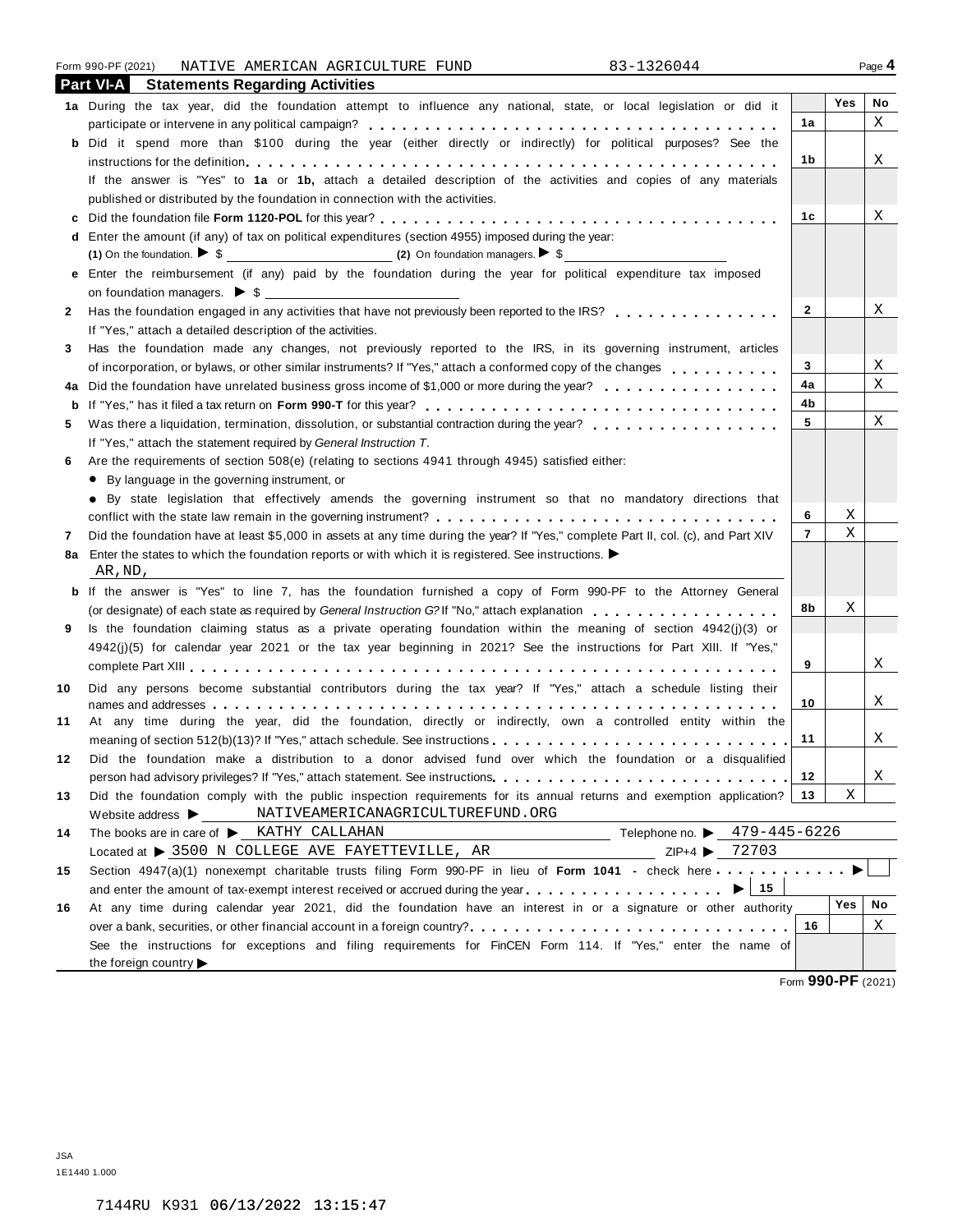| <b>JSA</b>   |  |                                 |  |
|--------------|--|---------------------------------|--|
| 1E1450 1.000 |  |                                 |  |
|              |  | 7144RU K931 06/13/2022 13:15:47 |  |
|              |  |                                 |  |
|              |  |                                 |  |

| Χ<br>(1) Engage in the sale or exchange, or leasing of property with a disqualified person? $\ldots$ , $\ldots$ , $\ldots$ , $\ldots$ , $\ldots$<br>∣1a(1)<br>(2) Borrow money from, lend money to, or otherwise extend credit to (or accept it from) a disqualified<br>Χ<br> 1a(2) <br>X<br> 1a(3) <br>(3) Furnish goods, services, or facilities to (or accept them from) a disqualified person?<br>X<br> 1a(4) <br>(5) Transfer any income or assets to a disqualified person (or make any of either available for the benefit or<br>Χ<br> 1a(5) <br>(6) Agree to pay money or property to a government official? (Exception. Check "No" if the foundation<br>agreed to make a grant to or to employ the official for a period after termination of government service, if<br>Χ<br>1a(6)<br>b If any answer is "Yes" to 1a(1)-(6), did any of the acts fail to qualify under the exceptions described in<br>Χ<br>1b<br>c Organizations relying on a current notice regarding disaster assistance, check here<br>d Did the foundation engage in a prior year in any of the acts described in 1a, other than excepted acts, that<br>Χ<br>1d<br>2 Taxes on failure to distribute income (section 4942) (does not apply for years the foundation was a private<br>operating foundation defined in section $4942(i)(3)$ or $4942(i)(5)$ :<br>a At the end of tax year 2021, did the foundation have any undistributed income (Part XII, lines 6d and 6e) for<br>X<br>2a<br><b>b</b> Are there any years listed in 2a for which the foundation is not applying the provisions of section $4942(a)(2)$<br>(relating to incorrect valuation of assets) to the year's undistributed income? (If applying section 4942(a)(2) to<br>2b<br>c If the provisions of section $4942(a)(2)$ are being applied to any of the years listed in 2a, list the years here.<br>3a Did the foundation hold more than a 2% direct or indirect interest in any business enterprise at any time<br>Χ<br>За<br><b>b</b> If "Yes," did it have excess business holdings in 2021 as a result of (1) any purchase by the foundation or<br>disqualified persons after May 26, 1969; (2) the lapse of the 5-year period (or longer period approved by the<br>Commissioner under section $4943(c)(7)$ ) to dispose of holdings acquired by gift or bequest; or (3) the lapse of<br>the 10-, 15-, or 20-year first phase holding period? (Use Form 4720, Schedule C, to determine if the<br>3b<br>Χ<br>4a Did the foundation invest during the year any amount in a manner that would jeopardize its charitable purposes?<br>4a<br><b>b</b> Did the foundation make any investment in a prior year (but after December 31, 1969) that could jeopardize its<br>charitable purpose that had not been removed from jeopardy before the first day of the tax year beginning in 2021?<br>Χ<br>4b<br>Form 990-PF (2021 | 1a During the year, did the foundation (either directly or indirectly): |  |  |
|---------------------------------------------------------------------------------------------------------------------------------------------------------------------------------------------------------------------------------------------------------------------------------------------------------------------------------------------------------------------------------------------------------------------------------------------------------------------------------------------------------------------------------------------------------------------------------------------------------------------------------------------------------------------------------------------------------------------------------------------------------------------------------------------------------------------------------------------------------------------------------------------------------------------------------------------------------------------------------------------------------------------------------------------------------------------------------------------------------------------------------------------------------------------------------------------------------------------------------------------------------------------------------------------------------------------------------------------------------------------------------------------------------------------------------------------------------------------------------------------------------------------------------------------------------------------------------------------------------------------------------------------------------------------------------------------------------------------------------------------------------------------------------------------------------------------------------------------------------------------------------------------------------------------------------------------------------------------------------------------------------------------------------------------------------------------------------------------------------------------------------------------------------------------------------------------------------------------------------------------------------------------------------------------------------------------------------------------------------------------------------------------------------------------------------------------------------------------------------------------------------------------------------------------------------------------------------------------------------------------------------------------------------------------------------------------------------------------------------------------------------------------------------------------------------------------------------------------------------------------------------|-------------------------------------------------------------------------|--|--|
|                                                                                                                                                                                                                                                                                                                                                                                                                                                                                                                                                                                                                                                                                                                                                                                                                                                                                                                                                                                                                                                                                                                                                                                                                                                                                                                                                                                                                                                                                                                                                                                                                                                                                                                                                                                                                                                                                                                                                                                                                                                                                                                                                                                                                                                                                                                                                                                                                                                                                                                                                                                                                                                                                                                                                                                                                                                                                 |                                                                         |  |  |
|                                                                                                                                                                                                                                                                                                                                                                                                                                                                                                                                                                                                                                                                                                                                                                                                                                                                                                                                                                                                                                                                                                                                                                                                                                                                                                                                                                                                                                                                                                                                                                                                                                                                                                                                                                                                                                                                                                                                                                                                                                                                                                                                                                                                                                                                                                                                                                                                                                                                                                                                                                                                                                                                                                                                                                                                                                                                                 |                                                                         |  |  |
|                                                                                                                                                                                                                                                                                                                                                                                                                                                                                                                                                                                                                                                                                                                                                                                                                                                                                                                                                                                                                                                                                                                                                                                                                                                                                                                                                                                                                                                                                                                                                                                                                                                                                                                                                                                                                                                                                                                                                                                                                                                                                                                                                                                                                                                                                                                                                                                                                                                                                                                                                                                                                                                                                                                                                                                                                                                                                 |                                                                         |  |  |
|                                                                                                                                                                                                                                                                                                                                                                                                                                                                                                                                                                                                                                                                                                                                                                                                                                                                                                                                                                                                                                                                                                                                                                                                                                                                                                                                                                                                                                                                                                                                                                                                                                                                                                                                                                                                                                                                                                                                                                                                                                                                                                                                                                                                                                                                                                                                                                                                                                                                                                                                                                                                                                                                                                                                                                                                                                                                                 |                                                                         |  |  |
|                                                                                                                                                                                                                                                                                                                                                                                                                                                                                                                                                                                                                                                                                                                                                                                                                                                                                                                                                                                                                                                                                                                                                                                                                                                                                                                                                                                                                                                                                                                                                                                                                                                                                                                                                                                                                                                                                                                                                                                                                                                                                                                                                                                                                                                                                                                                                                                                                                                                                                                                                                                                                                                                                                                                                                                                                                                                                 |                                                                         |  |  |
|                                                                                                                                                                                                                                                                                                                                                                                                                                                                                                                                                                                                                                                                                                                                                                                                                                                                                                                                                                                                                                                                                                                                                                                                                                                                                                                                                                                                                                                                                                                                                                                                                                                                                                                                                                                                                                                                                                                                                                                                                                                                                                                                                                                                                                                                                                                                                                                                                                                                                                                                                                                                                                                                                                                                                                                                                                                                                 |                                                                         |  |  |
|                                                                                                                                                                                                                                                                                                                                                                                                                                                                                                                                                                                                                                                                                                                                                                                                                                                                                                                                                                                                                                                                                                                                                                                                                                                                                                                                                                                                                                                                                                                                                                                                                                                                                                                                                                                                                                                                                                                                                                                                                                                                                                                                                                                                                                                                                                                                                                                                                                                                                                                                                                                                                                                                                                                                                                                                                                                                                 |                                                                         |  |  |
|                                                                                                                                                                                                                                                                                                                                                                                                                                                                                                                                                                                                                                                                                                                                                                                                                                                                                                                                                                                                                                                                                                                                                                                                                                                                                                                                                                                                                                                                                                                                                                                                                                                                                                                                                                                                                                                                                                                                                                                                                                                                                                                                                                                                                                                                                                                                                                                                                                                                                                                                                                                                                                                                                                                                                                                                                                                                                 |                                                                         |  |  |
|                                                                                                                                                                                                                                                                                                                                                                                                                                                                                                                                                                                                                                                                                                                                                                                                                                                                                                                                                                                                                                                                                                                                                                                                                                                                                                                                                                                                                                                                                                                                                                                                                                                                                                                                                                                                                                                                                                                                                                                                                                                                                                                                                                                                                                                                                                                                                                                                                                                                                                                                                                                                                                                                                                                                                                                                                                                                                 |                                                                         |  |  |
|                                                                                                                                                                                                                                                                                                                                                                                                                                                                                                                                                                                                                                                                                                                                                                                                                                                                                                                                                                                                                                                                                                                                                                                                                                                                                                                                                                                                                                                                                                                                                                                                                                                                                                                                                                                                                                                                                                                                                                                                                                                                                                                                                                                                                                                                                                                                                                                                                                                                                                                                                                                                                                                                                                                                                                                                                                                                                 |                                                                         |  |  |
|                                                                                                                                                                                                                                                                                                                                                                                                                                                                                                                                                                                                                                                                                                                                                                                                                                                                                                                                                                                                                                                                                                                                                                                                                                                                                                                                                                                                                                                                                                                                                                                                                                                                                                                                                                                                                                                                                                                                                                                                                                                                                                                                                                                                                                                                                                                                                                                                                                                                                                                                                                                                                                                                                                                                                                                                                                                                                 |                                                                         |  |  |
|                                                                                                                                                                                                                                                                                                                                                                                                                                                                                                                                                                                                                                                                                                                                                                                                                                                                                                                                                                                                                                                                                                                                                                                                                                                                                                                                                                                                                                                                                                                                                                                                                                                                                                                                                                                                                                                                                                                                                                                                                                                                                                                                                                                                                                                                                                                                                                                                                                                                                                                                                                                                                                                                                                                                                                                                                                                                                 |                                                                         |  |  |
|                                                                                                                                                                                                                                                                                                                                                                                                                                                                                                                                                                                                                                                                                                                                                                                                                                                                                                                                                                                                                                                                                                                                                                                                                                                                                                                                                                                                                                                                                                                                                                                                                                                                                                                                                                                                                                                                                                                                                                                                                                                                                                                                                                                                                                                                                                                                                                                                                                                                                                                                                                                                                                                                                                                                                                                                                                                                                 |                                                                         |  |  |
|                                                                                                                                                                                                                                                                                                                                                                                                                                                                                                                                                                                                                                                                                                                                                                                                                                                                                                                                                                                                                                                                                                                                                                                                                                                                                                                                                                                                                                                                                                                                                                                                                                                                                                                                                                                                                                                                                                                                                                                                                                                                                                                                                                                                                                                                                                                                                                                                                                                                                                                                                                                                                                                                                                                                                                                                                                                                                 |                                                                         |  |  |
|                                                                                                                                                                                                                                                                                                                                                                                                                                                                                                                                                                                                                                                                                                                                                                                                                                                                                                                                                                                                                                                                                                                                                                                                                                                                                                                                                                                                                                                                                                                                                                                                                                                                                                                                                                                                                                                                                                                                                                                                                                                                                                                                                                                                                                                                                                                                                                                                                                                                                                                                                                                                                                                                                                                                                                                                                                                                                 |                                                                         |  |  |
|                                                                                                                                                                                                                                                                                                                                                                                                                                                                                                                                                                                                                                                                                                                                                                                                                                                                                                                                                                                                                                                                                                                                                                                                                                                                                                                                                                                                                                                                                                                                                                                                                                                                                                                                                                                                                                                                                                                                                                                                                                                                                                                                                                                                                                                                                                                                                                                                                                                                                                                                                                                                                                                                                                                                                                                                                                                                                 |                                                                         |  |  |
|                                                                                                                                                                                                                                                                                                                                                                                                                                                                                                                                                                                                                                                                                                                                                                                                                                                                                                                                                                                                                                                                                                                                                                                                                                                                                                                                                                                                                                                                                                                                                                                                                                                                                                                                                                                                                                                                                                                                                                                                                                                                                                                                                                                                                                                                                                                                                                                                                                                                                                                                                                                                                                                                                                                                                                                                                                                                                 |                                                                         |  |  |
|                                                                                                                                                                                                                                                                                                                                                                                                                                                                                                                                                                                                                                                                                                                                                                                                                                                                                                                                                                                                                                                                                                                                                                                                                                                                                                                                                                                                                                                                                                                                                                                                                                                                                                                                                                                                                                                                                                                                                                                                                                                                                                                                                                                                                                                                                                                                                                                                                                                                                                                                                                                                                                                                                                                                                                                                                                                                                 |                                                                         |  |  |
|                                                                                                                                                                                                                                                                                                                                                                                                                                                                                                                                                                                                                                                                                                                                                                                                                                                                                                                                                                                                                                                                                                                                                                                                                                                                                                                                                                                                                                                                                                                                                                                                                                                                                                                                                                                                                                                                                                                                                                                                                                                                                                                                                                                                                                                                                                                                                                                                                                                                                                                                                                                                                                                                                                                                                                                                                                                                                 |                                                                         |  |  |
|                                                                                                                                                                                                                                                                                                                                                                                                                                                                                                                                                                                                                                                                                                                                                                                                                                                                                                                                                                                                                                                                                                                                                                                                                                                                                                                                                                                                                                                                                                                                                                                                                                                                                                                                                                                                                                                                                                                                                                                                                                                                                                                                                                                                                                                                                                                                                                                                                                                                                                                                                                                                                                                                                                                                                                                                                                                                                 |                                                                         |  |  |
|                                                                                                                                                                                                                                                                                                                                                                                                                                                                                                                                                                                                                                                                                                                                                                                                                                                                                                                                                                                                                                                                                                                                                                                                                                                                                                                                                                                                                                                                                                                                                                                                                                                                                                                                                                                                                                                                                                                                                                                                                                                                                                                                                                                                                                                                                                                                                                                                                                                                                                                                                                                                                                                                                                                                                                                                                                                                                 |                                                                         |  |  |
|                                                                                                                                                                                                                                                                                                                                                                                                                                                                                                                                                                                                                                                                                                                                                                                                                                                                                                                                                                                                                                                                                                                                                                                                                                                                                                                                                                                                                                                                                                                                                                                                                                                                                                                                                                                                                                                                                                                                                                                                                                                                                                                                                                                                                                                                                                                                                                                                                                                                                                                                                                                                                                                                                                                                                                                                                                                                                 |                                                                         |  |  |
|                                                                                                                                                                                                                                                                                                                                                                                                                                                                                                                                                                                                                                                                                                                                                                                                                                                                                                                                                                                                                                                                                                                                                                                                                                                                                                                                                                                                                                                                                                                                                                                                                                                                                                                                                                                                                                                                                                                                                                                                                                                                                                                                                                                                                                                                                                                                                                                                                                                                                                                                                                                                                                                                                                                                                                                                                                                                                 |                                                                         |  |  |
|                                                                                                                                                                                                                                                                                                                                                                                                                                                                                                                                                                                                                                                                                                                                                                                                                                                                                                                                                                                                                                                                                                                                                                                                                                                                                                                                                                                                                                                                                                                                                                                                                                                                                                                                                                                                                                                                                                                                                                                                                                                                                                                                                                                                                                                                                                                                                                                                                                                                                                                                                                                                                                                                                                                                                                                                                                                                                 |                                                                         |  |  |
|                                                                                                                                                                                                                                                                                                                                                                                                                                                                                                                                                                                                                                                                                                                                                                                                                                                                                                                                                                                                                                                                                                                                                                                                                                                                                                                                                                                                                                                                                                                                                                                                                                                                                                                                                                                                                                                                                                                                                                                                                                                                                                                                                                                                                                                                                                                                                                                                                                                                                                                                                                                                                                                                                                                                                                                                                                                                                 |                                                                         |  |  |
|                                                                                                                                                                                                                                                                                                                                                                                                                                                                                                                                                                                                                                                                                                                                                                                                                                                                                                                                                                                                                                                                                                                                                                                                                                                                                                                                                                                                                                                                                                                                                                                                                                                                                                                                                                                                                                                                                                                                                                                                                                                                                                                                                                                                                                                                                                                                                                                                                                                                                                                                                                                                                                                                                                                                                                                                                                                                                 |                                                                         |  |  |
|                                                                                                                                                                                                                                                                                                                                                                                                                                                                                                                                                                                                                                                                                                                                                                                                                                                                                                                                                                                                                                                                                                                                                                                                                                                                                                                                                                                                                                                                                                                                                                                                                                                                                                                                                                                                                                                                                                                                                                                                                                                                                                                                                                                                                                                                                                                                                                                                                                                                                                                                                                                                                                                                                                                                                                                                                                                                                 |                                                                         |  |  |
|                                                                                                                                                                                                                                                                                                                                                                                                                                                                                                                                                                                                                                                                                                                                                                                                                                                                                                                                                                                                                                                                                                                                                                                                                                                                                                                                                                                                                                                                                                                                                                                                                                                                                                                                                                                                                                                                                                                                                                                                                                                                                                                                                                                                                                                                                                                                                                                                                                                                                                                                                                                                                                                                                                                                                                                                                                                                                 |                                                                         |  |  |
|                                                                                                                                                                                                                                                                                                                                                                                                                                                                                                                                                                                                                                                                                                                                                                                                                                                                                                                                                                                                                                                                                                                                                                                                                                                                                                                                                                                                                                                                                                                                                                                                                                                                                                                                                                                                                                                                                                                                                                                                                                                                                                                                                                                                                                                                                                                                                                                                                                                                                                                                                                                                                                                                                                                                                                                                                                                                                 |                                                                         |  |  |
|                                                                                                                                                                                                                                                                                                                                                                                                                                                                                                                                                                                                                                                                                                                                                                                                                                                                                                                                                                                                                                                                                                                                                                                                                                                                                                                                                                                                                                                                                                                                                                                                                                                                                                                                                                                                                                                                                                                                                                                                                                                                                                                                                                                                                                                                                                                                                                                                                                                                                                                                                                                                                                                                                                                                                                                                                                                                                 |                                                                         |  |  |
|                                                                                                                                                                                                                                                                                                                                                                                                                                                                                                                                                                                                                                                                                                                                                                                                                                                                                                                                                                                                                                                                                                                                                                                                                                                                                                                                                                                                                                                                                                                                                                                                                                                                                                                                                                                                                                                                                                                                                                                                                                                                                                                                                                                                                                                                                                                                                                                                                                                                                                                                                                                                                                                                                                                                                                                                                                                                                 |                                                                         |  |  |
|                                                                                                                                                                                                                                                                                                                                                                                                                                                                                                                                                                                                                                                                                                                                                                                                                                                                                                                                                                                                                                                                                                                                                                                                                                                                                                                                                                                                                                                                                                                                                                                                                                                                                                                                                                                                                                                                                                                                                                                                                                                                                                                                                                                                                                                                                                                                                                                                                                                                                                                                                                                                                                                                                                                                                                                                                                                                                 |                                                                         |  |  |
|                                                                                                                                                                                                                                                                                                                                                                                                                                                                                                                                                                                                                                                                                                                                                                                                                                                                                                                                                                                                                                                                                                                                                                                                                                                                                                                                                                                                                                                                                                                                                                                                                                                                                                                                                                                                                                                                                                                                                                                                                                                                                                                                                                                                                                                                                                                                                                                                                                                                                                                                                                                                                                                                                                                                                                                                                                                                                 |                                                                         |  |  |
|                                                                                                                                                                                                                                                                                                                                                                                                                                                                                                                                                                                                                                                                                                                                                                                                                                                                                                                                                                                                                                                                                                                                                                                                                                                                                                                                                                                                                                                                                                                                                                                                                                                                                                                                                                                                                                                                                                                                                                                                                                                                                                                                                                                                                                                                                                                                                                                                                                                                                                                                                                                                                                                                                                                                                                                                                                                                                 |                                                                         |  |  |
|                                                                                                                                                                                                                                                                                                                                                                                                                                                                                                                                                                                                                                                                                                                                                                                                                                                                                                                                                                                                                                                                                                                                                                                                                                                                                                                                                                                                                                                                                                                                                                                                                                                                                                                                                                                                                                                                                                                                                                                                                                                                                                                                                                                                                                                                                                                                                                                                                                                                                                                                                                                                                                                                                                                                                                                                                                                                                 |                                                                         |  |  |

**File Form 4720 if any item is checked in the "Yes" column, unless an exception applies. Yes No**

#### Form 990-PF (2021) NATIVE AMERICAN AGRICULTURE FUND 83-1326044 **Part VI-B Statements Regarding Activities for Which Form 4720 May Be Required**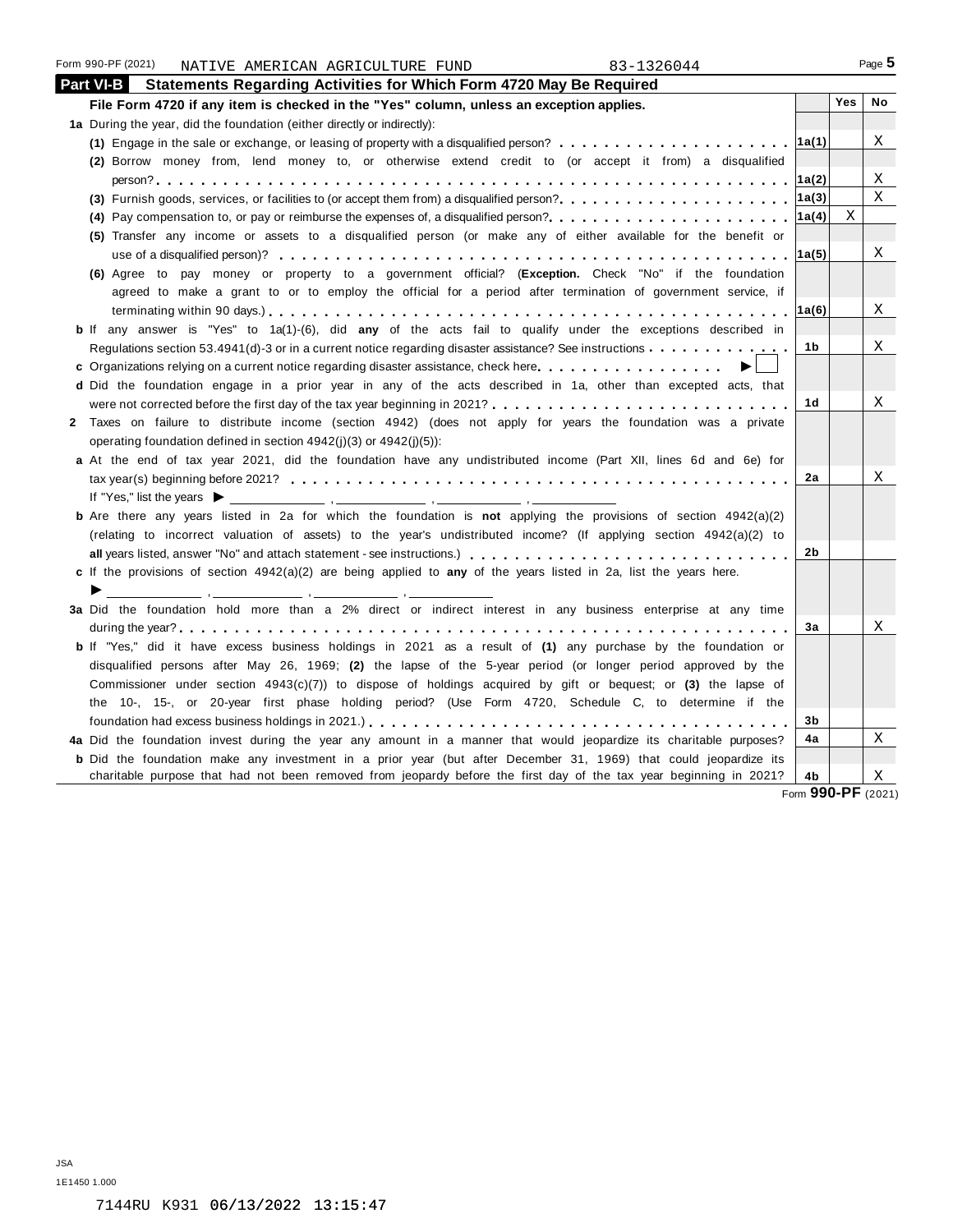|              | Form 990-PF (2021)<br>NATIVE AMERICAN AGRICULTURE FUND                                                              |                                       |                                  | 83-1326044                                          |                                          |     | Page 6      |
|--------------|---------------------------------------------------------------------------------------------------------------------|---------------------------------------|----------------------------------|-----------------------------------------------------|------------------------------------------|-----|-------------|
|              | Statements Regarding Activities for Which Form 4720 May Be Required (continued)<br>Part VI-B                        |                                       |                                  |                                                     |                                          |     |             |
| 5а           | During the year, did the foundation pay or incur any amount to:                                                     |                                       |                                  |                                                     |                                          | Yes | No          |
|              | (1) Carry on propaganda, or otherwise attempt to influence legislation (section 4945(e))?                           |                                       |                                  |                                                     | 5a(1)                                    |     | X           |
|              | (2) Influence the outcome of any specific public election (see section 4955); or to carry on, directly or           |                                       |                                  |                                                     |                                          |     |             |
|              |                                                                                                                     |                                       |                                  |                                                     | 5a(2)                                    |     | Χ           |
|              |                                                                                                                     |                                       |                                  |                                                     | 5a(3)                                    |     | $\mathbf X$ |
|              | (4) Provide a grant to an organization other than a charitable, etc., organization described in section 4945(d)     |                                       |                                  |                                                     |                                          |     |             |
|              |                                                                                                                     |                                       |                                  |                                                     | 5a(4)                                    |     | X           |
|              | (5) Provide for any purpose other than religious, charitable, scientific, literary, or educational purposes, or for |                                       |                                  |                                                     |                                          |     |             |
|              |                                                                                                                     |                                       |                                  |                                                     | 5a(5)                                    |     | X           |
| b            | If any answer is "Yes" to 5a(1)-(5), did any of the transactions fail to qualify under the exceptions described     |                                       |                                  |                                                     |                                          |     |             |
|              | in Regulations section 53.4945 or in a current notice regarding disaster assistance? See instructions               |                                       |                                  |                                                     | 5b                                       |     |             |
| $\mathbf{c}$ |                                                                                                                     |                                       |                                  |                                                     |                                          |     |             |
| d            | If the answer is "Yes" to question 5a(4), does the foundation claim exemption from the tax because it               |                                       |                                  |                                                     |                                          |     |             |
|              |                                                                                                                     |                                       |                                  |                                                     | 5d                                       |     |             |
|              | If "Yes," attach the statement required by Requiations section 53.4945-5(d).                                        |                                       |                                  |                                                     |                                          |     |             |
| 6a           | Did the foundation, during the year, receive any funds, directly or indirectly, to pay premiums on a personal       |                                       |                                  |                                                     |                                          |     |             |
|              |                                                                                                                     |                                       |                                  |                                                     | 6a                                       |     | Χ           |
| b            | Did the foundation, during the year, pay premiums, directly or indirectly, on a personal benefit contract?          |                                       |                                  |                                                     | 6b                                       |     | X           |
|              | If "Yes" to 6b, file Form 8870.                                                                                     |                                       |                                  |                                                     |                                          |     |             |
| 7а           | At any time during the tax year, was the foundation a party to a prohibited tax shelter transaction?                |                                       |                                  |                                                     | 7a                                       |     | X           |
| b            |                                                                                                                     |                                       |                                  |                                                     | 7b                                       |     |             |
| 8            | Is the foundation subject to the section 4960 tax on payment(s) of more than \$1,000,000 in remuneration or         |                                       |                                  |                                                     |                                          |     |             |
|              |                                                                                                                     |                                       |                                  |                                                     | 8                                        |     | Χ           |
|              | Information About Officers, Directors, Trustees, Foundation Managers, Highly Paid Employees,<br>Part VII            |                                       |                                  |                                                     |                                          |     |             |
|              | and Contractors                                                                                                     |                                       |                                  |                                                     |                                          |     |             |
| 1            | List all officers, directors, trustees, and foundation managers and their compensation. See instructions.           | (b) Title, and average                | (c) Compensation                 | (d) Contributions to                                |                                          |     |             |
|              | (a) Name and address                                                                                                | hours per week<br>devoted to position | (If not paid,<br>$enter - 0 - 1$ | employee benefit plans<br>and deferred compensation | (e) Expense account,<br>other allowances |     |             |
|              | SEE STATEMENT 10                                                                                                    |                                       |                                  |                                                     |                                          |     |             |
|              |                                                                                                                     |                                       | 306,060.                         | NONE                                                |                                          |     | NONE        |
|              |                                                                                                                     |                                       |                                  |                                                     |                                          |     |             |
|              |                                                                                                                     |                                       |                                  |                                                     |                                          |     |             |
|              |                                                                                                                     |                                       |                                  |                                                     |                                          |     |             |

| Compensation of five highest-paid employees (other than those included on line 1 - see instructions). If none, enter<br>2<br>"NONE." |                                                                 |                  |                                                                                |                                          |
|--------------------------------------------------------------------------------------------------------------------------------------|-----------------------------------------------------------------|------------------|--------------------------------------------------------------------------------|------------------------------------------|
| (a) Name and address of each employee paid more than \$50,000                                                                        | (b) Title, and average<br>hours per week<br>devoted to position | (c) Compensation | (d) Contributions to<br>employee benefit<br>plans and deferred<br>compensation | (e) Expense account,<br>other allowances |
| SEE STATEMENT 17                                                                                                                     |                                                                 | 1,013,433.       | NONE                                                                           | NONE                                     |
|                                                                                                                                      |                                                                 |                  |                                                                                |                                          |
|                                                                                                                                      |                                                                 |                  |                                                                                |                                          |
|                                                                                                                                      |                                                                 |                  |                                                                                |                                          |
|                                                                                                                                      |                                                                 |                  |                                                                                |                                          |
| <b>Total</b> number of other employees paid over \$50,000                                                                            |                                                                 |                  | . 1                                                                            | 16                                       |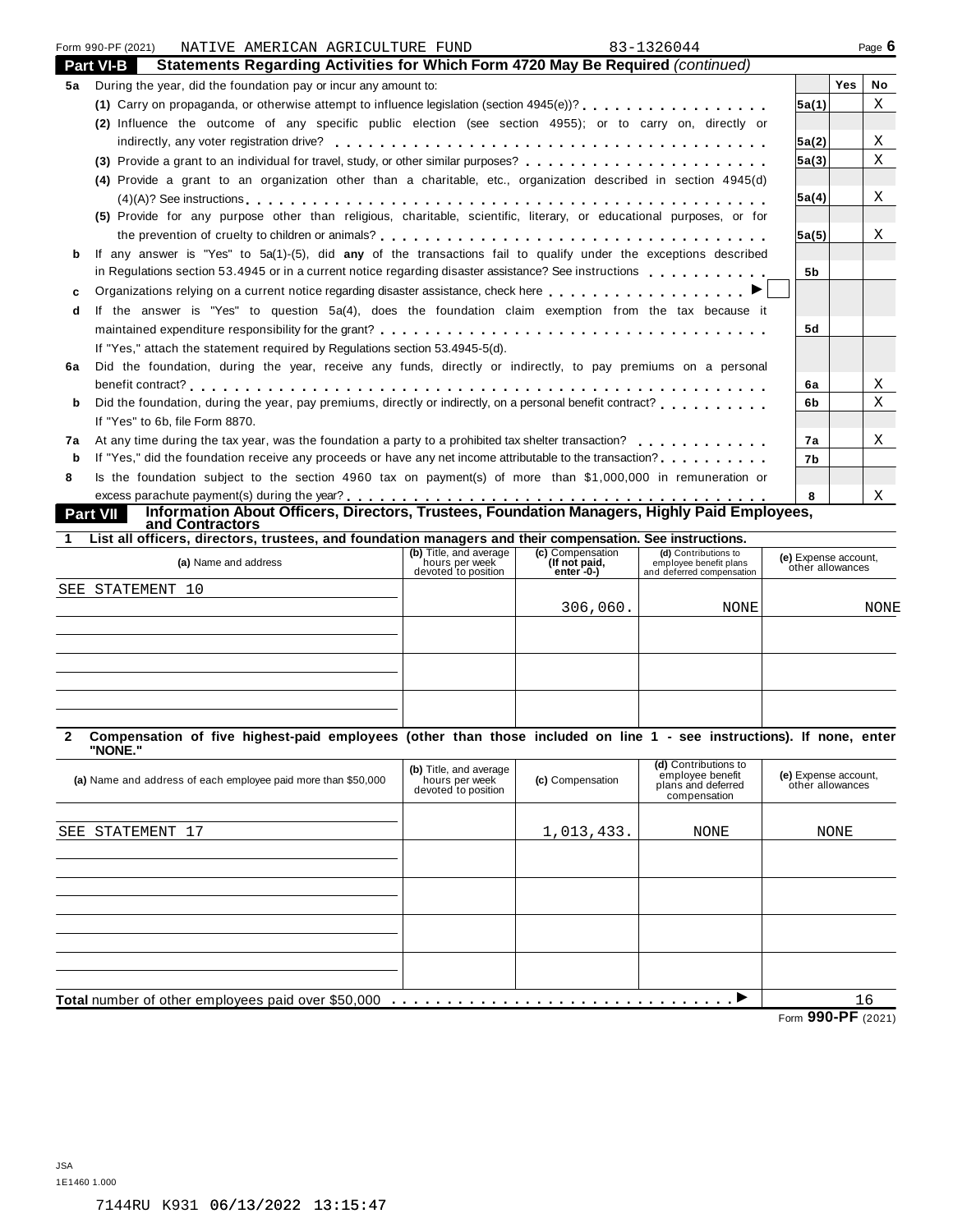| Dest VIII          |  |                                  |            | . - Information About Officers, Diverters, Turntees, Foundation Monomena, Highly Daid Fundayses, I |      |
|--------------------|--|----------------------------------|------------|----------------------------------------------------------------------------------------------------|------|
| Form 990-PF (2021) |  | NATIVE AMERICAN AGRICULTURE FUND | 83-1326044 |                                                                                                    | Page |

| 3-1396044 |  |  |  |
|-----------|--|--|--|

| Five highest-paid independent contractors for professional services. See instructions. If none, enter "NONE."<br>3                                                                                                                                        |                                         |
|-----------------------------------------------------------------------------------------------------------------------------------------------------------------------------------------------------------------------------------------------------------|-----------------------------------------|
| (a) Name and address of each person paid more than \$50,000                                                                                                                                                                                               | (b) Type of service<br>(c) Compensation |
| SEE STATEMENT 20                                                                                                                                                                                                                                          | 1,519,072.                              |
|                                                                                                                                                                                                                                                           |                                         |
|                                                                                                                                                                                                                                                           |                                         |
|                                                                                                                                                                                                                                                           |                                         |
|                                                                                                                                                                                                                                                           |                                         |
|                                                                                                                                                                                                                                                           |                                         |
|                                                                                                                                                                                                                                                           | 8                                       |
| <b>Part VIII-A</b><br><b>Summary of Direct Charitable Activities</b>                                                                                                                                                                                      |                                         |
| List the foundation's four largest direct charitable activities during the tax year. Include relevant statistical information such as the number of<br>organizations and other beneficiaries served, conferences convened, research papers produced, etc. | Expenses                                |
| 1 THE NATIVE AMERICAN AGRICULTURE FUND IS A PRIVATE                                                                                                                                                                                                       |                                         |
| NON-OPERATING FOUNDATION THAT PROVIDES GRANTS TO                                                                                                                                                                                                          |                                         |
| ELIGIBLE GRANT RECIPIENTS TO FUND THE PROVISION OF BUSINESS                                                                                                                                                                                               |                                         |
| 2ASSISTANCE, AGRICULTURAL EDUCATION, TECHNICAL SUPPORT AND                                                                                                                                                                                                |                                         |
| ADVOCACY SERVICES TO NATIVE AMERICAN FARMERS AND RANCHERS TO                                                                                                                                                                                              |                                         |
| SUPPORT AND PROMOTE THEIR CONTINUED ENGAGEMENT IN<br>3 AGRICULTURE.                                                                                                                                                                                       |                                         |
|                                                                                                                                                                                                                                                           |                                         |
|                                                                                                                                                                                                                                                           |                                         |
|                                                                                                                                                                                                                                                           |                                         |
| <b>Part VIII-B</b><br><b>Summary of Program-Related Investments (see instructions)</b>                                                                                                                                                                    |                                         |
| Describe the two largest program-related investments made by the foundation during the tax year on lines 1 and 2.                                                                                                                                         | Amount                                  |
| 1 NONE                                                                                                                                                                                                                                                    |                                         |
|                                                                                                                                                                                                                                                           |                                         |
|                                                                                                                                                                                                                                                           |                                         |
|                                                                                                                                                                                                                                                           |                                         |
| All other program-related investments. See instructions.                                                                                                                                                                                                  |                                         |
| 3 NONE                                                                                                                                                                                                                                                    |                                         |
|                                                                                                                                                                                                                                                           |                                         |
| Total. Add lines 1 through 3                                                                                                                                                                                                                              | Form 990-PF (2021)                      |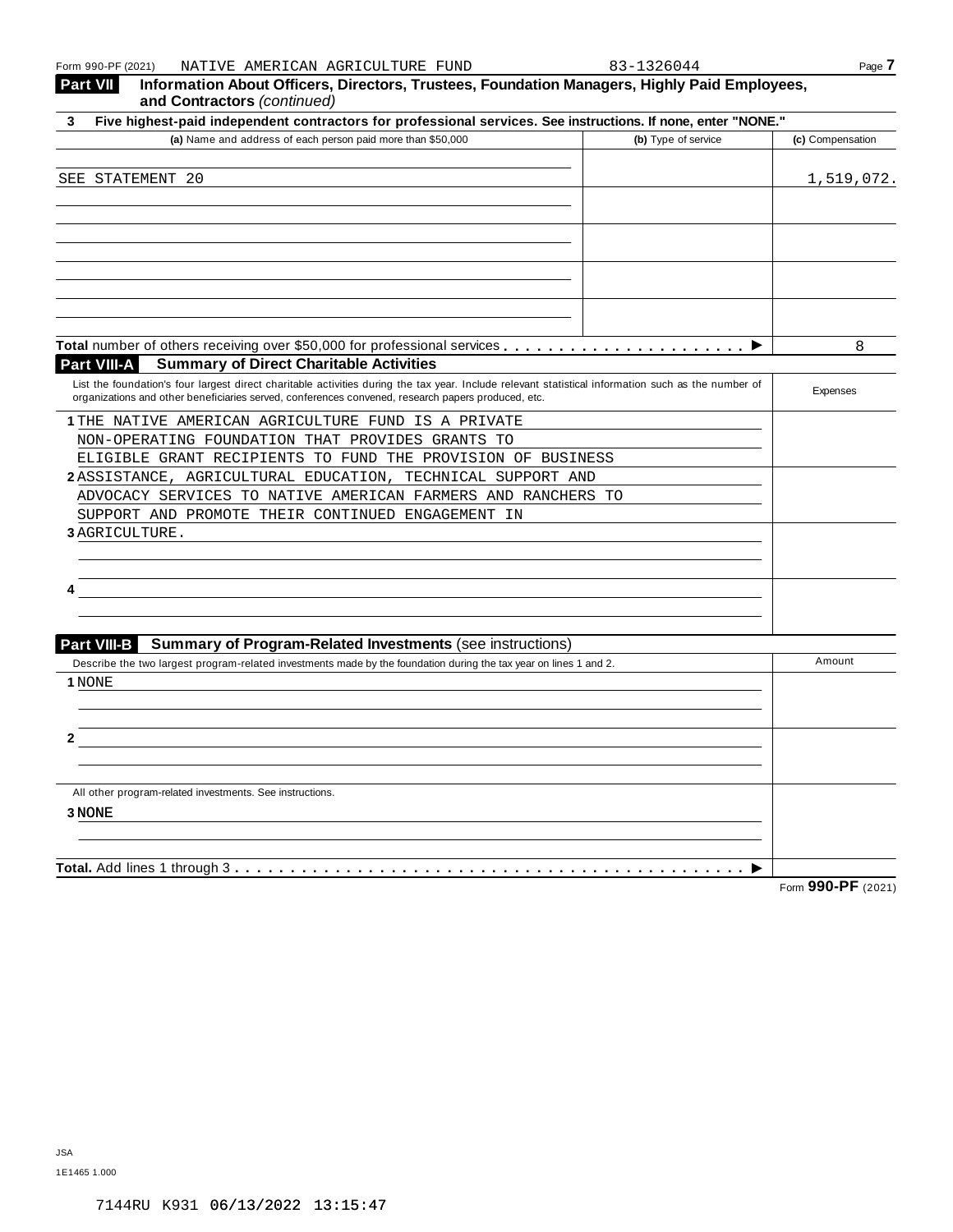|                | Form 990-PF (2021)<br>83-1326044<br>NATIVE AMERICAN AGRICULTURE FUND                                                    |                         | Page $8$                          |
|----------------|-------------------------------------------------------------------------------------------------------------------------|-------------------------|-----------------------------------|
| Part IX        | Minimum Investment Return (All domestic foundations must complete this part. Foreign foundations,<br>see instructions.) |                         |                                   |
| $\mathbf 1$    | Fair market value of assets not used (or held for use) directly in carrying out charitable, etc.,                       |                         |                                   |
|                | purposes:                                                                                                               |                         |                                   |
|                |                                                                                                                         | 1a                      | 250, 370, 278.                    |
| b              |                                                                                                                         | 1 <sub>b</sub>          | 19,541,633.                       |
| c              |                                                                                                                         | 1 <sub>c</sub>          | NONE                              |
|                |                                                                                                                         | 1 <sub>d</sub>          | 269, 911, 911.                    |
|                | e Reduction claimed for blockage or other factors reported on lines 1a and                                              |                         |                                   |
|                |                                                                                                                         |                         |                                   |
| $\mathbf{2}$   |                                                                                                                         | $\mathbf{2}$            | NONE                              |
| 3              |                                                                                                                         | 3                       | 269, 911, 911.                    |
| 4              | Cash deemed held for charitable activities. Enter 1.5% (0.015) of line 3 (for greater amount, see                       |                         |                                   |
|                |                                                                                                                         | 4                       | 4,048,679.                        |
| 5              |                                                                                                                         | 5                       | 265,863,232.                      |
| 6              |                                                                                                                         | 6                       | 13, 293, 162.                     |
| <b>Part X</b>  | Distributable Amount (see instructions) (Section 4942(j)(3) and (j)(5) private operating foundations                    |                         |                                   |
|                | and certain foreign organizations, check here $\blacktriangleright$ and do not complete this part.)                     |                         |                                   |
| 1              |                                                                                                                         | $\blacktriangleleft$    | 13, 293, 162.                     |
| 2a             | Tax on investment income for 2021 from Part V, line 5. 2a<br>68,062.                                                    |                         |                                   |
| b              | Income tax for 2021. (This does not include the tax from Part V.) $\boxed{2b}$                                          |                         |                                   |
| c              |                                                                                                                         | 2c                      | 68,062.                           |
| 3              | Distributable amount before adjustments. Subtract line 2c from line 1.                                                  | 3                       | 13, 225, 100.                     |
| 4              | Recoveries of amounts treated as qualifying distributions                                                               | $\overline{\mathbf{4}}$ | 3,913,327.                        |
| 5              |                                                                                                                         | 5                       | 17, 138, 427.                     |
| 6              |                                                                                                                         | 6                       |                                   |
| $\overline{7}$ | Distributable amount as adjusted. Subtract line 6 from line 5. Enter here and on Part XII,                              |                         |                                   |
|                |                                                                                                                         | 7                       | 17,138,427.                       |
| Part XI        | <b>Qualifying Distributions (see instructions)</b>                                                                      |                         |                                   |
| 1              | Amounts paid (including administrative expenses) to accomplish charitable, etc., purposes:                              |                         |                                   |
| a              | Expenses, contributions, gifts, etc. - total from Part I, column (d), line 26                                           | 1a                      | 21,673,067.                       |
| b              |                                                                                                                         | 1 <sub>b</sub>          | NONE                              |
| $\mathbf{2}$   | Amounts paid to acquire assets used (or held for use) directly in carrying out charitable, etc.,                        |                         |                                   |
|                |                                                                                                                         | $\overline{2}$          | NONE                              |
| 3              | Amounts set aside for specific charitable projects that satisfy the:                                                    |                         |                                   |
|                |                                                                                                                         |                         |                                   |
|                |                                                                                                                         | 3a                      | NONE                              |
| b              |                                                                                                                         | 3 <sub>b</sub>          | NONE                              |
|                | Qualifying distributions. Add lines 1a through 3b. Enter here and on Part XII, line 4                                   | $\overline{4}$          | 21,673,067.<br>Form 990-PF (2021) |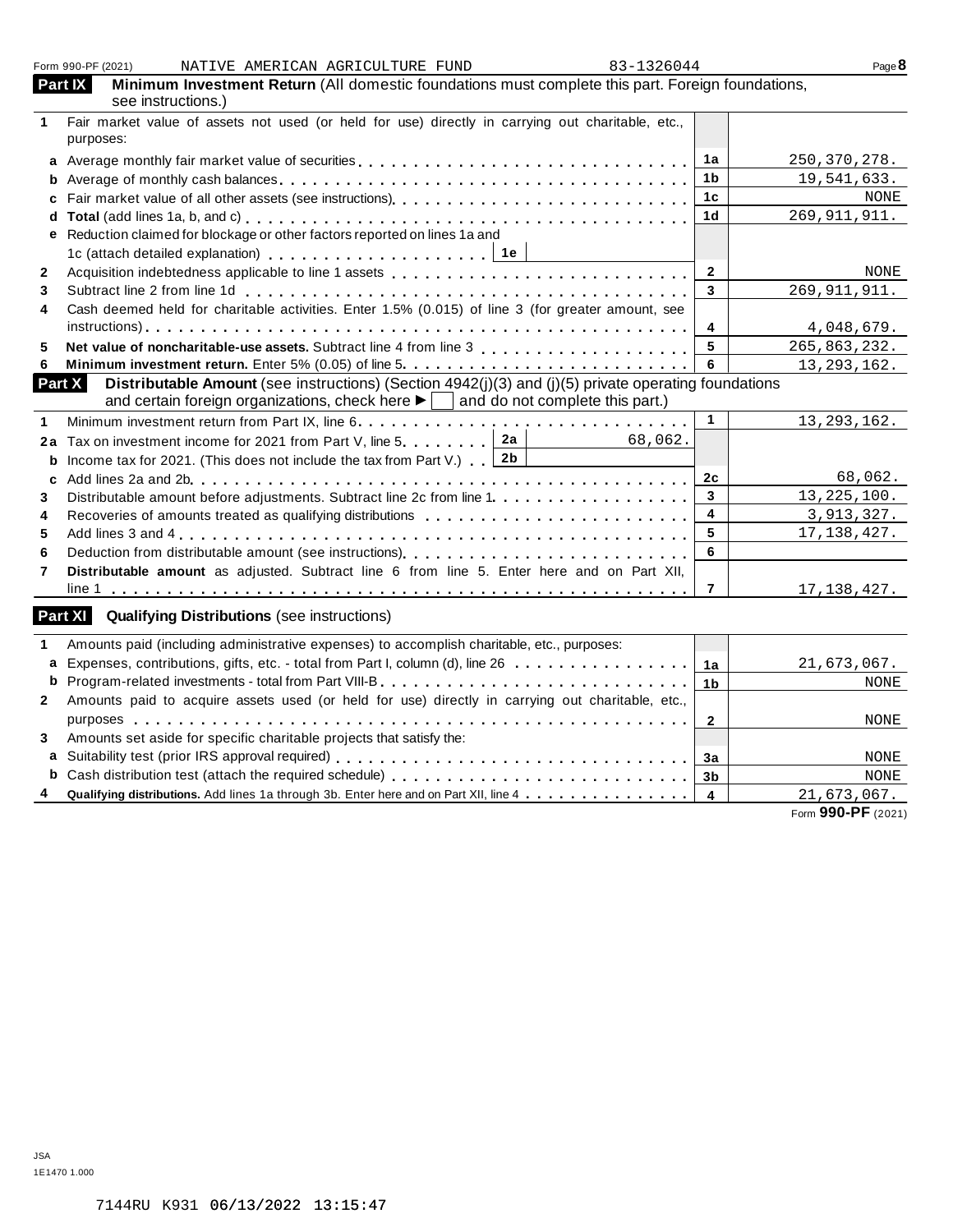#### Form 990-PF (2021) NATIVE AMERICAN AGRICULTURE FUND 83-1326044

**Part XII Undistributed Income** (see instructions) **(a)** Corpus **(b)** Years prior to 2020 **(c)** 2020 **(d)** 2021 **1** Distributable amount for 2021 from Part X, line 7 **2** Undistributed income, if any, as of the end of 2021: **a** Enter amount for 2020 only **b** Total for prior years:  $20$   $19$  ,  $20$   $18$  ,  $20$   $17$ **3** Excess distributions carryover, if any, to 2021: **a** From 2016 **mm m m b** From 2017 **mm** m **c** From 2018 **mm** m **d** From 2019 **mm** mm **e** From 2020 **mm** m m **f Total** of lines 3a through e **4** Qualifying distributions for 2021 from Part XI, line 4:  $\triangleright$  \$ **a** Applied to 2020, but not more than line 2a **b** Applied to undistributed income of prior years (Election required - see instructions) **c** Treated as distributions out of corpus (Election required - see instructions) m m m m m m m m m m m **d** Applied to 2021 distributable amount m m m m **e** Remaining amount distributed out of corpus **5** Excess distributions carryover applied to 2021 (If an amount appears in column  $(d)$ , the same amount must be shown in column  $(a)$ .)  $\cdots$  m m **6 Enter the net total of each column as indicated below: a** Corpus. Add lines 3f, 4c, and 4e. Subtract line 5 **b** Prior years' undistributed income. Subtract line 4b from line 2b m m m m m m m m m m m m m m **<sup>c</sup>** Enter the amount of prior years' undistributed income for which a notice of deficiency has been issued, or on which the section 4942(a)<br>tax has been previously assessed **d** Subtract line 6c from line 6b. Taxable<br>amount - see instructions metals are mediated income for 2020. Subtract line  $\begin{bmatrix} 4a & \text{from line 1} \\ 4a & \text{from line 2} \\ 4a & \text{from line 2} \\ 4a & \text{from line 2} \\ 4a & \text{from line 2} \\ 4a & \text{from line 2} \\ 4a & \text{from line 2} \\ 4a & \text{from line 2} \\ 4a & \text{from line 2} \\ 4a & \text{from line 2} \\ 4a & \text{from line 2} \\ 4a & \text{from line 2} \\ 4a & \text{from line 2} \\ 4a & \text{from line 2} \\ 4a &$ **f** Undistributed income for 2021. Subtract lines 4d and 5 from line 1. This amount must be distributed in 2022.  $\ldots$  .  $\ldots$  .  $\ldots$  .  $\ldots$  . **7** Amounts treated as distributions out of corpus to satisfy requirements imposed by section 170(b)(1)(F) or 4942(g)(3) (Election may be required - see instructions) m m m m m m m m m m m **8** Excess distributions carryover from 2016 not applied on line 5 or line 7 (see instructions) **9 Excess distributions carryover to 2022.** Subtract lines <sup>7</sup> and <sup>8</sup> from line 6a m m m m m m m **10** Analysis of line 9: **a** Excess from 2017 **b** Excess from 2018 **c** Excess from 2019 **d** Excess from 2020 **m e** Excess from 2021 **m** m 6,736,516. 17,138,427. NONE NONE 6,736,516. 21,673,067. 4,534,640. 11,271,156. NONE 17,138,427. NONE NONE 11,271,156. NONE 6,736,516. 4,534,640.

JSA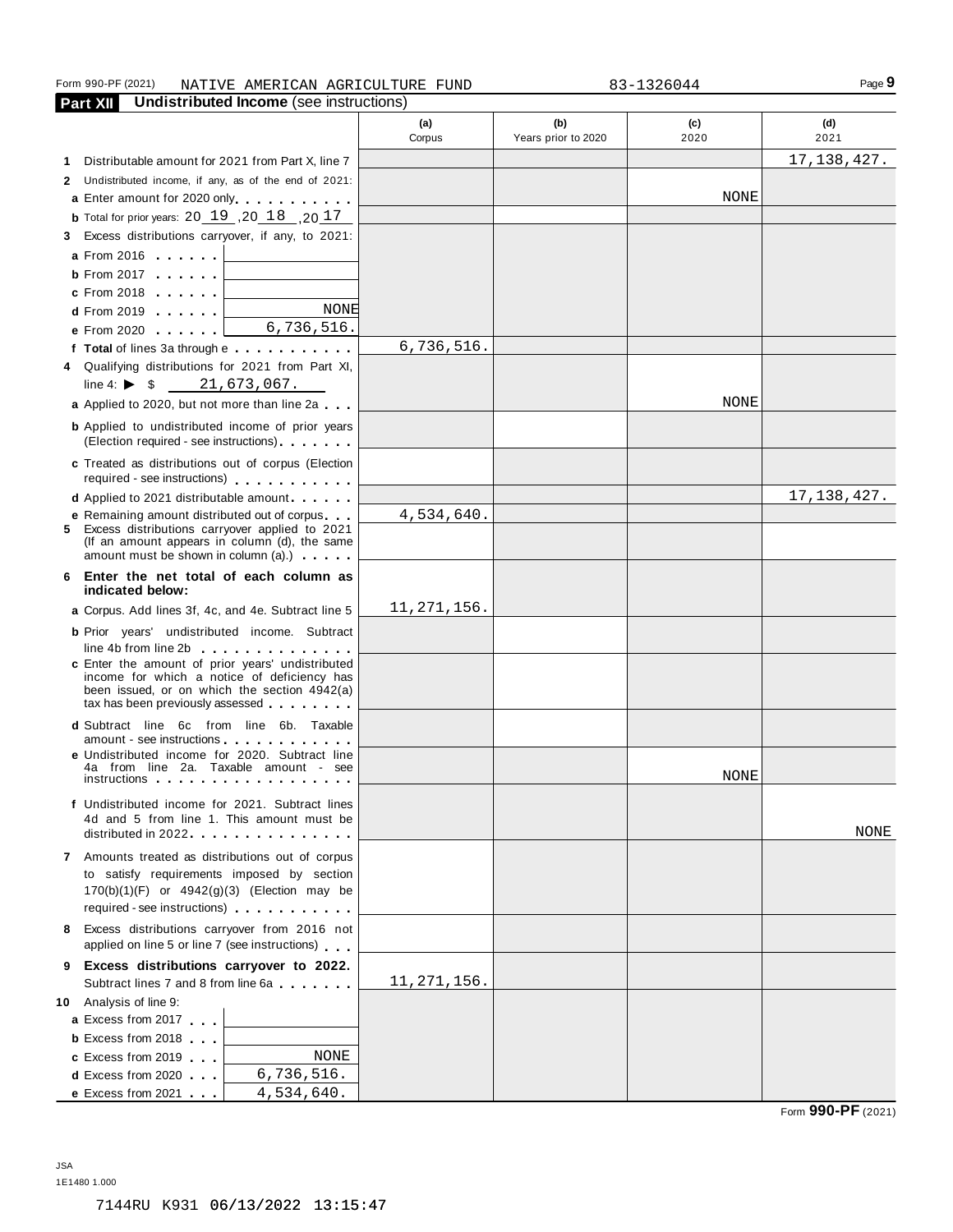| Form 990-PF (2021)                                                                                                                                 | NATIVE AMERICAN AGRICULTURE FUND                                                                       |          |               | 83-1326044 |                 | Page 10        |
|----------------------------------------------------------------------------------------------------------------------------------------------------|--------------------------------------------------------------------------------------------------------|----------|---------------|------------|-----------------|----------------|
| <b>Part XIII</b>                                                                                                                                   | <b>Private Operating Foundations</b> (see instructions and Part VI-A, question 9)                      |          |               |            |                 | NOT APPLICABLE |
| <b>1a</b> If the foundation has received a ruling or determination letter that it is a private operating                                           |                                                                                                        |          |               |            |                 |                |
| foundation, and the ruling is effective for 2021, enter the date of the ruling $\blacksquare$                                                      |                                                                                                        |          |               |            |                 |                |
| <b>b</b> Check box to indicate whether the foundation is a private operating foundation described in section                                       |                                                                                                        |          |               |            | $4942(j)(3)$ or | 4942(j)(5)     |
| 2a Enter the lesser of the ad-                                                                                                                     | Tax year                                                                                               |          | Prior 3 years |            |                 |                |
| justed net income from Part                                                                                                                        | (a) 2021                                                                                               | (b) 2020 | $(c)$ 2019    | $(d)$ 2018 |                 | (e) Total      |
| I or the minimum investment                                                                                                                        |                                                                                                        |          |               |            |                 |                |
| return from Part IX for each                                                                                                                       |                                                                                                        |          |               |            |                 |                |
| year listed                                                                                                                                        |                                                                                                        |          |               |            |                 |                |
| <b>b</b> 85% (0.85) of line 2a                                                                                                                     |                                                                                                        |          |               |            |                 |                |
| C Qualifying distributions from Part                                                                                                               |                                                                                                        |          |               |            |                 |                |
| XI, line 4, for each year listed                                                                                                                   |                                                                                                        |          |               |            |                 |                |
| <b>d</b> Amounts included in line 2c not<br>used directly for active conduct                                                                       |                                                                                                        |          |               |            |                 |                |
| of exempt activities and the state of                                                                                                              |                                                                                                        |          |               |            |                 |                |
| <b>e</b> Qualifying distributions made                                                                                                             |                                                                                                        |          |               |            |                 |                |
| directly for active conduct of<br>exempt activities. Subtract line                                                                                 |                                                                                                        |          |               |            |                 |                |
| 2d from line 2c and the set of the set of the set of the set of the set of the set of the set of the set of the                                    |                                                                                                        |          |               |            |                 |                |
| Complete 3a, b, or c for the                                                                                                                       |                                                                                                        |          |               |            |                 |                |
| alternative test relied upon:<br>a "Assets" alternative test - enter:                                                                              |                                                                                                        |          |               |            |                 |                |
| (1) Value of all assets                                                                                                                            |                                                                                                        |          |               |            |                 |                |
| (2) Value of assets qualifying                                                                                                                     |                                                                                                        |          |               |            |                 |                |
| under section                                                                                                                                      |                                                                                                        |          |               |            |                 |                |
| 4942(j)(3)(B)(i)<br><b>b</b> "Endowment" alternative test-                                                                                         |                                                                                                        |          |               |            |                 |                |
| enter 2/3 of minimum invest-                                                                                                                       |                                                                                                        |          |               |            |                 |                |
| ment return shown in Part IX,                                                                                                                      |                                                                                                        |          |               |            |                 |                |
| line 6, for each year listed                                                                                                                       |                                                                                                        |          |               |            |                 |                |
| C "Support" alternative test - enter:                                                                                                              |                                                                                                        |          |               |            |                 |                |
| (1) Total support other than<br>gross investment income                                                                                            |                                                                                                        |          |               |            |                 |                |
| (interest, dividends, rents,                                                                                                                       |                                                                                                        |          |               |            |                 |                |
| payments on securities<br>loans (section $512(a)(5)$ ),                                                                                            |                                                                                                        |          |               |            |                 |                |
| or royalties) and the control of                                                                                                                   |                                                                                                        |          |               |            |                 |                |
| (2) Support from general<br>public and 5 or more                                                                                                   |                                                                                                        |          |               |            |                 |                |
| exempt organizations as                                                                                                                            |                                                                                                        |          |               |            |                 |                |
| provided in section 4942<br>(j)(3)(B)(iii)                                                                                                         |                                                                                                        |          |               |            |                 |                |
| (3) Largest amount of sup-                                                                                                                         |                                                                                                        |          |               |            |                 |                |
| port from an exempt<br>organization and the state                                                                                                  |                                                                                                        |          |               |            |                 |                |
| (4) Gross investment income                                                                                                                        |                                                                                                        |          |               |            |                 |                |
| Part XIV                                                                                                                                           | Supplementary Information (Complete this part only if the foundation had \$5,000 or more in assets at  |          |               |            |                 |                |
|                                                                                                                                                    | any time during the year - see instructions.)                                                          |          |               |            |                 |                |
| 1 Information Regarding Foundation Managers:                                                                                                       |                                                                                                        |          |               |            |                 |                |
| a List any managers of the foundation who have contributed more than 2% of the total contributions received by the foundation                      |                                                                                                        |          |               |            |                 |                |
| before the close of any tax year (but only if they have contributed more than \$5,000). (See section 507(d)(2).)                                   |                                                                                                        |          |               |            |                 |                |
|                                                                                                                                                    |                                                                                                        |          |               |            |                 |                |
| N/A<br><b>b</b> List any managers of the foundation who own 10% or more of the stock of a corporation (or an equally large portion of the          |                                                                                                        |          |               |            |                 |                |
| ownership of a partnership or other entity) of which the foundation has a 10% or greater interest.                                                 |                                                                                                        |          |               |            |                 |                |
|                                                                                                                                                    |                                                                                                        |          |               |            |                 |                |
|                                                                                                                                                    |                                                                                                        |          |               |            |                 |                |
| N/A                                                                                                                                                |                                                                                                        |          |               |            |                 |                |
| Information Regarding Contribution, Grant, Gift, Loan, Scholarship, etc., Programs:                                                                |                                                                                                        |          |               |            |                 |                |
| Check here $\blacktriangleright$                                                                                                                   | If the foundation only makes contributions to preselected charitable organizations and does not accept |          |               |            |                 |                |
| unsolicited requests for funds. If the foundation makes gifts, grants, etc., to individuals or organizations under other conditions,               |                                                                                                        |          |               |            |                 |                |
| complete items 2a, b, c, and d. See instructions.                                                                                                  |                                                                                                        |          |               |            |                 |                |
| a The name, address, and telephone number or email address of the person to whom applications should be addressed:                                 |                                                                                                        |          |               |            |                 |                |
| SEE STATEMENT 22                                                                                                                                   |                                                                                                        |          |               |            |                 |                |
| <b>b</b> The form in which applications should be submitted and information and materials they should include:                                     |                                                                                                        |          |               |            |                 |                |
|                                                                                                                                                    |                                                                                                        |          |               |            |                 |                |
| SEE STATEMENT 23                                                                                                                                   |                                                                                                        |          |               |            |                 |                |
| c Any submission deadlines:                                                                                                                        |                                                                                                        |          |               |            |                 |                |
|                                                                                                                                                    |                                                                                                        |          |               |            |                 |                |
|                                                                                                                                                    |                                                                                                        |          |               |            |                 |                |
| SEE STATEMENT 24<br>d Any restrictions or limitations on awards, such as by geographical areas, charitable fields, kinds of institutions, or other |                                                                                                        |          |               |            |                 |                |
| factors:                                                                                                                                           |                                                                                                        |          |               |            |                 |                |

[SEE STATEMENT 25](#page-40-0)

JSA Form **990-PF** (2021) 7144RU K931 06/13/2022 13:15:47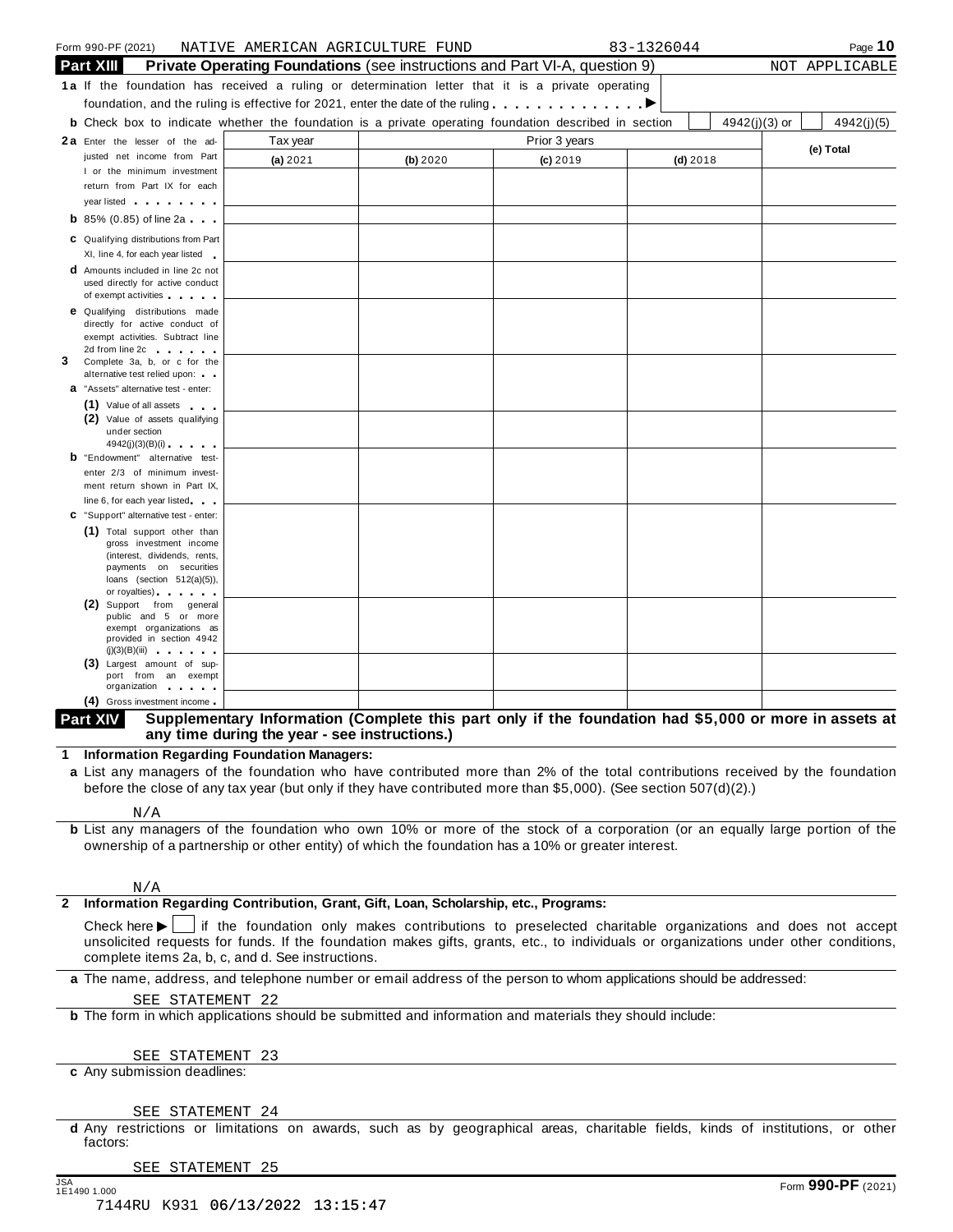| Grants and Contributions Paid During the Year or Approved for Future Payment<br>Recipient Recipient Recipient San individual, Foundation Purpose of grand<br>Name and address (home or business) and redition manager and recipien<br>Purpose of grant or<br>contribution<br>Name and address (home or business)<br>a Paid during the year | Amount        |
|--------------------------------------------------------------------------------------------------------------------------------------------------------------------------------------------------------------------------------------------------------------------------------------------------------------------------------------------|---------------|
|                                                                                                                                                                                                                                                                                                                                            |               |
|                                                                                                                                                                                                                                                                                                                                            |               |
|                                                                                                                                                                                                                                                                                                                                            |               |
|                                                                                                                                                                                                                                                                                                                                            |               |
| SEE STATEMENT 26                                                                                                                                                                                                                                                                                                                           | 17, 218, 172. |
|                                                                                                                                                                                                                                                                                                                                            |               |
|                                                                                                                                                                                                                                                                                                                                            |               |
|                                                                                                                                                                                                                                                                                                                                            |               |
|                                                                                                                                                                                                                                                                                                                                            |               |
|                                                                                                                                                                                                                                                                                                                                            |               |
|                                                                                                                                                                                                                                                                                                                                            |               |
|                                                                                                                                                                                                                                                                                                                                            |               |
|                                                                                                                                                                                                                                                                                                                                            |               |
|                                                                                                                                                                                                                                                                                                                                            |               |
|                                                                                                                                                                                                                                                                                                                                            |               |
|                                                                                                                                                                                                                                                                                                                                            |               |
|                                                                                                                                                                                                                                                                                                                                            |               |
|                                                                                                                                                                                                                                                                                                                                            |               |
|                                                                                                                                                                                                                                                                                                                                            |               |
|                                                                                                                                                                                                                                                                                                                                            |               |
|                                                                                                                                                                                                                                                                                                                                            |               |
|                                                                                                                                                                                                                                                                                                                                            |               |
|                                                                                                                                                                                                                                                                                                                                            |               |
|                                                                                                                                                                                                                                                                                                                                            |               |
|                                                                                                                                                                                                                                                                                                                                            |               |
|                                                                                                                                                                                                                                                                                                                                            |               |
|                                                                                                                                                                                                                                                                                                                                            |               |
|                                                                                                                                                                                                                                                                                                                                            |               |
|                                                                                                                                                                                                                                                                                                                                            |               |
|                                                                                                                                                                                                                                                                                                                                            |               |
|                                                                                                                                                                                                                                                                                                                                            |               |
|                                                                                                                                                                                                                                                                                                                                            |               |
|                                                                                                                                                                                                                                                                                                                                            |               |
|                                                                                                                                                                                                                                                                                                                                            |               |
|                                                                                                                                                                                                                                                                                                                                            |               |
|                                                                                                                                                                                                                                                                                                                                            |               |
| $\blacktriangleright$ 3a                                                                                                                                                                                                                                                                                                                   | 17, 218, 172. |
| <b>b</b> Approved for future payment                                                                                                                                                                                                                                                                                                       |               |
|                                                                                                                                                                                                                                                                                                                                            |               |
| SEE STATEMENT 27                                                                                                                                                                                                                                                                                                                           | 6,969,405.    |
|                                                                                                                                                                                                                                                                                                                                            |               |
|                                                                                                                                                                                                                                                                                                                                            |               |
|                                                                                                                                                                                                                                                                                                                                            |               |
|                                                                                                                                                                                                                                                                                                                                            |               |
|                                                                                                                                                                                                                                                                                                                                            |               |
|                                                                                                                                                                                                                                                                                                                                            |               |
|                                                                                                                                                                                                                                                                                                                                            |               |
|                                                                                                                                                                                                                                                                                                                                            |               |
|                                                                                                                                                                                                                                                                                                                                            |               |
|                                                                                                                                                                                                                                                                                                                                            |               |
|                                                                                                                                                                                                                                                                                                                                            |               |
|                                                                                                                                                                                                                                                                                                                                            |               |
|                                                                                                                                                                                                                                                                                                                                            |               |
|                                                                                                                                                                                                                                                                                                                                            |               |
|                                                                                                                                                                                                                                                                                                                                            |               |
|                                                                                                                                                                                                                                                                                                                                            |               |
| $\blacktriangleright$ 3b                                                                                                                                                                                                                                                                                                                   | 6,969,405.    |

JSA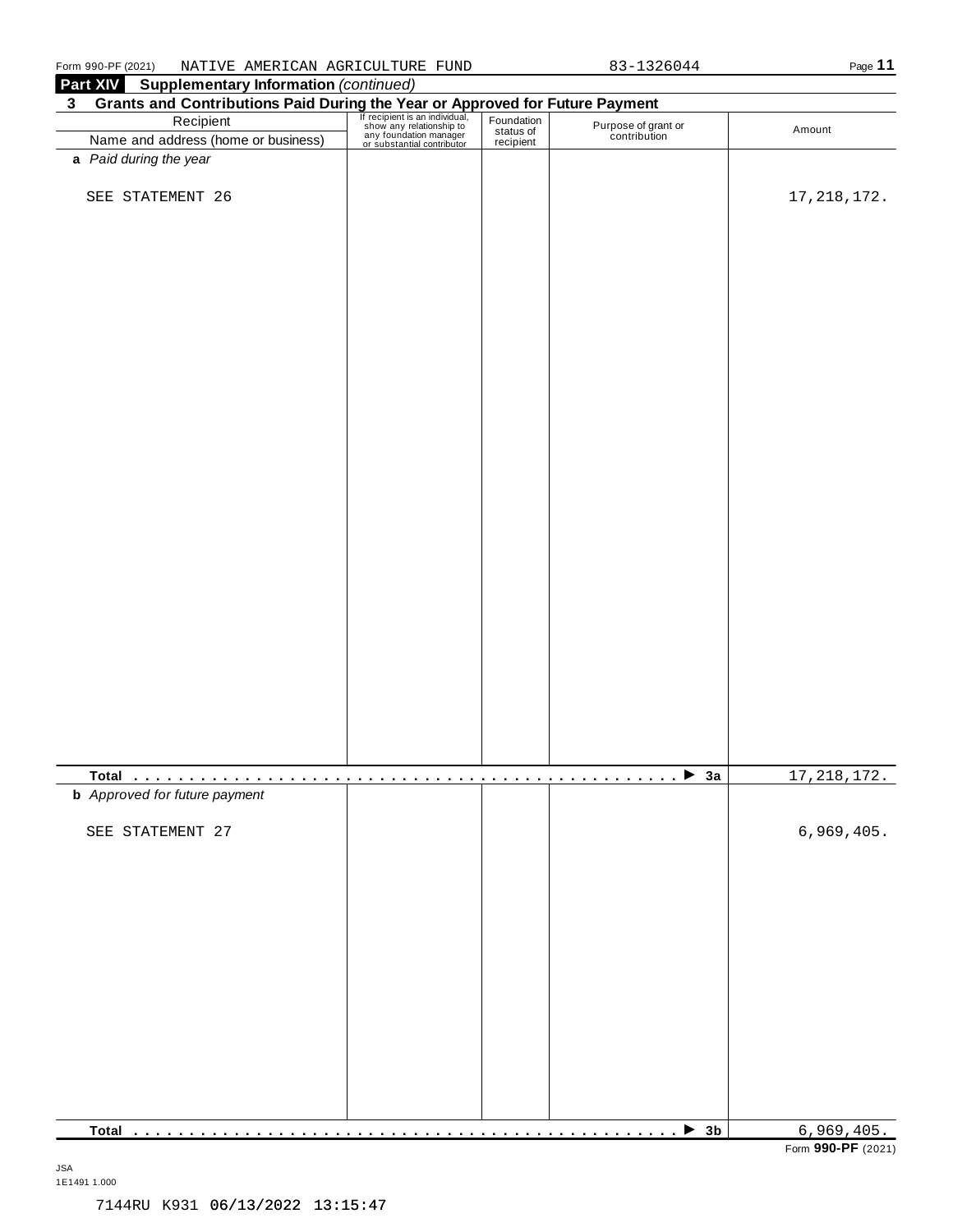| <b>Analysis of Income-Producing Activities</b><br>Part XV-A                                                                                                                                                                                                                                              |                      |                           |                       |                                      |                                        |
|----------------------------------------------------------------------------------------------------------------------------------------------------------------------------------------------------------------------------------------------------------------------------------------------------------|----------------------|---------------------------|-----------------------|--------------------------------------|----------------------------------------|
| Enter gross amounts unless otherwise indicated.                                                                                                                                                                                                                                                          |                      | Unrelated business income |                       | Excluded by section 512, 513, or 514 | (e)<br>Related or exempt               |
| 1 Program service revenue:                                                                                                                                                                                                                                                                               | (a)<br>Business code | (b)<br>Amount             | (c)<br>Exclusion code | (d)<br>Amount                        | function income<br>(See instructions.) |
| а<br><u> Alexandria de la contrada de la contrada de la contrada de la contrada de la contrada de la contrada de la c</u>                                                                                                                                                                                |                      |                           |                       |                                      |                                        |
| b<br><u> 1999 - Johann Harry Harry Harry Harry Harry Harry Harry Harry Harry Harry Harry Harry Harry Harry Harry Harry</u>                                                                                                                                                                               |                      |                           |                       |                                      |                                        |
| с<br><u> 1989 - John Stein, Amerikaansk politiker (</u>                                                                                                                                                                                                                                                  |                      |                           |                       |                                      |                                        |
| d<br><u> 1989 - Johann Harry Harry Harry Harry Harry Harry Harry Harry Harry Harry Harry Harry Harry Harry Harry Harry</u>                                                                                                                                                                               |                      |                           |                       |                                      |                                        |
| е<br><u> 1999 - Johann Harry Harry Harry Harry Harry Harry Harry Harry Harry Harry Harry Harry Harry Harry Harry Harry</u>                                                                                                                                                                               |                      |                           |                       |                                      |                                        |
| f                                                                                                                                                                                                                                                                                                        |                      |                           |                       |                                      |                                        |
| Fees and contracts from government agencies<br>g                                                                                                                                                                                                                                                         |                      |                           |                       |                                      |                                        |
| 2 Membership dues and assessments                                                                                                                                                                                                                                                                        |                      |                           |                       |                                      |                                        |
| 3 Interest on savings and temporary cash investments                                                                                                                                                                                                                                                     |                      |                           |                       |                                      |                                        |
| 4 Dividends and interest from securities                                                                                                                                                                                                                                                                 |                      |                           | 14                    | 5,940,528.                           |                                        |
| 5 Net rental income or (loss) from real estate:                                                                                                                                                                                                                                                          |                      |                           |                       |                                      |                                        |
| Debt-financed property entertainment of the state of<br>a                                                                                                                                                                                                                                                |                      |                           |                       |                                      |                                        |
| Not debt-financed property entitled to the state of<br>b                                                                                                                                                                                                                                                 |                      |                           |                       |                                      |                                        |
| 6 Net rental income or (loss) from personal property                                                                                                                                                                                                                                                     |                      |                           |                       |                                      |                                        |
| 7 Other investment income                                                                                                                                                                                                                                                                                |                      |                           |                       |                                      |                                        |
| 8 Gain or (loss) from sales of assets other than inventory                                                                                                                                                                                                                                               | 901101               | 370.                      | 18                    | 144,302.                             |                                        |
| 9 Net income or (loss) from special events                                                                                                                                                                                                                                                               |                      |                           |                       |                                      |                                        |
| 10 Gross profit or (loss) from sales of inventory                                                                                                                                                                                                                                                        |                      |                           |                       |                                      |                                        |
| 11 Other revenue: a                                                                                                                                                                                                                                                                                      |                      |                           |                       |                                      |                                        |
| SEE STATEMENT 28<br>b                                                                                                                                                                                                                                                                                    |                      |                           |                       |                                      |                                        |
| <u> Alexandria (Carlo Carlo Carlo Carlo Carlo Carlo Carlo Carlo Carlo Carlo Carlo Carlo Carlo Carlo Carlo Carlo Ca</u><br>c                                                                                                                                                                              |                      |                           |                       |                                      |                                        |
| d<br><u> 1989 - Johann Harry Harry Harry Harry Harry Harry Harry Harry Harry Harry Harry Harry Harry Harry Harry Harry</u>                                                                                                                                                                               |                      |                           |                       |                                      |                                        |
| е                                                                                                                                                                                                                                                                                                        |                      |                           |                       |                                      |                                        |
| 12 Subtotal. Add columns (b), (d), and (e) $\cdots$                                                                                                                                                                                                                                                      |                      |                           |                       |                                      |                                        |
| (See worksheet in line 13 instructions to verify calculations.)<br>Relationship of Activities to the Accomplishment of Exempt Purposes<br>Part XV-B<br>Line No.<br>Explain below how each activity for which income is reported in column (e) of Part XV-A contributed importantly to the accomplishment |                      | $-2,695.$                 |                       | 6,085,697.                           |                                        |
| of the foundation's exempt purposes (other than by providing funds for such purposes). (See instructions.)<br>v                                                                                                                                                                                          |                      |                           |                       |                                      |                                        |
|                                                                                                                                                                                                                                                                                                          |                      |                           |                       |                                      |                                        |
|                                                                                                                                                                                                                                                                                                          |                      |                           |                       |                                      | NONE<br>6,083,002.                     |
|                                                                                                                                                                                                                                                                                                          |                      |                           |                       |                                      |                                        |
|                                                                                                                                                                                                                                                                                                          |                      |                           |                       |                                      |                                        |
|                                                                                                                                                                                                                                                                                                          |                      |                           |                       |                                      |                                        |
|                                                                                                                                                                                                                                                                                                          |                      |                           |                       |                                      |                                        |
|                                                                                                                                                                                                                                                                                                          |                      |                           |                       |                                      |                                        |
|                                                                                                                                                                                                                                                                                                          |                      |                           |                       |                                      |                                        |
|                                                                                                                                                                                                                                                                                                          |                      |                           |                       |                                      |                                        |
|                                                                                                                                                                                                                                                                                                          |                      |                           |                       |                                      |                                        |
|                                                                                                                                                                                                                                                                                                          |                      | NOT APPLICABLE            |                       |                                      |                                        |
|                                                                                                                                                                                                                                                                                                          |                      |                           |                       |                                      |                                        |
|                                                                                                                                                                                                                                                                                                          |                      |                           |                       |                                      |                                        |
|                                                                                                                                                                                                                                                                                                          |                      |                           |                       |                                      |                                        |
|                                                                                                                                                                                                                                                                                                          |                      |                           |                       |                                      |                                        |
|                                                                                                                                                                                                                                                                                                          |                      |                           |                       |                                      |                                        |
|                                                                                                                                                                                                                                                                                                          |                      |                           |                       |                                      |                                        |
|                                                                                                                                                                                                                                                                                                          |                      |                           |                       |                                      |                                        |
|                                                                                                                                                                                                                                                                                                          |                      |                           |                       |                                      |                                        |
|                                                                                                                                                                                                                                                                                                          |                      |                           |                       |                                      |                                        |
|                                                                                                                                                                                                                                                                                                          |                      |                           |                       |                                      |                                        |
|                                                                                                                                                                                                                                                                                                          |                      |                           |                       |                                      |                                        |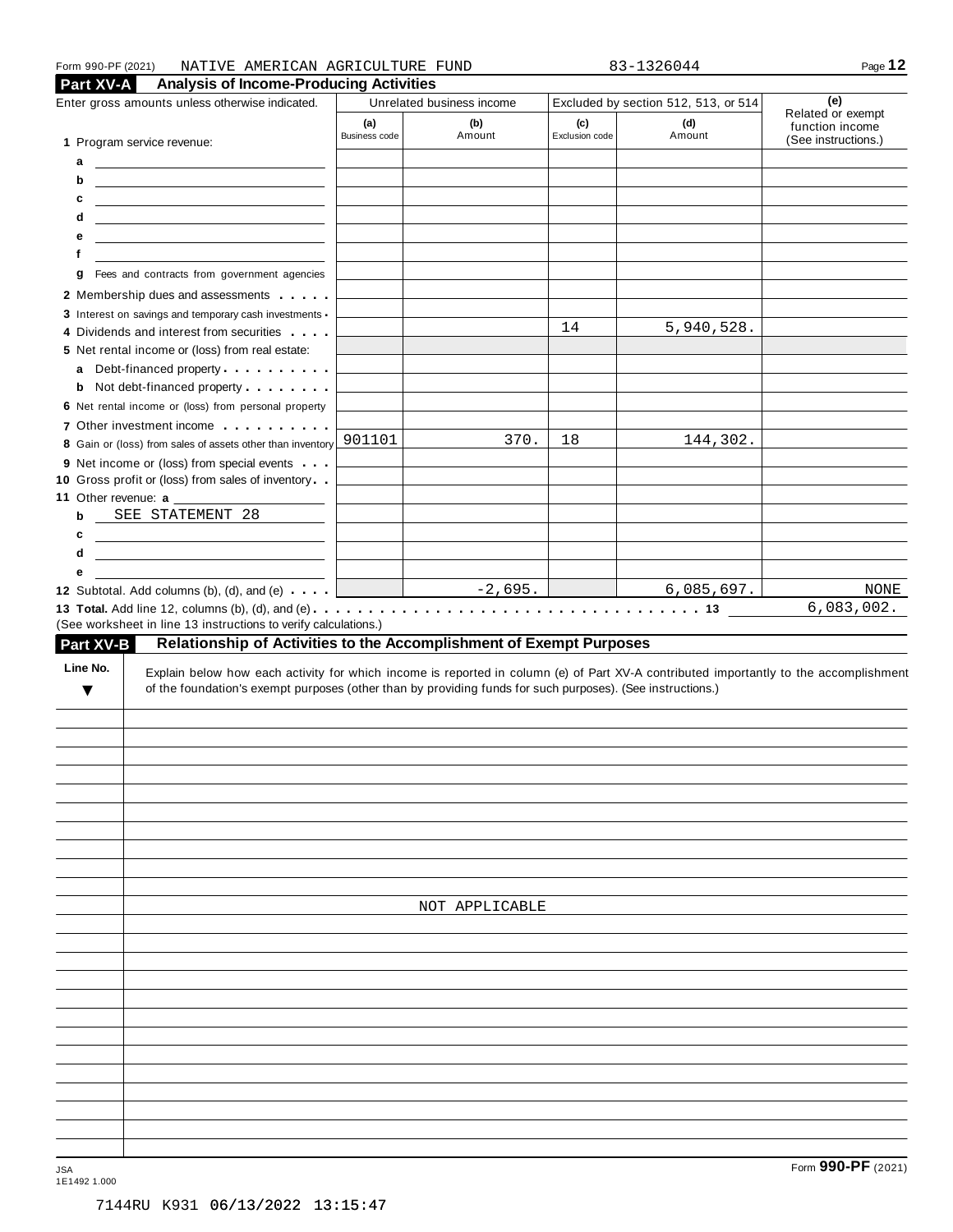| Form 990-PF (2021) |                 |                                                                                                                                                                                                                                                                                                                           | NATIVE AMERICAN AGRICULTURE FUND                  |      |                                               |            | 83-1326044                                                           |            |                                  |                                                          | Page 13                     |
|--------------------|-----------------|---------------------------------------------------------------------------------------------------------------------------------------------------------------------------------------------------------------------------------------------------------------------------------------------------------------------------|---------------------------------------------------|------|-----------------------------------------------|------------|----------------------------------------------------------------------|------------|----------------------------------|----------------------------------------------------------|-----------------------------|
| Part XVI           |                 | Information Regarding Transfers to and Transactions and Relationships With Noncharitable Exempt<br>Organizations                                                                                                                                                                                                          |                                                   |      |                                               |            |                                                                      |            |                                  |                                                          |                             |
|                    |                 | Did the organization directly or indirectly engage in any of the following with any other organization described                                                                                                                                                                                                          |                                                   |      |                                               |            |                                                                      |            |                                  | Yes                                                      | No                          |
|                    |                 | in section 501(c) (other than section 501(c)(3) organizations) or in section 527, relating to political                                                                                                                                                                                                                   |                                                   |      |                                               |            |                                                                      |            |                                  |                                                          |                             |
|                    |                 | organizations?                                                                                                                                                                                                                                                                                                            |                                                   |      |                                               |            |                                                                      |            |                                  |                                                          |                             |
|                    |                 | a Transfers from the reporting foundation to a noncharitable exempt organization of:                                                                                                                                                                                                                                      |                                                   |      |                                               |            |                                                                      |            |                                  |                                                          |                             |
|                    |                 |                                                                                                                                                                                                                                                                                                                           |                                                   |      |                                               |            |                                                                      |            |                                  |                                                          | X                           |
|                    |                 |                                                                                                                                                                                                                                                                                                                           |                                                   |      |                                               |            |                                                                      |            |                                  | 1a(2)                                                    | Χ                           |
|                    |                 | <b>b</b> Other transactions:                                                                                                                                                                                                                                                                                              |                                                   |      |                                               |            |                                                                      |            |                                  |                                                          |                             |
|                    |                 | (1) Sales of assets to a noncharitable exempt organization $\cdots \cdots \cdots \cdots \cdots \cdots \cdots \cdots \cdots \cdots$                                                                                                                                                                                        |                                                   |      |                                               |            |                                                                      |            |                                  |                                                          | Χ                           |
|                    |                 | (2) Purchases of assets from a noncharitable exempt organization $\cdots \cdots \cdots \cdots \cdots \cdots \cdots \cdots$                                                                                                                                                                                                |                                                   |      |                                               |            |                                                                      |            |                                  |                                                          | Χ                           |
|                    |                 |                                                                                                                                                                                                                                                                                                                           |                                                   |      |                                               |            |                                                                      |            |                                  |                                                          | X                           |
|                    |                 |                                                                                                                                                                                                                                                                                                                           |                                                   |      |                                               |            |                                                                      |            |                                  |                                                          | X                           |
|                    |                 |                                                                                                                                                                                                                                                                                                                           |                                                   |      |                                               |            |                                                                      |            |                                  |                                                          | X                           |
|                    |                 | (6) Performance of services or membership or fundraising solicitations $\cdots \cdots \cdots \cdots \cdots \cdots \cdots$                                                                                                                                                                                                 |                                                   |      |                                               |            |                                                                      |            |                                  |                                                          | Χ                           |
|                    |                 |                                                                                                                                                                                                                                                                                                                           |                                                   |      |                                               |            |                                                                      |            |                                  |                                                          | Χ                           |
|                    |                 | d If the answer to any of the above is "Yes," complete the following schedule. Column (b) should always show the fair market                                                                                                                                                                                              |                                                   |      |                                               |            |                                                                      |            |                                  |                                                          |                             |
|                    |                 | value of the goods, other assets, or services given by the reporting foundation. If the foundation received less than fair market<br>value in any transaction or sharing arrangement, show in column (d) the value of the goods, other assets, or services received.                                                      |                                                   |      |                                               |            |                                                                      |            |                                  |                                                          |                             |
| (a) Line no.       |                 | (b) Amount involved                                                                                                                                                                                                                                                                                                       |                                                   |      | (c) Name of noncharitable exempt organization |            | (d) Description of transfers, transactions, and sharing arrangements |            |                                  |                                                          |                             |
|                    |                 |                                                                                                                                                                                                                                                                                                                           |                                                   |      |                                               |            |                                                                      |            |                                  |                                                          |                             |
|                    |                 |                                                                                                                                                                                                                                                                                                                           |                                                   |      |                                               |            |                                                                      |            |                                  |                                                          |                             |
|                    |                 |                                                                                                                                                                                                                                                                                                                           |                                                   |      |                                               |            |                                                                      |            |                                  |                                                          |                             |
|                    |                 |                                                                                                                                                                                                                                                                                                                           |                                                   |      |                                               |            |                                                                      |            |                                  |                                                          |                             |
|                    |                 |                                                                                                                                                                                                                                                                                                                           |                                                   |      |                                               |            |                                                                      |            |                                  |                                                          |                             |
|                    |                 |                                                                                                                                                                                                                                                                                                                           |                                                   |      |                                               |            |                                                                      |            |                                  |                                                          |                             |
|                    |                 |                                                                                                                                                                                                                                                                                                                           |                                                   |      |                                               |            |                                                                      |            |                                  |                                                          |                             |
|                    |                 |                                                                                                                                                                                                                                                                                                                           |                                                   |      |                                               |            |                                                                      |            |                                  |                                                          |                             |
|                    |                 |                                                                                                                                                                                                                                                                                                                           |                                                   |      |                                               |            |                                                                      |            |                                  |                                                          |                             |
|                    |                 |                                                                                                                                                                                                                                                                                                                           |                                                   |      |                                               |            |                                                                      |            |                                  |                                                          |                             |
|                    |                 |                                                                                                                                                                                                                                                                                                                           |                                                   |      |                                               |            |                                                                      |            |                                  |                                                          |                             |
|                    |                 |                                                                                                                                                                                                                                                                                                                           |                                                   |      |                                               |            |                                                                      |            |                                  |                                                          |                             |
|                    |                 |                                                                                                                                                                                                                                                                                                                           |                                                   |      |                                               |            |                                                                      |            |                                  |                                                          |                             |
|                    |                 |                                                                                                                                                                                                                                                                                                                           |                                                   |      |                                               |            |                                                                      |            |                                  |                                                          |                             |
|                    |                 |                                                                                                                                                                                                                                                                                                                           |                                                   |      |                                               |            |                                                                      |            |                                  |                                                          |                             |
|                    |                 |                                                                                                                                                                                                                                                                                                                           |                                                   |      |                                               |            |                                                                      |            |                                  |                                                          |                             |
|                    |                 |                                                                                                                                                                                                                                                                                                                           |                                                   |      |                                               |            |                                                                      |            |                                  |                                                          |                             |
|                    |                 | 2a Is the foundation directly or indirectly affiliated with, or related to, one or more tax-exempt organizations<br>described in section 501(c) (other than section 501(c)(3)) or in section 527? $\ldots$<br><b>b</b> If "Yes," complete the following schedule.                                                         |                                                   |      |                                               |            |                                                                      |            |                                  |                                                          | Yes $\boxed{\mathbf{X}}$ No |
|                    |                 | (a) Name of organization                                                                                                                                                                                                                                                                                                  |                                                   |      | (b) Type of organization                      |            |                                                                      |            | (c) Description of relationship  |                                                          |                             |
|                    |                 |                                                                                                                                                                                                                                                                                                                           |                                                   |      |                                               |            |                                                                      |            |                                  |                                                          |                             |
|                    |                 |                                                                                                                                                                                                                                                                                                                           |                                                   |      |                                               |            |                                                                      |            |                                  |                                                          |                             |
|                    |                 |                                                                                                                                                                                                                                                                                                                           |                                                   |      |                                               |            |                                                                      |            |                                  |                                                          |                             |
|                    |                 |                                                                                                                                                                                                                                                                                                                           |                                                   |      |                                               |            |                                                                      |            |                                  |                                                          |                             |
|                    |                 | Under penalties of perjury, I declare that I have examined this return, including accompanying schedules and statements, and to the best of my knowledge and belief, it is true,<br>correct, and complete. Declaration of preparer (other than taxpayer) is based on all information of which preparer has any knowledge. |                                                   |      |                                               |            |                                                                      |            |                                  |                                                          |                             |
| <b>Sign</b>        |                 |                                                                                                                                                                                                                                                                                                                           |                                                   |      |                                               |            |                                                                      |            |                                  |                                                          |                             |
|                    |                 |                                                                                                                                                                                                                                                                                                                           |                                                   |      |                                               | CEO        |                                                                      |            | May<br>with                      | the IRS discuss this return<br>the preparer shown below? |                             |
| <b>Here</b>        |                 | Signature of officer or trustee                                                                                                                                                                                                                                                                                           |                                                   | Date |                                               | Title      |                                                                      |            | See instructions.                | $X$   Yes                                                | No                          |
|                    |                 | TONI STANGER-MCLAUGHLIN                                                                                                                                                                                                                                                                                                   |                                                   |      |                                               |            |                                                                      |            |                                  |                                                          |                             |
|                    |                 | Print/Type preparer's name                                                                                                                                                                                                                                                                                                |                                                   |      | Preparer's signature                          |            | Date                                                                 | Check      | if                               | <b>PTIN</b>                                              |                             |
| Paid               |                 | TERI W ASHWORTH                                                                                                                                                                                                                                                                                                           |                                                   |      |                                               |            | 06/01/2022                                                           |            | self-employed                    | P00743080                                                |                             |
| <b>Preparer</b>    |                 |                                                                                                                                                                                                                                                                                                                           |                                                   |      |                                               |            |                                                                      |            | $\blacktriangleright$ 44-0160260 |                                                          |                             |
|                    | <b>Use Only</b> | Firm's name                                                                                                                                                                                                                                                                                                               | $\blacktriangleright$ FORVIS, LLP                 |      |                                               |            |                                                                      | Firm's EIN |                                  |                                                          |                             |
|                    |                 | Firm's address                                                                                                                                                                                                                                                                                                            | $\blacktriangleright$ 110 N. ELGIN AVE, SUITE 400 |      |                                               |            |                                                                      |            |                                  |                                                          |                             |
|                    |                 |                                                                                                                                                                                                                                                                                                                           | TULSA,<br>ΟK                                      |      |                                               | 74120-1490 |                                                                      | Phone no.  | $918 - 584 - 2900$               |                                                          |                             |

Form **990-PF** (2021)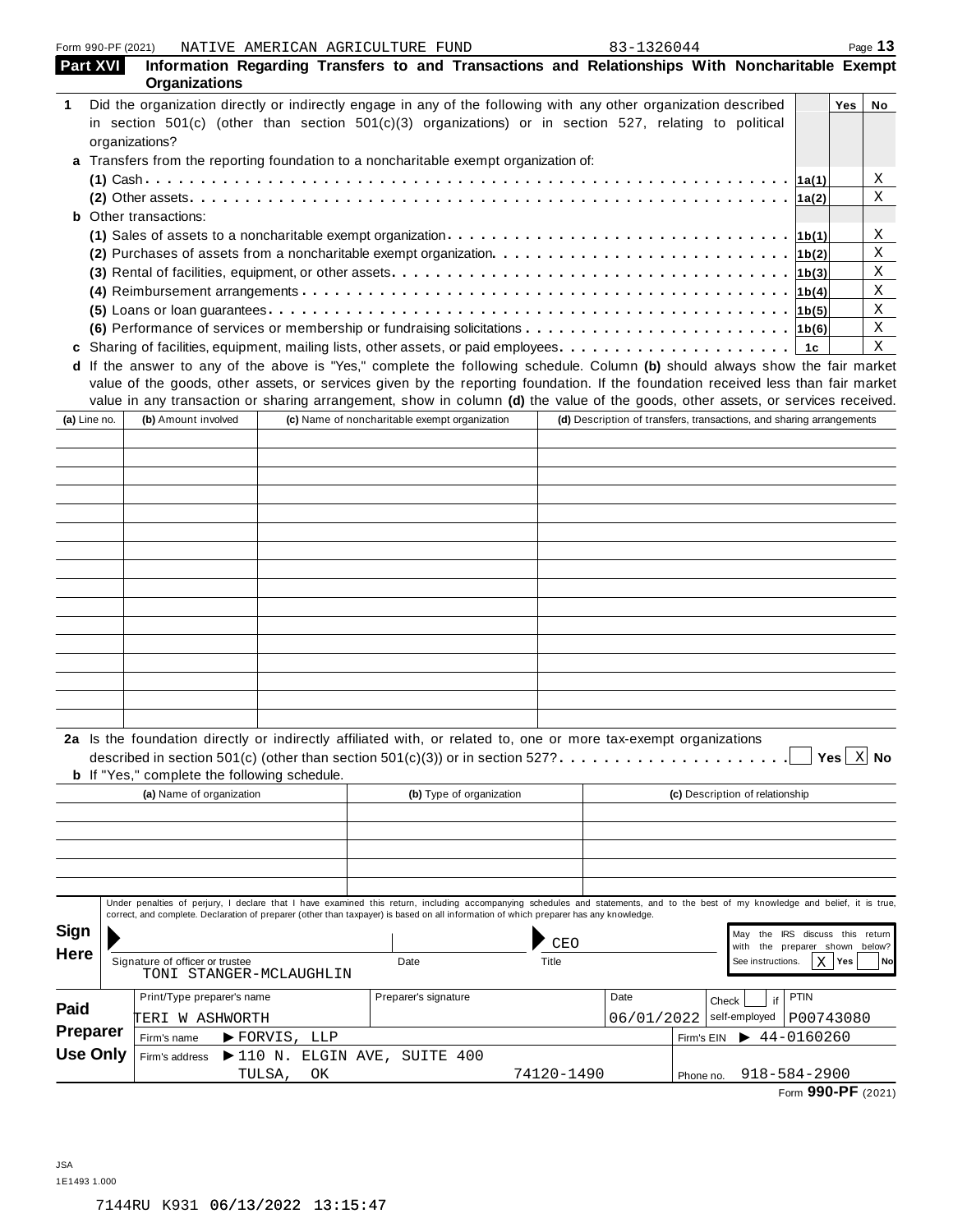## **FORM 990-PF - PART IV CAPITAL GAINS AND LOSSES FOR TAX ON INVESTMENT INCOME** P

|                                              | Kind of Property                      | Description               |                                 |                                   |                                    | $\frac{P}{P}$ | Date<br>acquired      | Date sold  |
|----------------------------------------------|---------------------------------------|---------------------------|---------------------------------|-----------------------------------|------------------------------------|---------------|-----------------------|------------|
| Gross sale<br>price less<br>expenses of sale | Depreciation<br>allowed/<br>allowable | Cost or<br>other<br>basis | <b>FMV</b><br>as of<br>12/31/69 | Adj. basis<br>as of<br>$12/31/69$ | Excess of<br>FMV over<br>adj basis |               | Gain<br>or<br>(loss)  |            |
|                                              |                                       |                           |                                 |                                   |                                    |               |                       |            |
|                                              |                                       |                           | NB (SEE ATTACHED SCHEDULES)     |                                   |                                    |               | VAR                   | 12/31/2021 |
| 539806531.                                   |                                       | 539662482.                |                                 |                                   |                                    |               | 144, 302.             |            |
|                                              |                                       |                           |                                 |                                   |                                    |               |                       |            |
|                                              |                                       |                           |                                 |                                   |                                    |               | ---------<br>144,302. |            |
|                                              |                                       |                           |                                 |                                   |                                    |               | ==========            |            |
|                                              |                                       |                           |                                 |                                   |                                    |               |                       |            |
|                                              |                                       |                           |                                 |                                   |                                    |               |                       |            |
|                                              |                                       |                           |                                 |                                   |                                    |               |                       |            |
|                                              |                                       |                           |                                 |                                   |                                    |               |                       |            |
|                                              |                                       |                           |                                 |                                   |                                    |               |                       |            |
|                                              |                                       |                           |                                 |                                   |                                    |               |                       |            |
|                                              |                                       |                           |                                 |                                   |                                    |               |                       |            |
|                                              |                                       |                           |                                 |                                   |                                    |               |                       |            |
|                                              |                                       |                           |                                 |                                   |                                    |               |                       |            |
|                                              |                                       |                           |                                 |                                   |                                    |               |                       |            |
|                                              |                                       |                           |                                 |                                   |                                    |               |                       |            |
|                                              |                                       |                           |                                 |                                   |                                    |               |                       |            |
|                                              |                                       |                           |                                 |                                   |                                    |               |                       |            |
|                                              |                                       |                           |                                 |                                   |                                    |               |                       |            |
|                                              |                                       |                           |                                 |                                   |                                    |               |                       |            |
|                                              |                                       |                           |                                 |                                   |                                    |               |                       |            |
|                                              |                                       |                           |                                 |                                   |                                    |               |                       |            |
|                                              |                                       |                           |                                 |                                   |                                    |               |                       |            |
|                                              |                                       |                           |                                 |                                   |                                    |               |                       |            |
|                                              |                                       |                           |                                 |                                   |                                    |               |                       |            |
|                                              |                                       |                           |                                 |                                   |                                    |               |                       |            |
|                                              |                                       |                           |                                 |                                   |                                    |               |                       |            |
|                                              |                                       |                           |                                 |                                   |                                    |               |                       |            |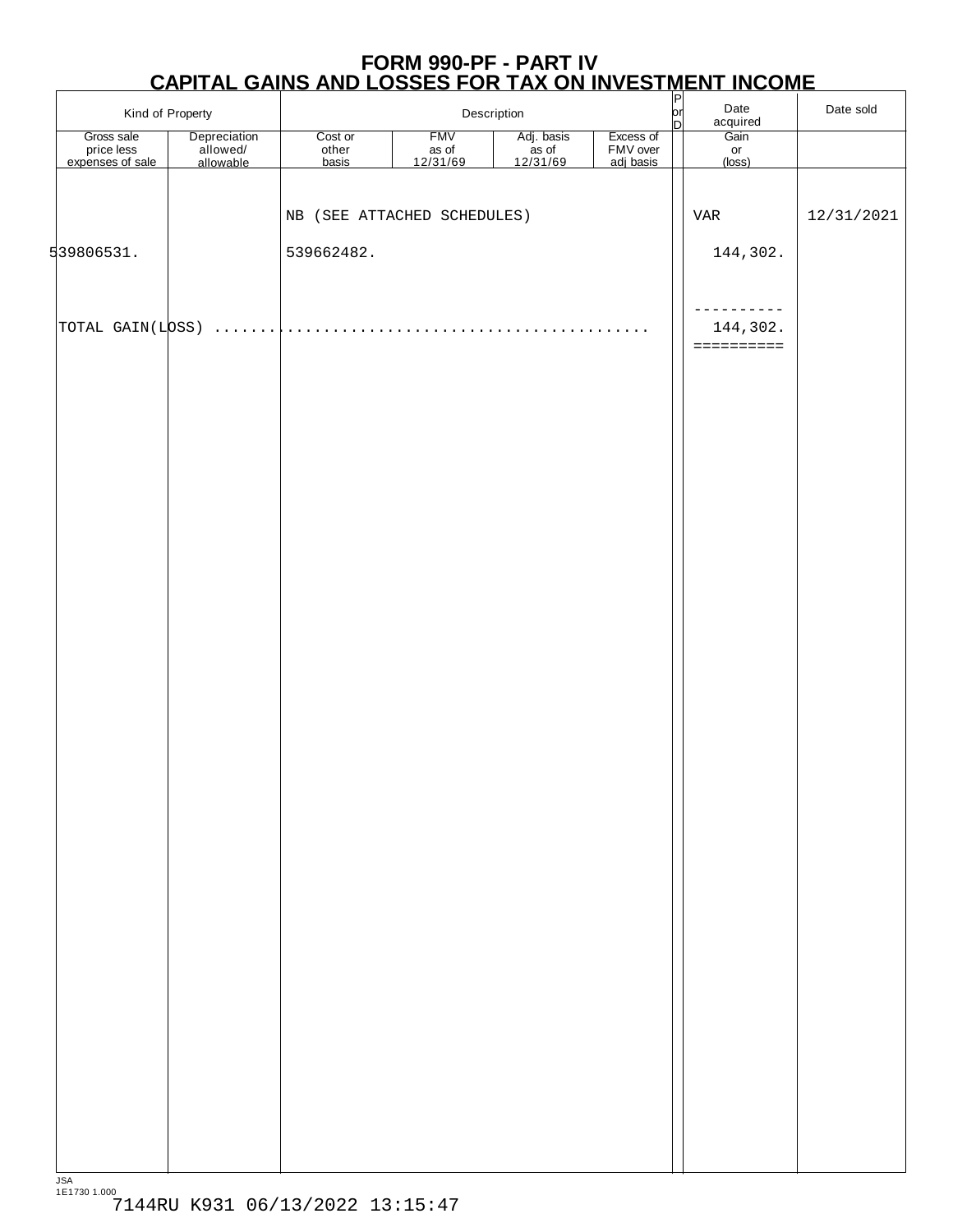## **(Form 990)**

Department of the Treasury<br>Internal Revenue Service

## Schedule B  $\left\{\n\begin{array}{c}\n\text{OnB No. 1545-0047}\n\end{array}\n\right\}$

**2021** 

 $\text{Department of the Treasury}\n\begin{array}{r|l}\n\text{Department of the Treasury}\n\end{array}\n\begin{array}{r|l}\n\end{array}\n\begin{array}{r|l}\n\end{array}\n\begin{array}{r|l}\n\end{array}\n\begin{array}{r|l}\n\end{array}\n\begin{array}{r|l}\n\end{array}\n\end{array}\n\begin{array}{r|l}\n\end{array}\n\begin{array}{r|l}\n\end{array}\n\begin{array}{r|l}\n\end{array}\n\end{array}\n\begin{array}{r|l}\n\end{array}\n\begin{array}{r|l}\n\end{array}\n\end{array}\n\begin{array}{r|l$ 

| NATIVE AMERICAN AGRICULTURE    | 83-1326044                                                                  |  |  |  |  |
|--------------------------------|-----------------------------------------------------------------------------|--|--|--|--|
| Organization type (check one): |                                                                             |  |  |  |  |
| Filers of:                     | Section:                                                                    |  |  |  |  |
| Form 990 or 990-EZ             | 501(c)(<br>) (enter number) organization                                    |  |  |  |  |
|                                | $4947(a)(1)$ nonexempt charitable trust not treated as a private foundation |  |  |  |  |
|                                | 527 political organization                                                  |  |  |  |  |
| Form 990-PF                    | 501(c)(3) exempt private foundation<br>X <sub>1</sub>                       |  |  |  |  |
|                                | 4947(a)(1) nonexempt charitable trust treated as a private foundation       |  |  |  |  |
|                                | $501(c)(3)$ taxable private foundation                                      |  |  |  |  |

Check if your organization is covered by the **General Rule** or a **Special Rule.**

**Note:** Only a section 501(c)(7), (8), or (10) organization can check boxes for both the General Rule and a Special Rule. See instructions.

#### **General Rule**

 $\times$  For an organization filing Form 990, 990-EZ, or 990-PF that received, during the year, contributions totaling \$5,000 or more (in money or property) from any one contributor. Complete Parts I and II. See instructions for determining a contributor's total contributions.

#### **Special Rules**

For an organization described in section 501(c)(3) filing Form 990 or 990-EZ that met the 33 1/3% support test of the regulations under sections 509(a)(1) and 170(b)(1)(A)(vi), that checked Schedule A (Form 990), Part II, line 13, 16a, or 16b, and that received from any one contributor, during the year, total contributions of the greater of **(1)** \$5,000; or **(2)** 2% of the amount on (i) Form 990, Part VIII, line 1h; or (ii) Form 990-EZ, line 1. Complete Parts I and II.

For an organization described in section 501(c)(7), (8), or (10) filing Form 990 or 990-EZ that received from any one contributor, during the year, total contributions of more than \$1,000 *exclusively* for religious, charitable, scientific, literary, or educational purposes, or for the prevention of cruelty to children or animals. Complete Parts I (entering "N/A" in column (b) instead of the contributor name and address), II, and III.

For an organization described in section 501(c)(7), (8), or (10) filing Form 990 or 990-EZ that received from any one contributor, during the year, contributions *exclusively* for religious, charitable, etc., purposes, but no such contributions totaled more than \$1,000. If this box is checked, enter here the total contributions that were received during the year for an *exclusively* religious, charitable, etc., purpose. Don't complete any of the parts unless the **General Rule** applies to this organization because it received *nonexclusively* religious, charitable, etc., contributions totaling \$5,000 or more during the year  $\ldots \ldots \ldots \ldots \ldots \ldots \ldots \ldots \ldots \vdots$ 

**Caution:** An organization that isn't covered by the General Rule and/or the Special Rules doesn't file Schedule B (Form 990), but it **must** answer "No" on Part IV, line 2, of its Form 990; or check the box on line H of its Form 990-EZ or on its Form 990-PF, Part I, line 2, to certify that it doesn't meet the filing requirements of Schedule B (Form 990).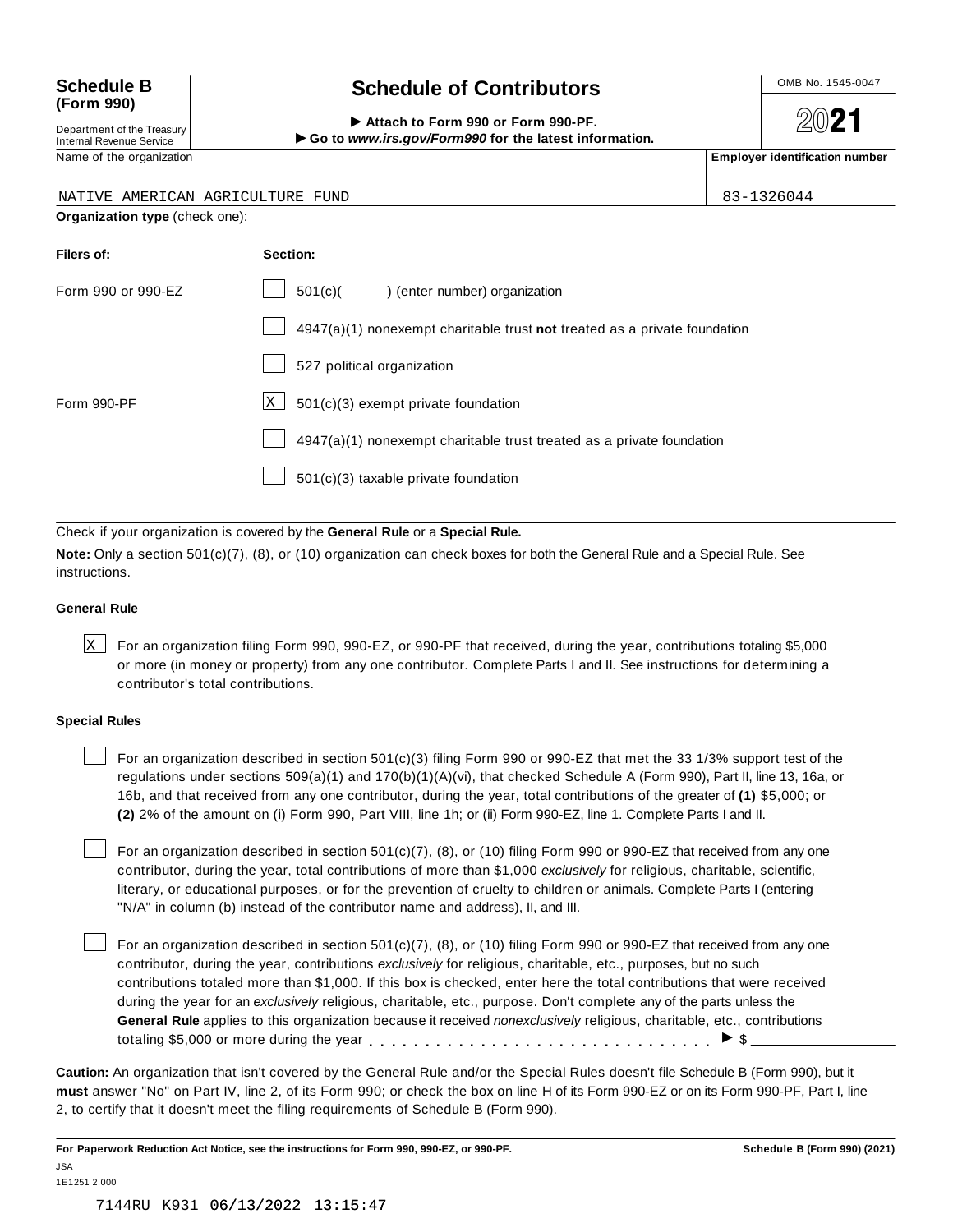|            | NATIVE AMERICAN AGRICULTURE FUND                                                               |                                   | 83-1326044                                                                                             |
|------------|------------------------------------------------------------------------------------------------|-----------------------------------|--------------------------------------------------------------------------------------------------------|
| Part I     | Contributors (see instructions). Use duplicate copies of Part I if additional space is needed. |                                   |                                                                                                        |
| (a)<br>No. | (b)<br>Name, address, and ZIP + 4                                                              | (c)<br><b>Total contributions</b> | (d)<br>Type of contribution                                                                            |
| 1          | N/A                                                                                            | \$<br>146,733.                    | $\mathbf X$<br>Person<br>Payroll<br><b>Noncash</b><br>(Complete Part II for<br>noncash contributions.) |
| (a)<br>No. | (b)<br>Name, address, and ZIP + 4                                                              | (c)<br><b>Total contributions</b> | (d)<br>Type of contribution                                                                            |
|            |                                                                                                | \$                                | Person<br>Payroll<br><b>Noncash</b><br>(Complete Part II for<br>noncash contributions.)                |
| (a)<br>No. | (b)<br>Name, address, and ZIP + 4                                                              | (c)<br><b>Total contributions</b> | (d)<br>Type of contribution                                                                            |
|            |                                                                                                | \$                                | Person<br>Payroll<br><b>Noncash</b><br>(Complete Part II for<br>noncash contributions.)                |
| (a)<br>No. | (b)<br>Name, address, and ZIP + 4                                                              | (c)<br><b>Total contributions</b> | (d)<br>Type of contribution                                                                            |
|            |                                                                                                | \$                                | Person<br>Payroll<br><b>Noncash</b><br>(Complete Part II for<br>noncash contributions.)                |
| (a)<br>No. | (b)<br>Name, address, and ZIP + 4                                                              | (c)<br><b>Total contributions</b> | (d)<br>Type of contribution                                                                            |
|            |                                                                                                | \$                                | Person<br>Payroll<br>Noncash<br>(Complete Part II for<br>noncash contributions.)                       |
| (a)<br>No. | (b)<br>Name, address, and ZIP + 4                                                              | (c)<br><b>Total contributions</b> | (d)<br>Type of contribution                                                                            |
|            |                                                                                                | \$                                | Person<br>Payroll<br>Noncash<br>(Complete Part II for<br>noncash contributions.)                       |

| Name<br>$\sim$<br>organization<br>υ<br>. . | $- - -$<br>identification.<br>numbe<br>ulover. |
|--------------------------------------------|------------------------------------------------|
|                                            | .                                              |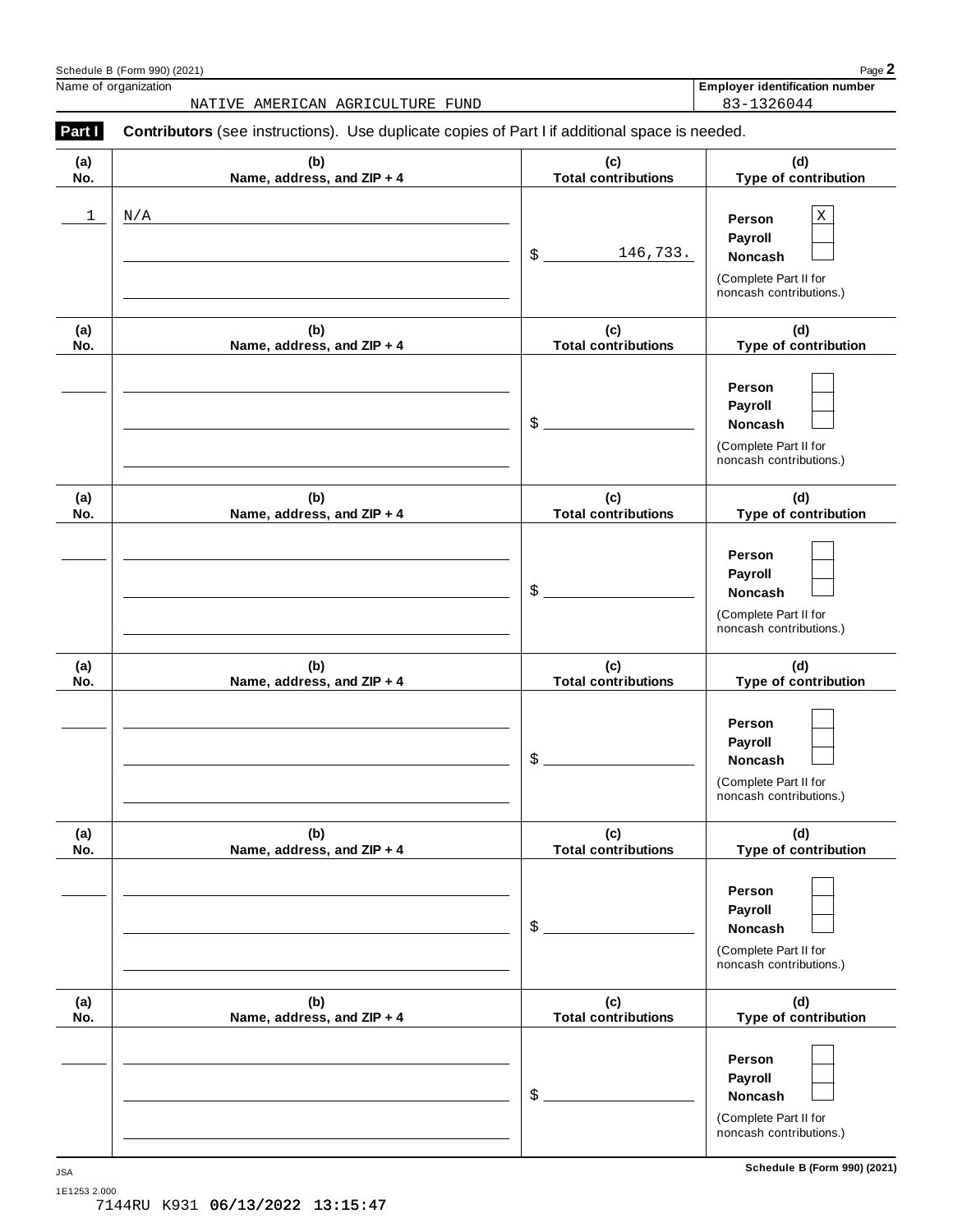<span id="page-16-0"></span>FORM 990PF, PART I - OTHER INCOME =================================

|                                        | REVENUE         |
|----------------------------------------|-----------------|
|                                        | AND             |
|                                        | <b>EXPENSES</b> |
| DESCRIPTION                            | PER BOOKS       |
|                                        |                 |
| FEDERAL TAX REFUND                     | 867.            |
| CEDAR FAIR LP - ORDINARY INCOME (LOSS) | $-3,065.$       |
| TOTALS                                 | $-2,198.$       |
|                                        |                 |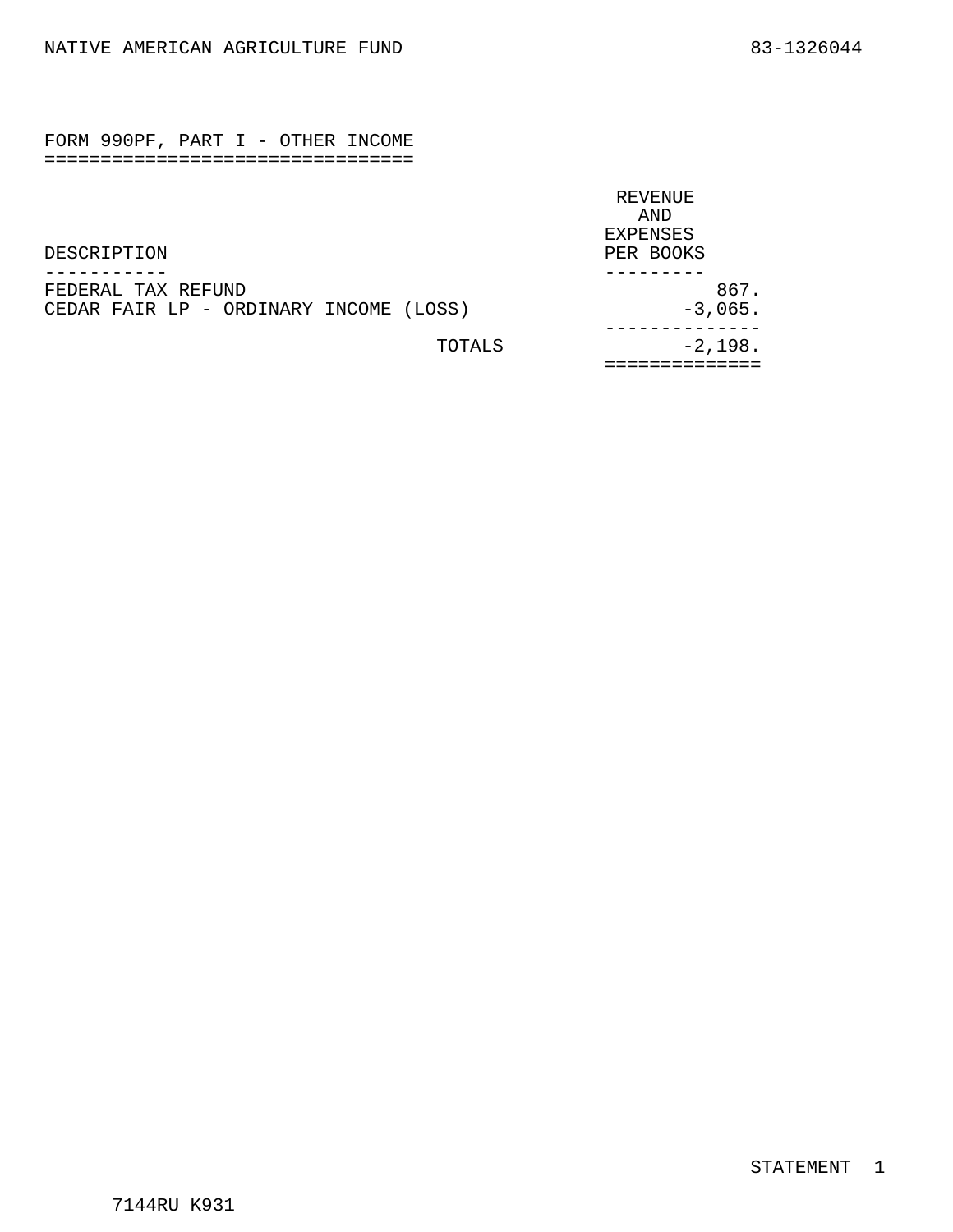### FORM 990PF, PART I - LEGAL FEES

===============================

<span id="page-17-0"></span>

|             | TOTALS | 254,258.                                | NONE                        | NONE                      | 256,598.               |
|-------------|--------|-----------------------------------------|-----------------------------|---------------------------|------------------------|
| LEGAL FEES  |        | 254,258.                                |                             |                           | 256,598.               |
| DESCRIPTION |        | REVENUE<br>AND<br>EXPENSES<br>PER BOOKS | NET<br>INVESTMENT<br>INCOME | ADJUSTED<br>NET<br>INCOME | CHARITABLE<br>PURPOSES |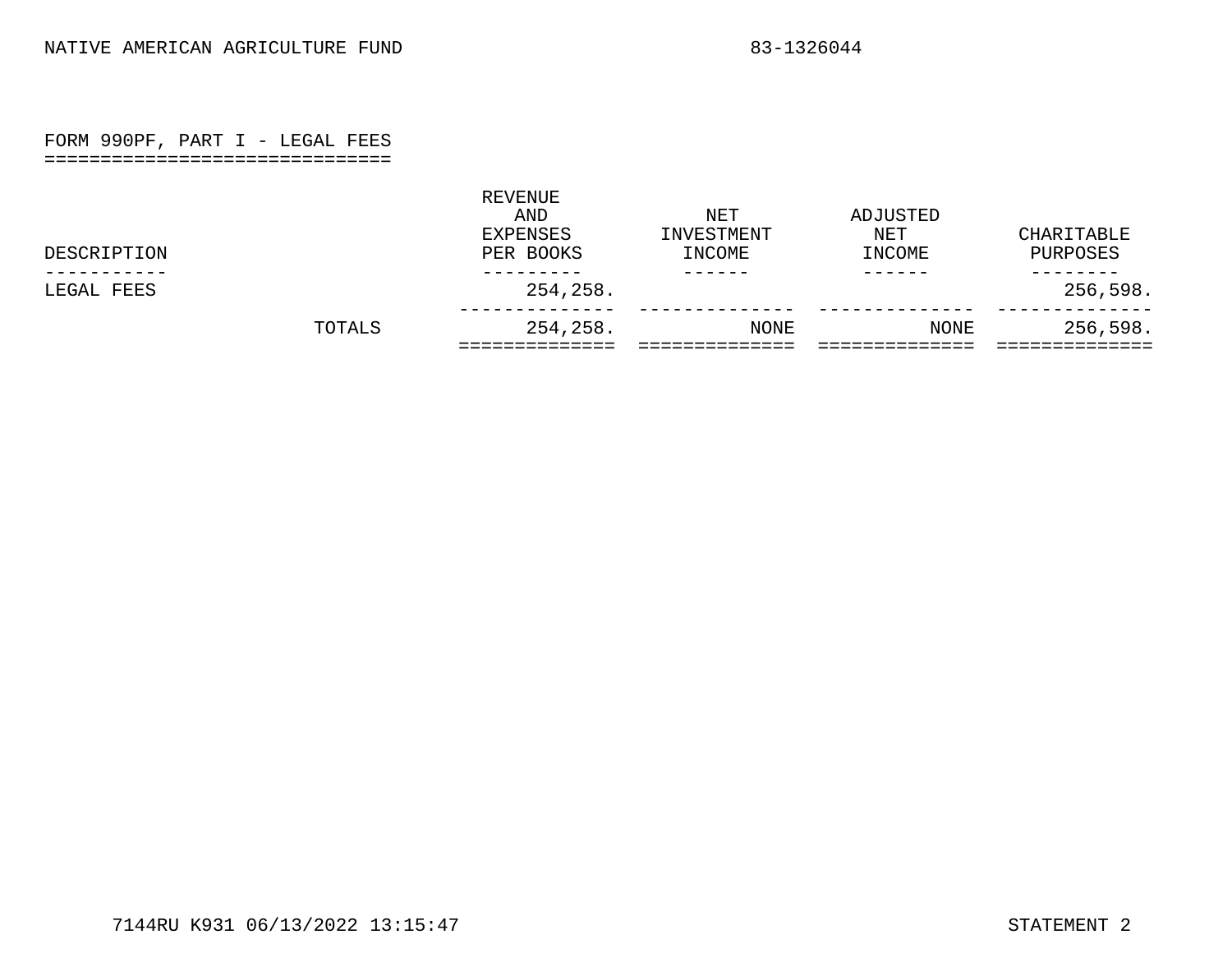### FORM 990PF, PART I - ACCOUNTING FEES

#### ====================================

<span id="page-18-0"></span>

|                 | TOTALS | 80,425.                                 | NONE                        | NONE                      | 80,425.                |
|-----------------|--------|-----------------------------------------|-----------------------------|---------------------------|------------------------|
| ACCOUNTING FEES |        | 80,425.                                 |                             |                           | 80,425.                |
| DESCRIPTION     |        | REVENUE<br>AND<br>EXPENSES<br>PER BOOKS | NET<br>INVESTMENT<br>INCOME | ADJUSTED<br>NET<br>INCOME | CHARITABLE<br>PURPOSES |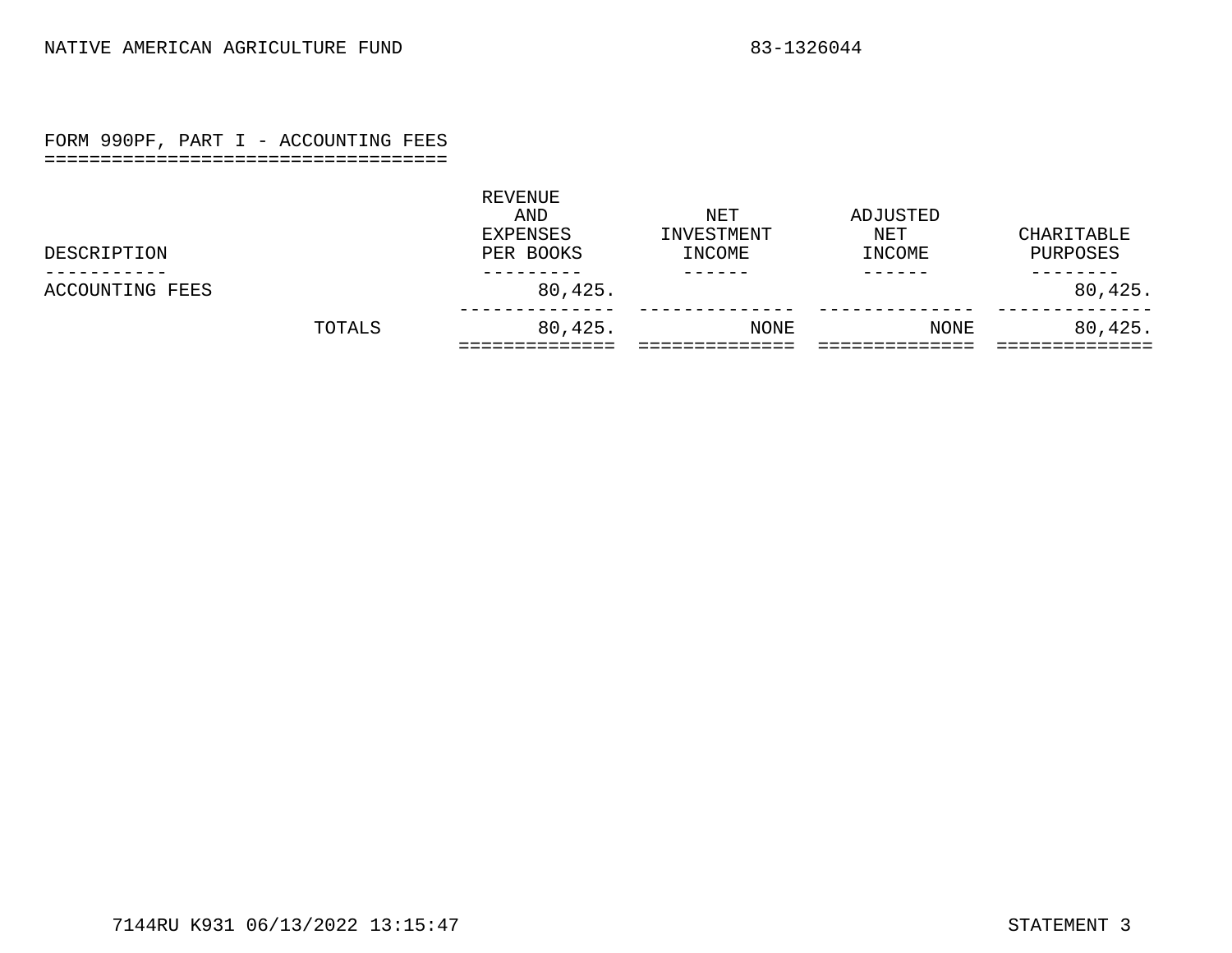#### FORM 990PF, PART I - OTHER PROFESSIONAL FEES

#### ============================================

<span id="page-19-0"></span>

|                                               | REVENUE<br>AND<br>EXPENSES | NET<br>INVESTMENT | ADJUSTED<br>NET | CHARITABLE |
|-----------------------------------------------|----------------------------|-------------------|-----------------|------------|
| DESCRIPTION                                   | PER BOOKS                  | INCOME            | INCOME          | PURPOSES   |
| INVESTMENT MANAGEMENT FEES<br>CONSULTING FEES | 827,982.<br>292,019.       | 827,982.          |                 | 292,019.   |
| TOTALS                                        | 1,120,001.                 | 827,982.          |                 | 292,019.   |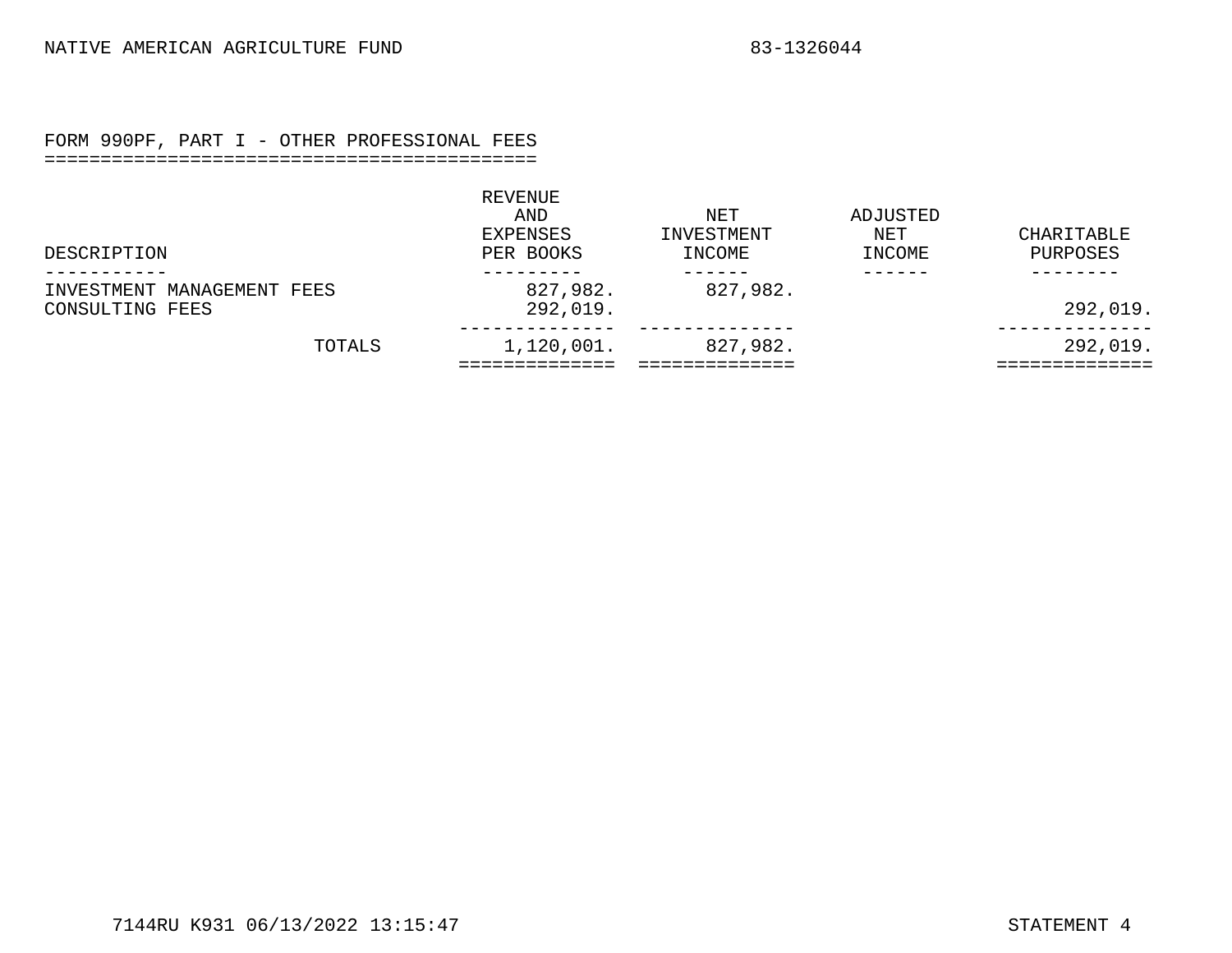#### FORM 990PF, PART I - OTHER EXPENSES ===================================

<span id="page-20-0"></span>

|                           |        | <b>REVENUE</b>               |                        |
|---------------------------|--------|------------------------------|------------------------|
| DESCRIPTION               |        | AND<br>EXPENSES<br>PER BOOKS | CHARITABLE<br>PURPOSES |
| ADVERTISING AND PROMOTION |        | 28,022.                      | 28,022.                |
| OFFICE EXPENSES           |        | 222,462.                     | 191,977.               |
| INFORMATION TECHNOLOGY    |        | 187, 113.                    | 187, 113.              |
| INSURANCE EXPENSE         |        | 88,910.                      | 88,910.                |
| TRAINING AND DEVELOPMENT  |        | 800.                         | 800.                   |
| OTHER EXPENSE             |        | 11, 115.                     | 11, 115.               |
|                           | TOTALS | 538,422.                     | 507,937.               |
|                           |        |                              |                        |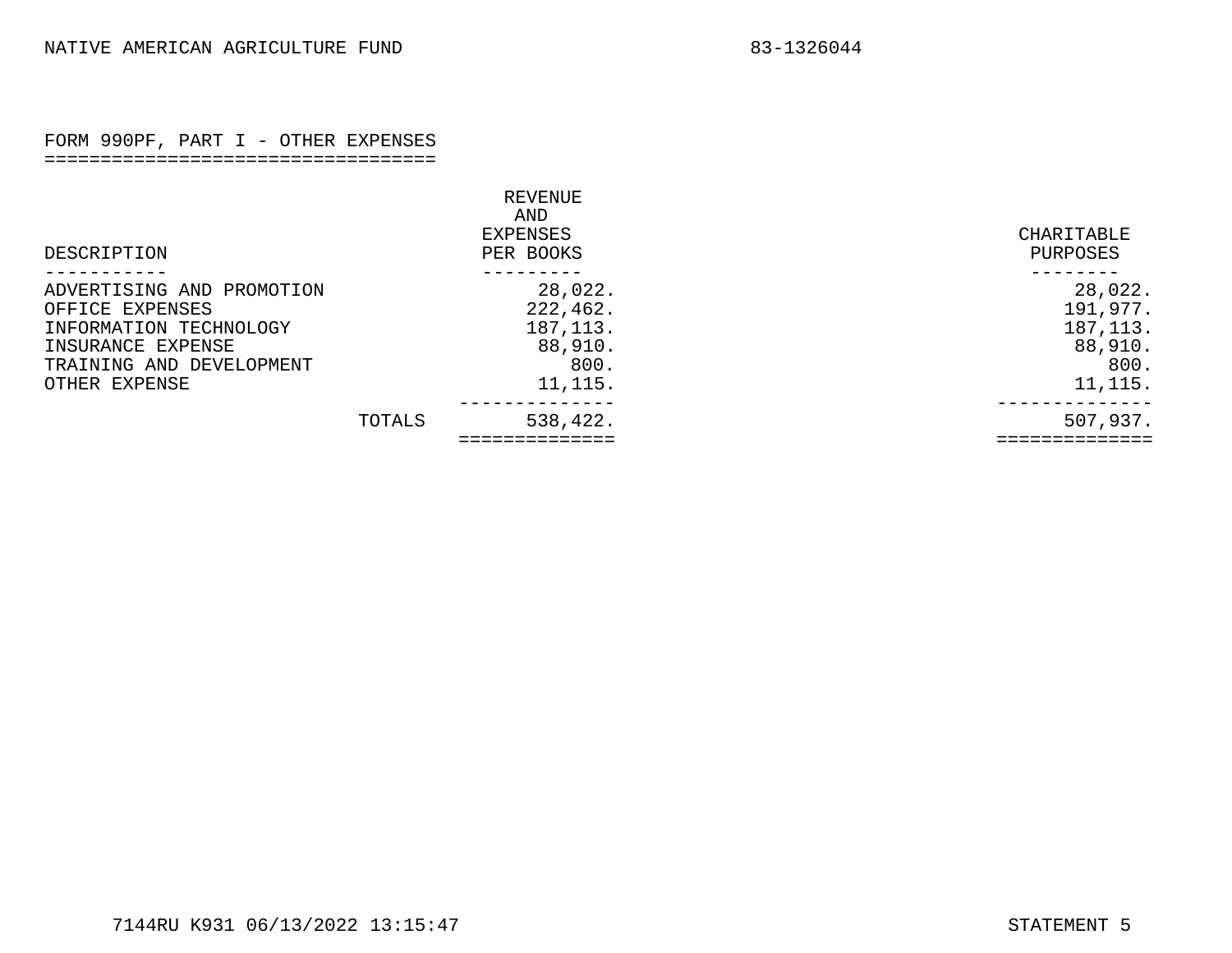## FORM 990PF, PART II - PREPAID EXPENSES AND DEFERRED CHARGES

## ===========================================================

<span id="page-21-0"></span>

| ENDING     | ENDING   |
|------------|----------|
| BOOK VALUE | FMV      |
|            |          |
| 41,685.    | 41,685.  |
| 116,874.   | 116,874. |
| 66,977.    | 66,977.  |
| NONE       | NONE     |
| 225,536.   | 225,536. |
|            |          |
|            |          |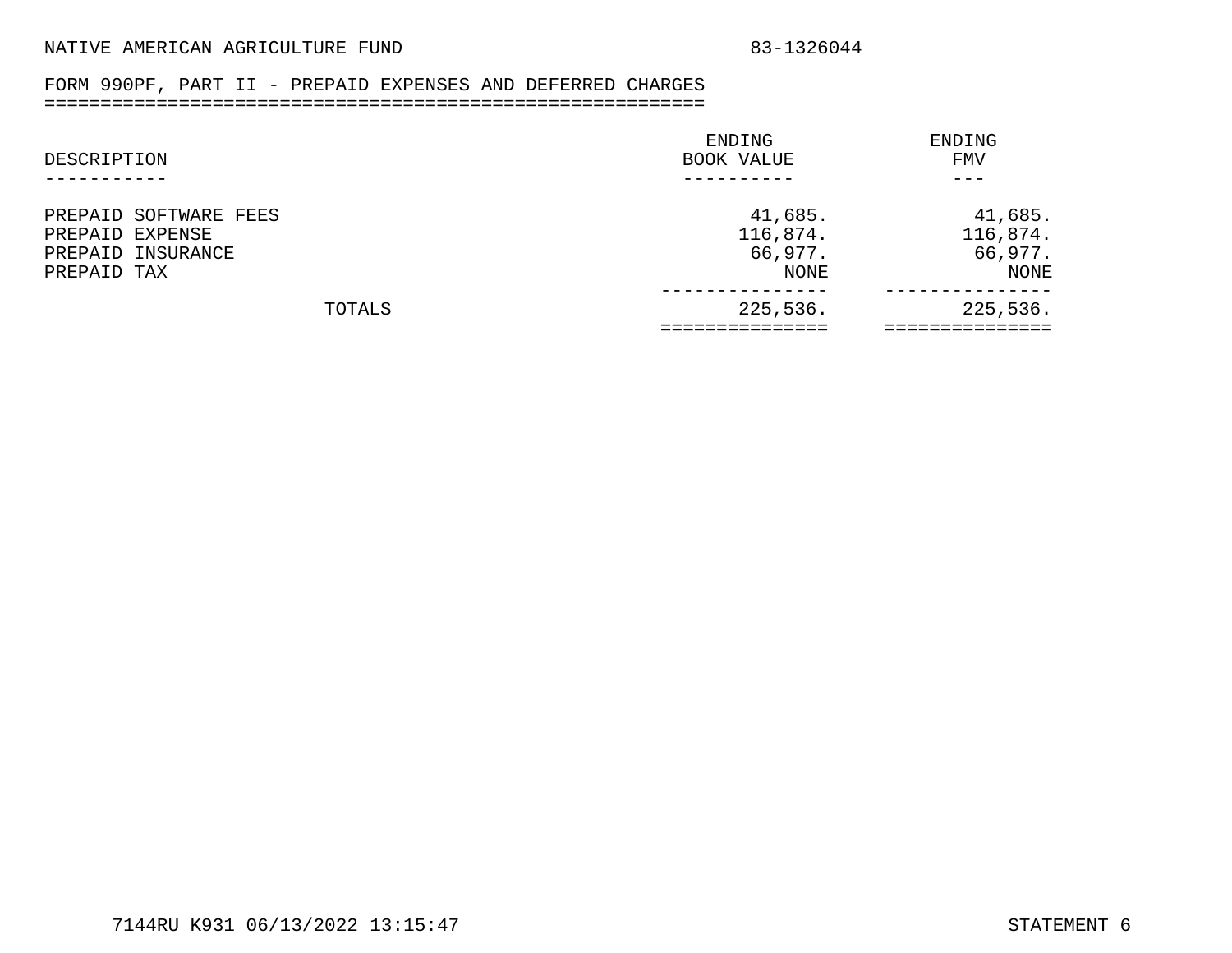FORM 990PF, PART II - CORPORATE STOCK =====================================

<span id="page-22-0"></span>

|                               | ENDING         | ENDING         |
|-------------------------------|----------------|----------------|
| DESCRIPTION                   | BOOK VALUE     | FMV            |
|                               |                | - - -          |
| EQUITIES -NEUBERGER BERMAN    | 57,195,032.    | 57,195,032.    |
| FIXED INCOME-NEUBERGER BERMAN | 177,098,861.   | 177,098,861.   |
| TOTALS                        | 234, 293, 893. | 234, 293, 893. |
|                               |                |                |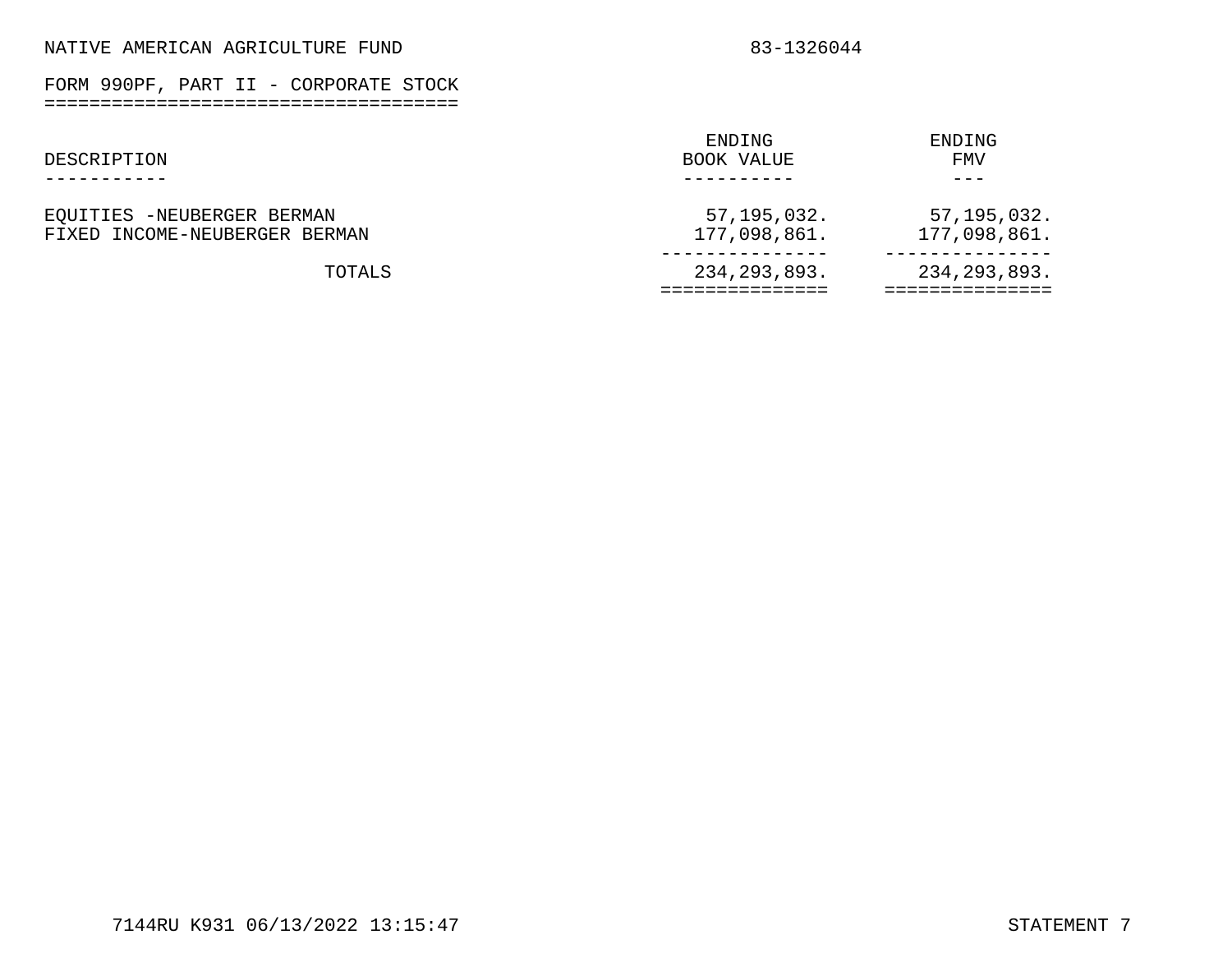FORM 990PF, PART II - OTHER LIABILITIES =======================================

DESCRIPTION -----------

DUE TO BROKER 1,319,264.

PAYROLL LIABILITIES 187,486.

TOTALS 1,506,750. ===============

<span id="page-23-0"></span>NATIVE AMERICAN AGRICULTURE FUND 83-1326044

ENDING BOOK VALUE ----------

---------------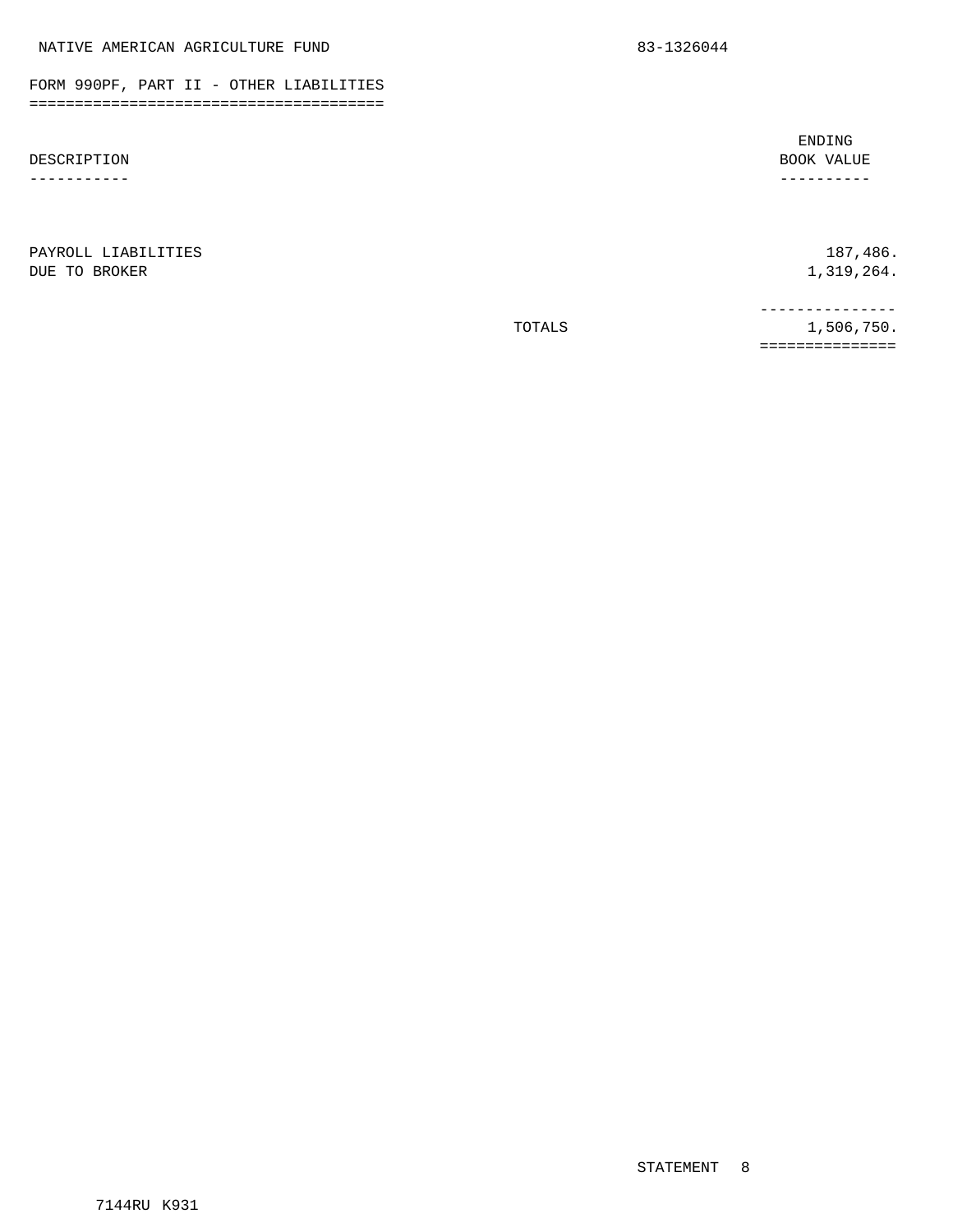<span id="page-24-0"></span>FORM 990PF, PART III - OTHER INCREASES IN NET WORTH OR FUND BALANCES ====================================================================

| DESCRIPTION | AMOUNT |
|-------------|--------|
|             |        |

UNREALIZED GAINS 3,025,606.

TOTAL 3,025,606. -------------- ==============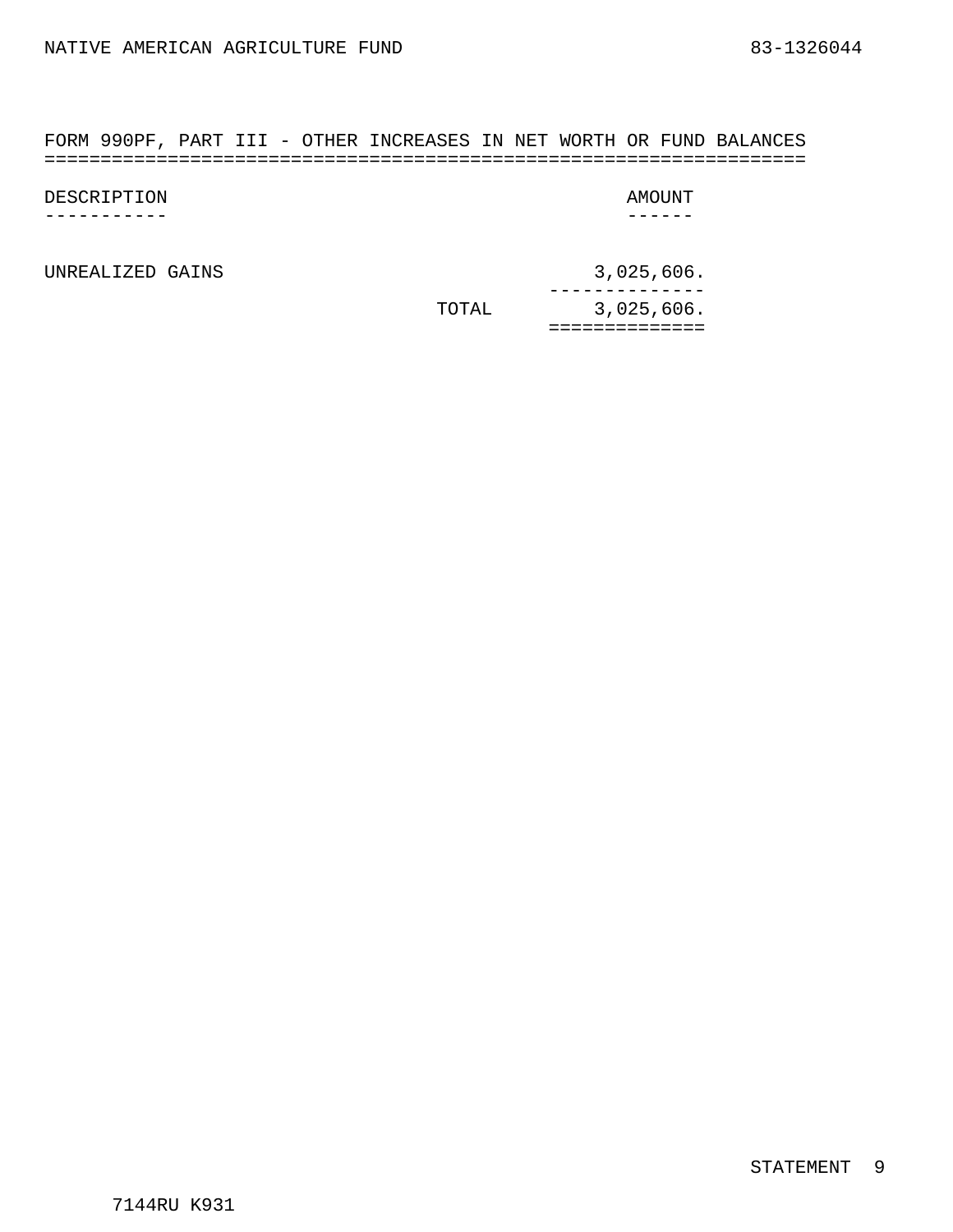<span id="page-25-0"></span>

|  | NATIVE AMERICAN AGRICULTURE FUND |  |
|--|----------------------------------|--|
|  |                                  |  |

| FORM 990PF, PART VII - LIST OF OFFICERS, DIRECTORS, AND TRUSTEES |         |
|------------------------------------------------------------------|---------|
| OFFICER NAME:<br>CHARLES GRAHAM                                  |         |
| ADDRESS:<br>3500 N COLLEGE AVE<br>FAYETTEVILLE, AR 72703         |         |
| TITLE:<br>TRUSTEE                                                |         |
| AVERAGE HOURS PER WEEK DEVOTED TO POSITION:                      | 8.00    |
|                                                                  | 19,380. |
| OFFICER NAME:<br>CLARYCA MANDAN                                  |         |
| ADDRESS:<br>3500 N COLLEGE AVE<br>FAYETTEVILLE, AR 72703         |         |
| TITLE:<br>TRUSTEE                                                |         |
|                                                                  |         |
| AVERAGE HOURS PER WEEK DEVOTED TO POSITION:                      | 8.00    |
|                                                                  | 23,380. |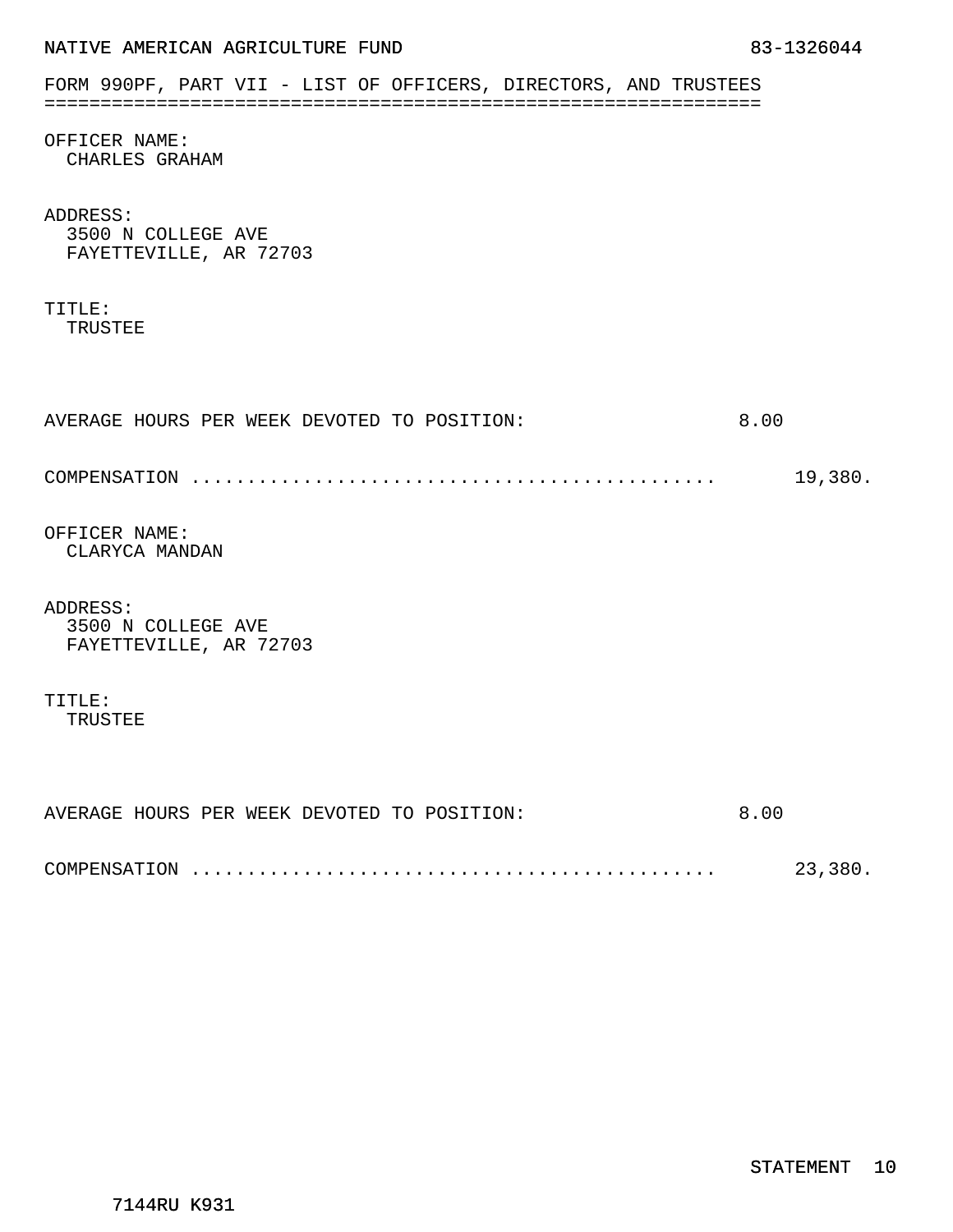| FORM 990PF, PART VII - LIST OF OFFICERS, DIRECTORS, AND TRUSTEES |  |  |  |       |         |
|------------------------------------------------------------------|--|--|--|-------|---------|
|                                                                  |  |  |  |       |         |
| OFFICER NAME:<br>ELSIE MEEKS                                     |  |  |  |       |         |
| ADDRESS:<br>3500 N COLLEGE AVE<br>FAYETTEVILLE, AR 72703         |  |  |  |       |         |
| TITLE:<br>TRUSTEE                                                |  |  |  |       |         |
| AVERAGE HOURS PER WEEK DEVOTED TO POSITION:                      |  |  |  | 8.00  |         |
|                                                                  |  |  |  |       | 24,380. |
| OFFICER NAME:<br>JIM LADUCER                                     |  |  |  |       |         |
| ADDRESS:<br>3500 N COLLEGE AVE<br>FAYETTEVILLE, AR 72703         |  |  |  |       |         |
| TITLE:<br><b>BOARD CHAIR</b>                                     |  |  |  |       |         |
| AVERAGE HOURS PER WEEK DEVOTED TO POSITION:                      |  |  |  | 10.00 |         |
|                                                                  |  |  |  |       | 28,880. |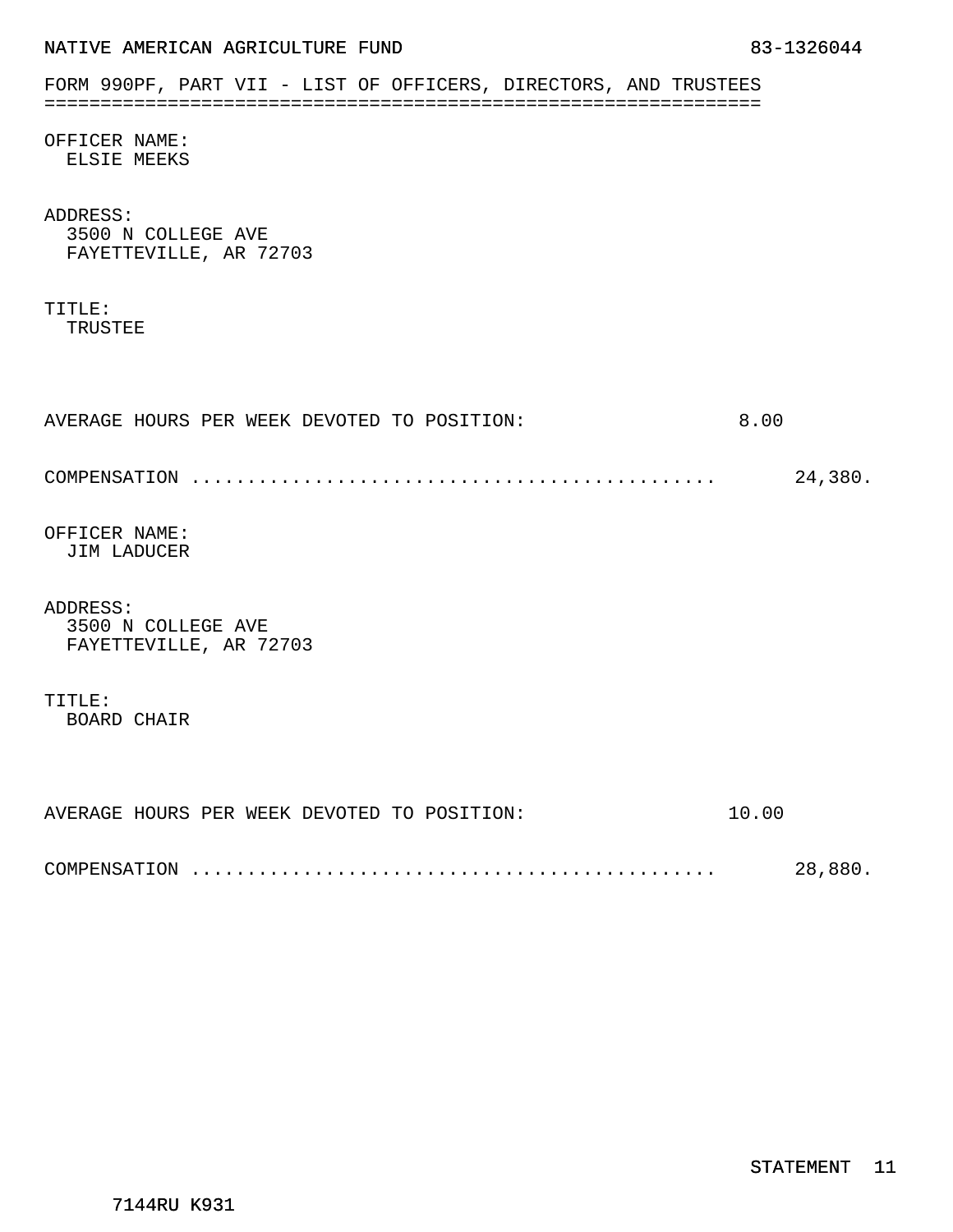| FORM 990PF, PART VII - LIST OF OFFICERS, DIRECTORS, AND TRUSTEES |         |
|------------------------------------------------------------------|---------|
| OFFICER NAME:<br><b>JOE HILLER</b>                               |         |
| ADDRESS:<br>3500 N COLLEGE AVE<br>FAYETTEVILLE, AR 72703         |         |
| TITLE:<br>BOARD VICE CHAIR                                       |         |
| AVERAGE HOURS PER WEEK DEVOTED TO POSITION:                      | 10.00   |
|                                                                  | 28,880. |
| OFFICER NAME:<br>MIKE ROBERTS                                    |         |
| ADDRESS:<br>3500 N COLLEGE AVE<br>FAYETTEVILLE, AR 72703         |         |
| TITLE:<br>COMMITTEE CHAIR                                        |         |
|                                                                  |         |
| AVERAGE HOURS PER WEEK DEVOTED TO POSITION:                      | 10.00   |
|                                                                  | 25,880. |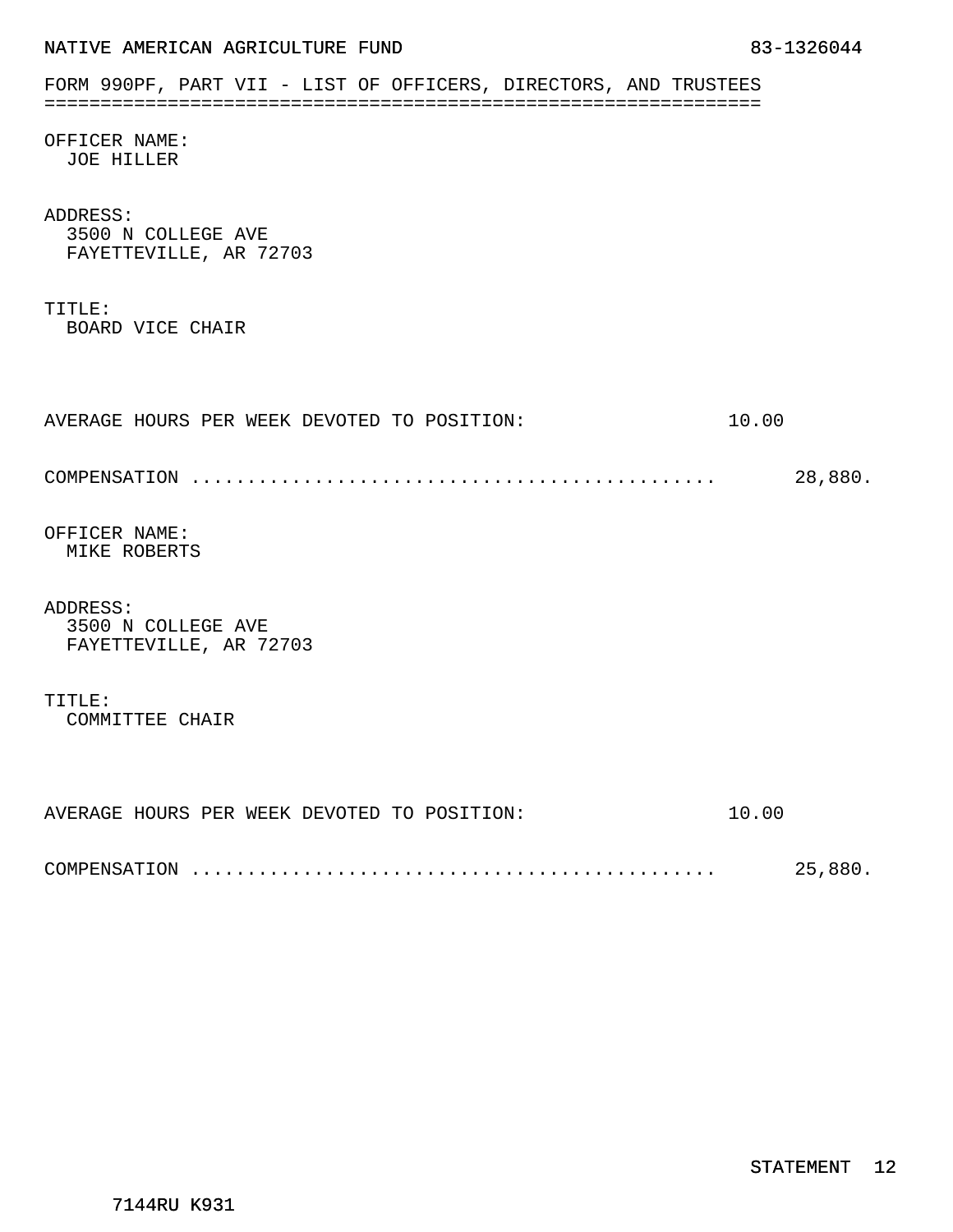| FORM 990PF, PART VII - LIST OF OFFICERS, DIRECTORS, AND TRUSTEES |         |
|------------------------------------------------------------------|---------|
| OFFICER NAME:<br>PAT GWIN                                        |         |
| ADDRESS:<br>3500 N COLLEGE AVE<br>FAYETTEVILLE, AR 72703         |         |
| TITLE:<br>COMMITTEE CHAIR                                        |         |
| AVERAGE HOURS PER WEEK DEVOTED TO POSITION:                      | 10.00   |
|                                                                  | 28,880. |
| OFFICER NAME:<br>PAUL LUMLEY                                     |         |
| ADDRESS:<br>3500 N COLLEGE AVE<br>FAYETTEVILLE, AR 72703         |         |
| TITLE:<br>BOARD SECRETARY                                        |         |
| AVERAGE HOURS PER WEEK DEVOTED TO POSITION:                      | 10.00   |
|                                                                  | 28,880. |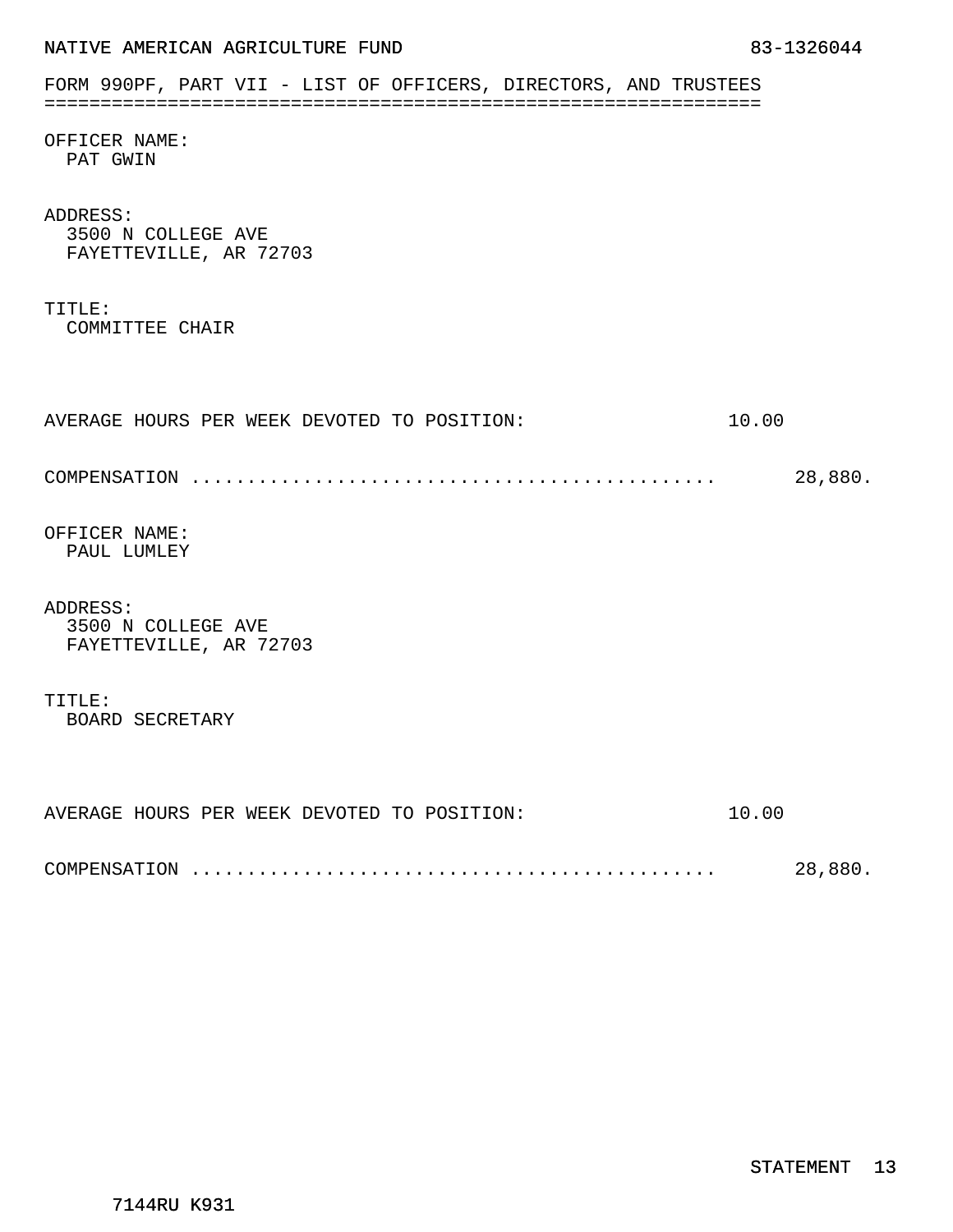|  | NATIVE AMERICAN AGRICULTURE FUND |  |
|--|----------------------------------|--|
|  |                                  |  |

|                                   | FORM 990PF, PART VII - LIST OF OFFICERS, DIRECTORS, AND TRUSTEES |  |  |      |         |
|-----------------------------------|------------------------------------------------------------------|--|--|------|---------|
| OFFICER NAME:<br>H. PORTER HOLDER |                                                                  |  |  |      |         |
| ADDRESS:<br>3500 N COLLEGE AVE    | FAYETTEVILLE, AR 72703                                           |  |  |      |         |
| TITLE:<br>TRUSTEE                 |                                                                  |  |  |      |         |
|                                   | AVERAGE HOURS PER WEEK DEVOTED TO POSITION:                      |  |  | 8.00 |         |
|                                   |                                                                  |  |  |      | 25,880. |
| OFFICER NAME:<br>RICK WILLIAMS    |                                                                  |  |  |      |         |
| ADDRESS:<br>3500 N COLLEGE AVE    | FAYETTEVILLE, AR 72703                                           |  |  |      |         |
| TITLE:<br>TRUSTEE                 |                                                                  |  |  |      |         |
|                                   |                                                                  |  |  |      |         |
|                                   | AVERAGE HOURS PER WEEK DEVOTED TO POSITION:                      |  |  | 8.00 |         |
|                                   |                                                                  |  |  |      | 22,880. |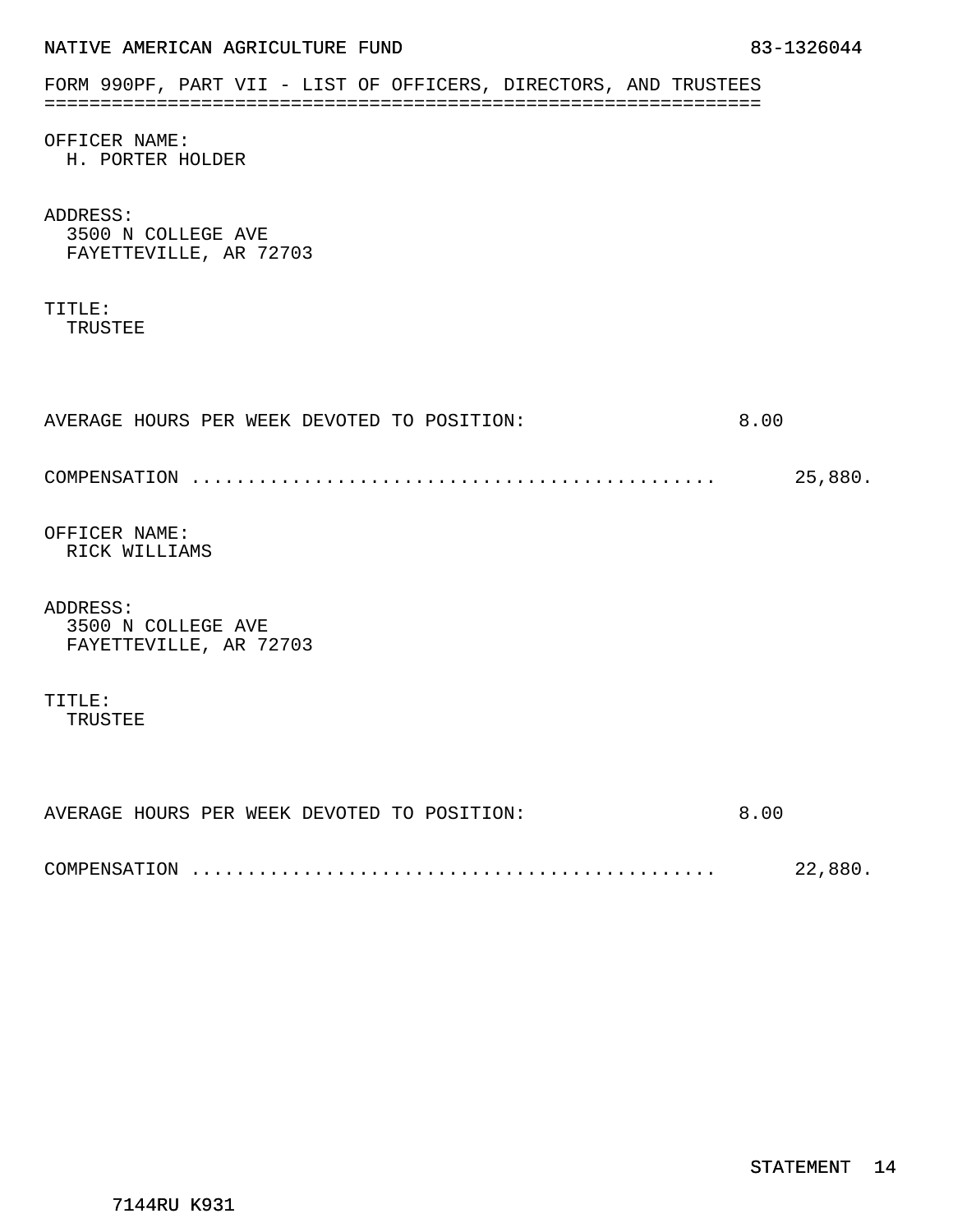| FORM 990PF, PART VII - LIST OF OFFICERS, DIRECTORS, AND TRUSTEES |             |
|------------------------------------------------------------------|-------------|
| OFFICER NAME:<br>ROSS RACINE                                     |             |
| ADDRESS:<br>3500 N COLLEGE AVE<br>FAYETTEVILLE, AR 72703         |             |
| TITLE:<br>TRUSTEE                                                |             |
|                                                                  |             |
| AVERAGE HOURS PER WEEK DEVOTED TO POSITION:                      | 8.00        |
|                                                                  | 20,380.     |
| OFFICER NAME:<br>SHERRY SALWAY BLACK                             |             |
| ADDRESS:<br>3500 N COLLEGE AVE<br>FAYETTEVILLE, AR 72703         |             |
| TITLE:<br>COMMITTEE CHAIR                                        |             |
| AVERAGE HOURS PER WEEK DEVOTED TO POSITION:                      | 10.00       |
|                                                                  | 28,380.     |
| TOTAL COMPENSATION:                                              | 306,060.    |
| TOTAL CONTRIBUTIONS TO EMPLOYEE BENEFIT PLANS:                   | <b>NONE</b> |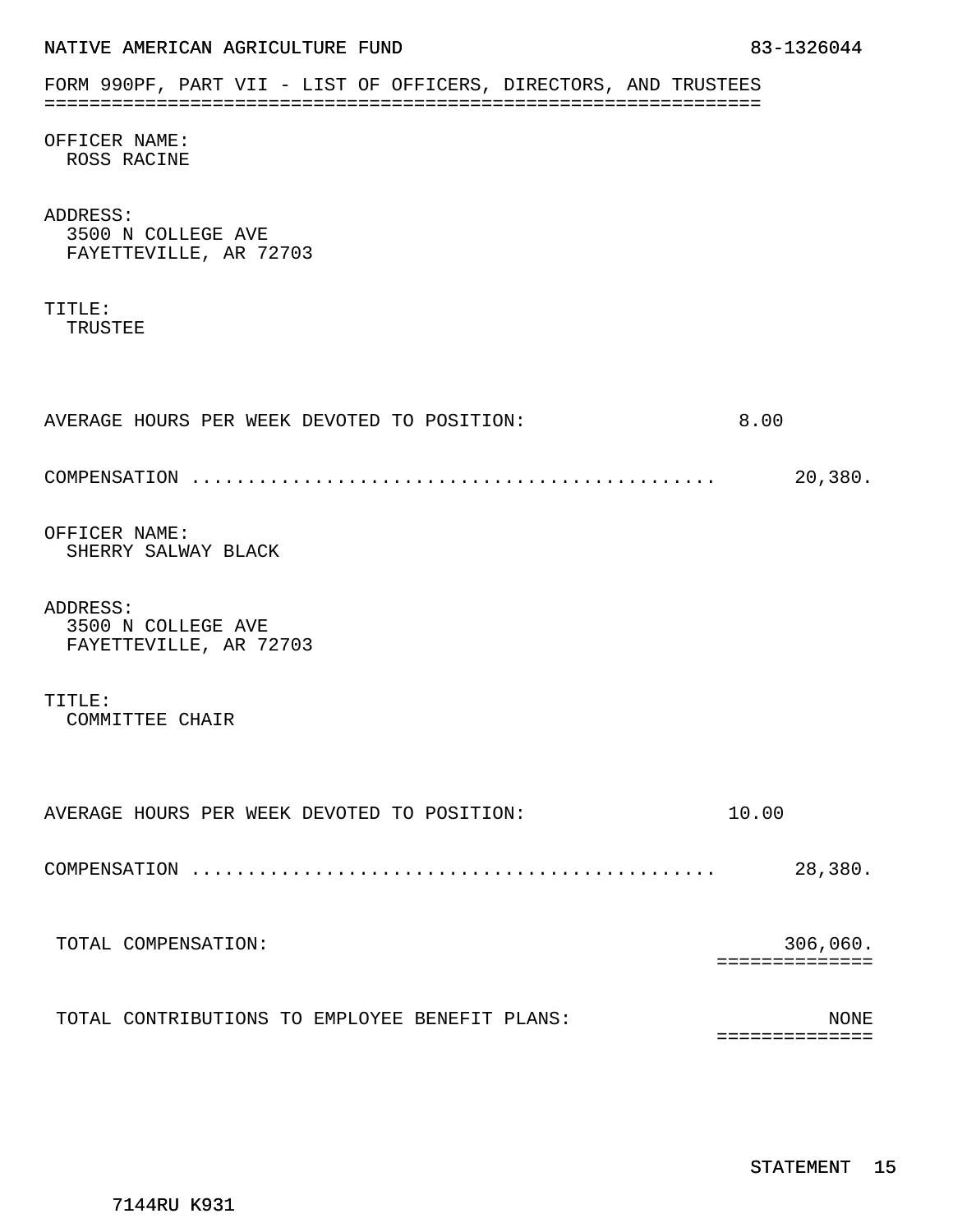FORM 990PF, PART VII - LIST OF OFFICERS, DIRECTORS, AND TRUSTEES ================================================================

EXPENSE ACCOUNT AND OTHER ALLOWANCES: NONE

==============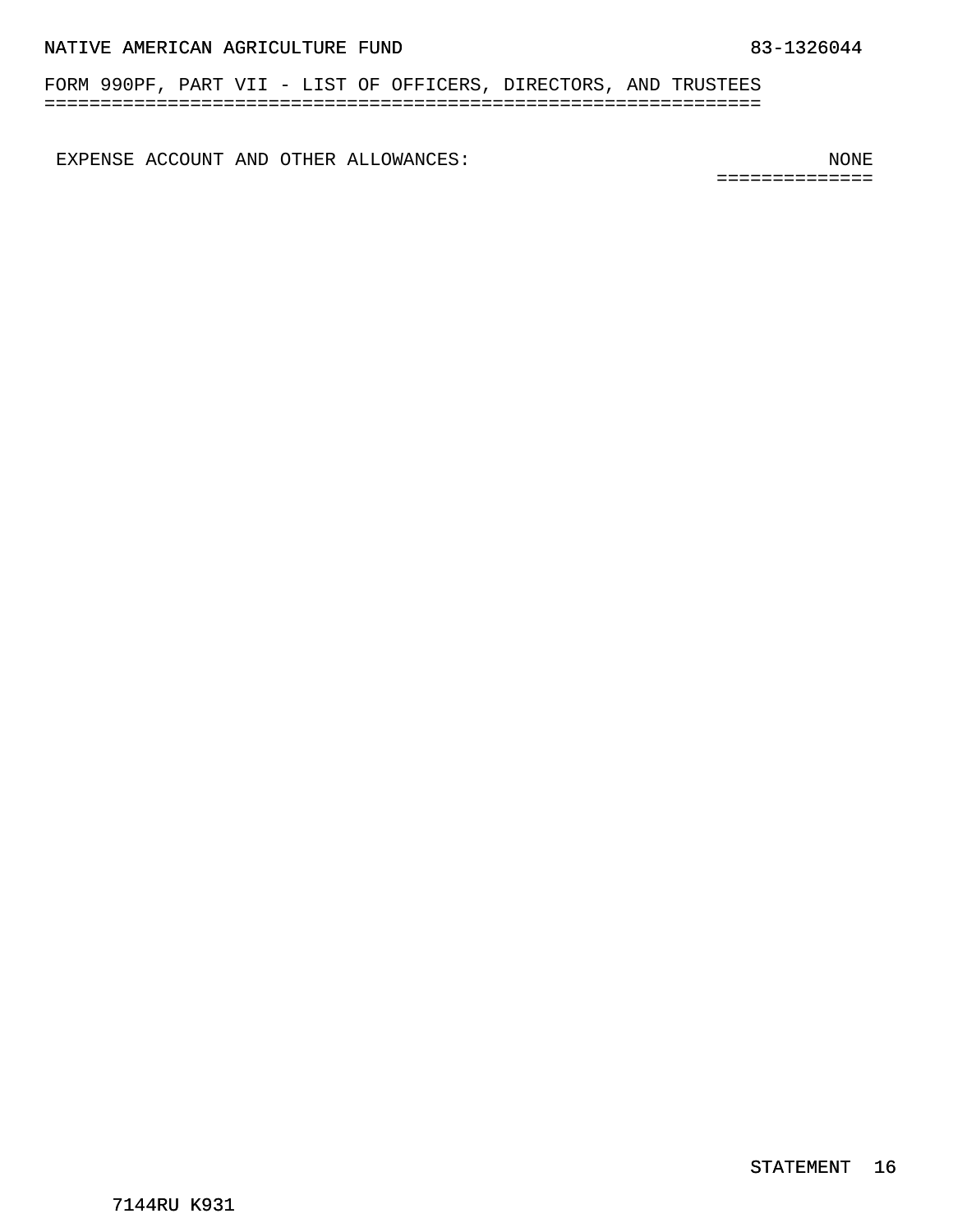<span id="page-32-0"></span>

|  | NATIVE AMERICAN AGRICULTURE FUND | 83-1326044 |  |
|--|----------------------------------|------------|--|
|  |                                  |            |  |

| 990PF, PART VII - COMPENSATION OF THE FIVE HIGHEST PAID EMPLOYEES |          |
|-------------------------------------------------------------------|----------|
| EMPLOYEE NAME:<br>VINCE LOGAN                                     |          |
| ADDRESS:<br>3500 N COLLEGE AVE<br>FAYETTEVILLE, AR 72703          |          |
| TITLE:<br>CFO/CIO                                                 |          |
| AVERAGE HOURS PER WEEK DEVOTED TO POSITION:                       | 40.00    |
|                                                                   | 275,425. |
| EMPLOYEE NAME:<br>KATHY CALLAHAN                                  |          |
| ADDRESS:<br>3500 N COLLEGE AVE<br>FAYETTEVILLE, AR 72703          |          |
| TITLE:<br>COO                                                     |          |
| AVERAGE HOURS PER WEEK DEVOTED TO POSITION:                       | 40.00    |
|                                                                   | 202,025. |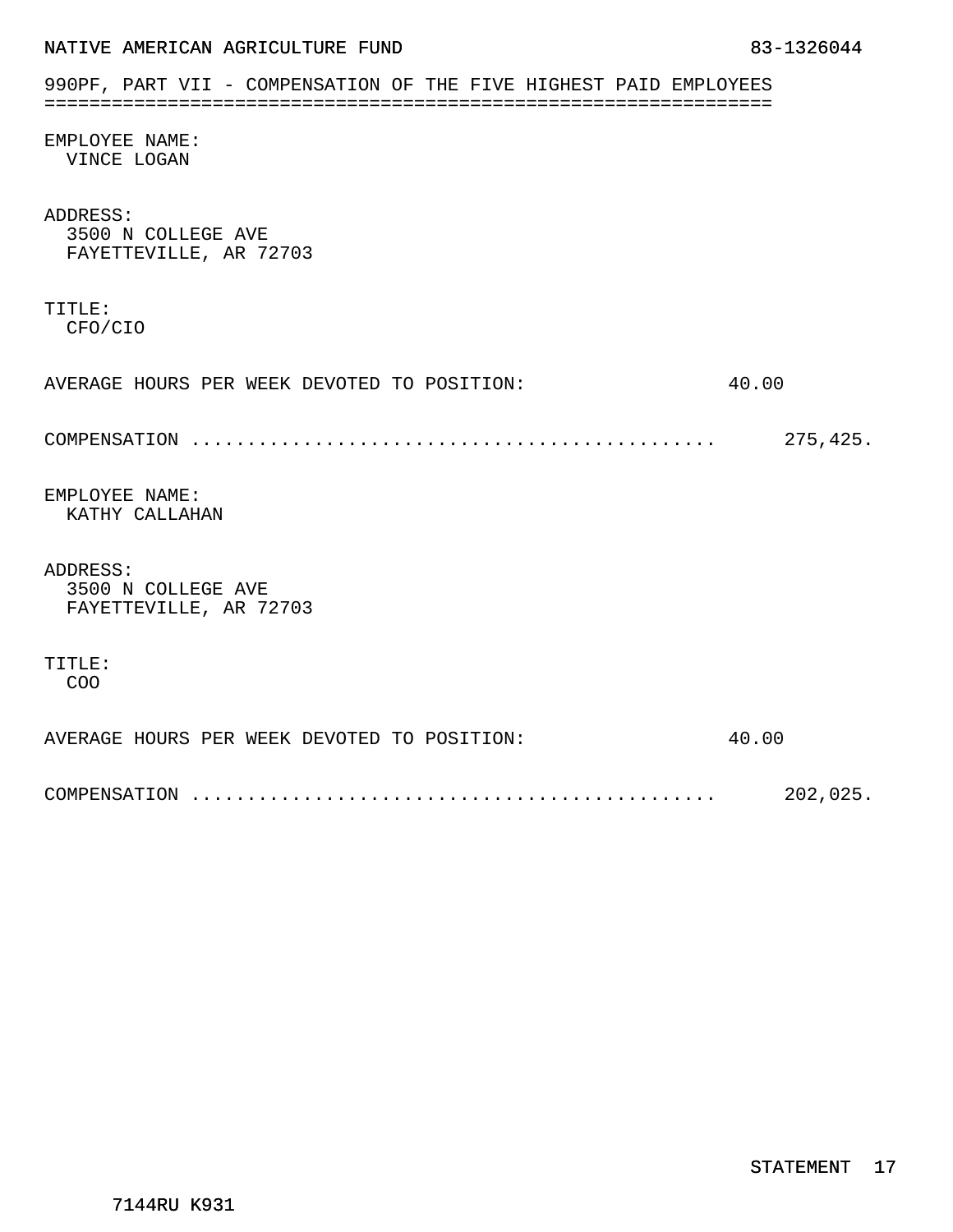| NATIVE AMERICAN AGRICULTURE FUND                                  | 83-1326044 |
|-------------------------------------------------------------------|------------|
| 990PF, PART VII - COMPENSATION OF THE FIVE HIGHEST PAID EMPLOYEES |            |
| EMPLOYEE NAME:<br>TONI STANGER-MCLAUGHLIN                         |            |
| ADDRESS:<br>3500 N COLLEGE AVE<br>FAYETTEVILLE, AR 72703          |            |
| TITLE:<br>ASSOCIATE CEO                                           |            |
| AVERAGE HOURS PER WEEK DEVOTED TO POSITION:                       | 40.00      |
|                                                                   | 194,072.   |
| EMPLOYEE NAME:<br><b>JANIE HIPP</b>                               |            |
| ADDRESS:<br>3500 N COLLEGE AVE<br>FAYETTEVILLE, AR 72703          |            |
| TITLE:<br>CEO                                                     |            |
| AVERAGE HOURS PER WEEK DEVOTED TO POSITION:                       | 40.00      |
|                                                                   | 182,303.   |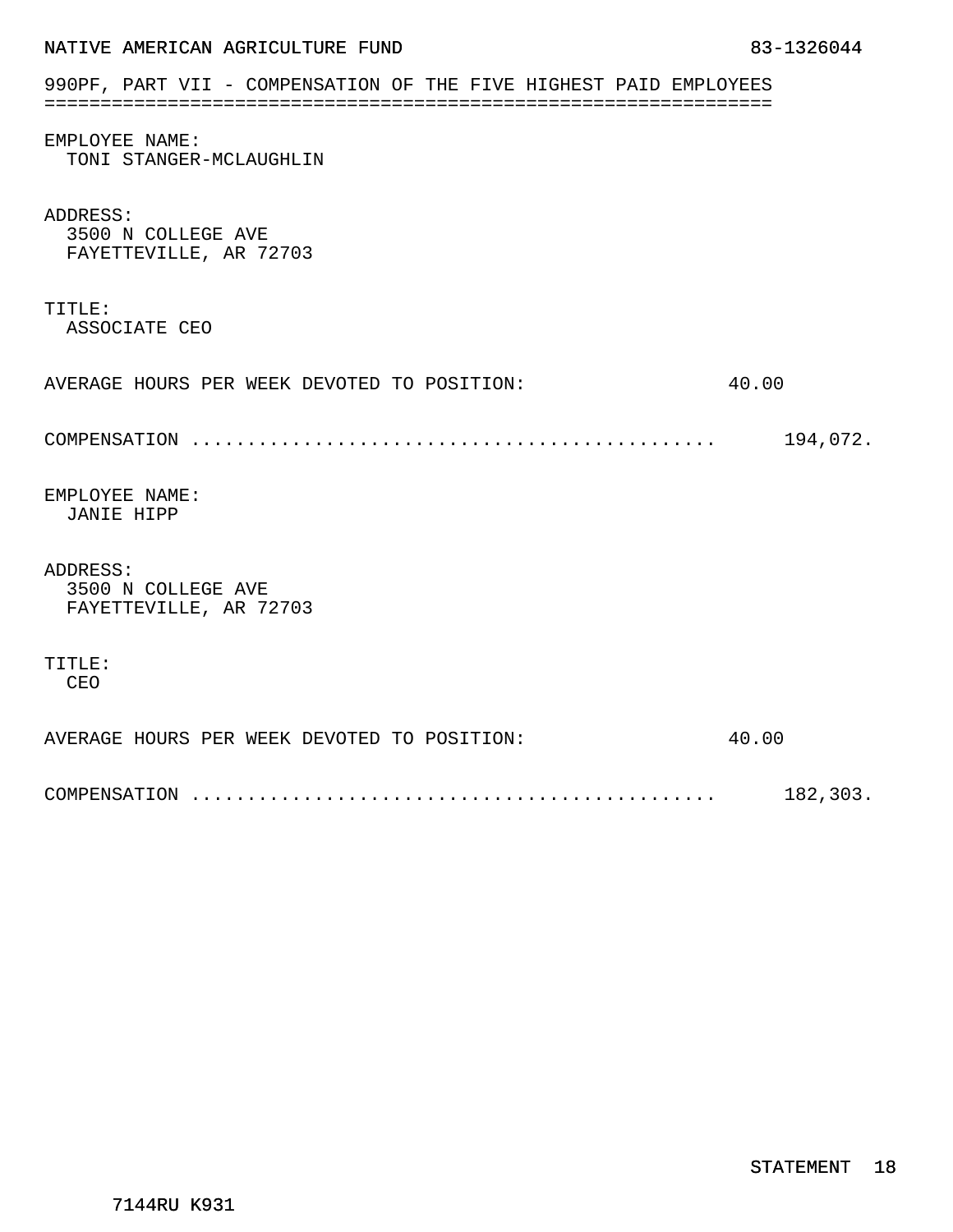| NATIVE AMERICAN AGRICULTURE FUND |  |  |  |  |
|----------------------------------|--|--|--|--|
|----------------------------------|--|--|--|--|

| 990PF, PART VII - COMPENSATION OF THE FIVE HIGHEST PAID EMPLOYEES |          |
|-------------------------------------------------------------------|----------|
| EMPLOYEE NAME:<br>SANDY MARTINI                                   |          |
| ADDRESS:<br>3500 N COLLEGE AVE<br>FAYETTEVILLE, AR 72703          |          |
| TITLE:<br>SR. DIR. PROGS & OPS                                    |          |
| AVERAGE HOURS PER WEEK DEVOTED TO POSITION:                       | 40.00    |
| .<br>COMPENSATION                                                 | 159,608. |

TOTAL COMPENSATION:  $1,013,433$ .

==============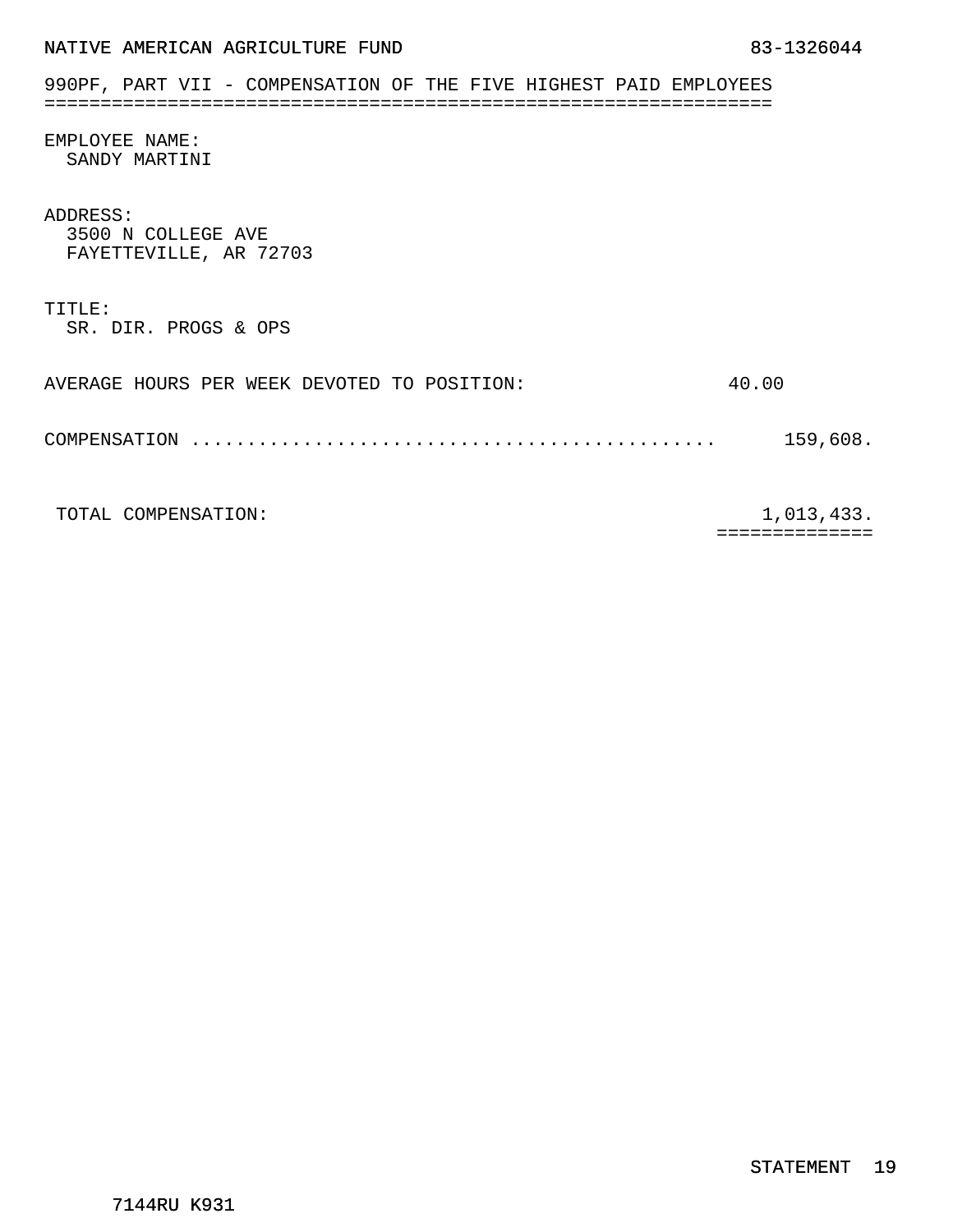## <span id="page-35-0"></span>990PF, PART VII-COMPENSATION OF THE FIVE HIGHEST PAID PROFESSIONALS =================================================================== NAME:

NEUBERGER BERMAN TRUST COMPANY, N.A

### ADDRESS:

1290 AVE OF THE AMERICAS 23RD FL. NEW YORK, NY 10104

#### TYPE OF SERVICE: INVEST. CONSULTING

|  | 827,982. |
|--|----------|
|--|----------|

### COMPENSATION EXPLANATION: INVESTMENT MANAGEMENT

#### NAME:

TRAVIS W TRUEBLOOD PA

#### ADDRESS:

180 NW 3RD AVENUE, SUITE A OKEECHOBEE, FL 34972

#### TYPE OF SERVICE: ATTORNEY

| COMPENSATION | 300,000. |
|--------------|----------|
|              |          |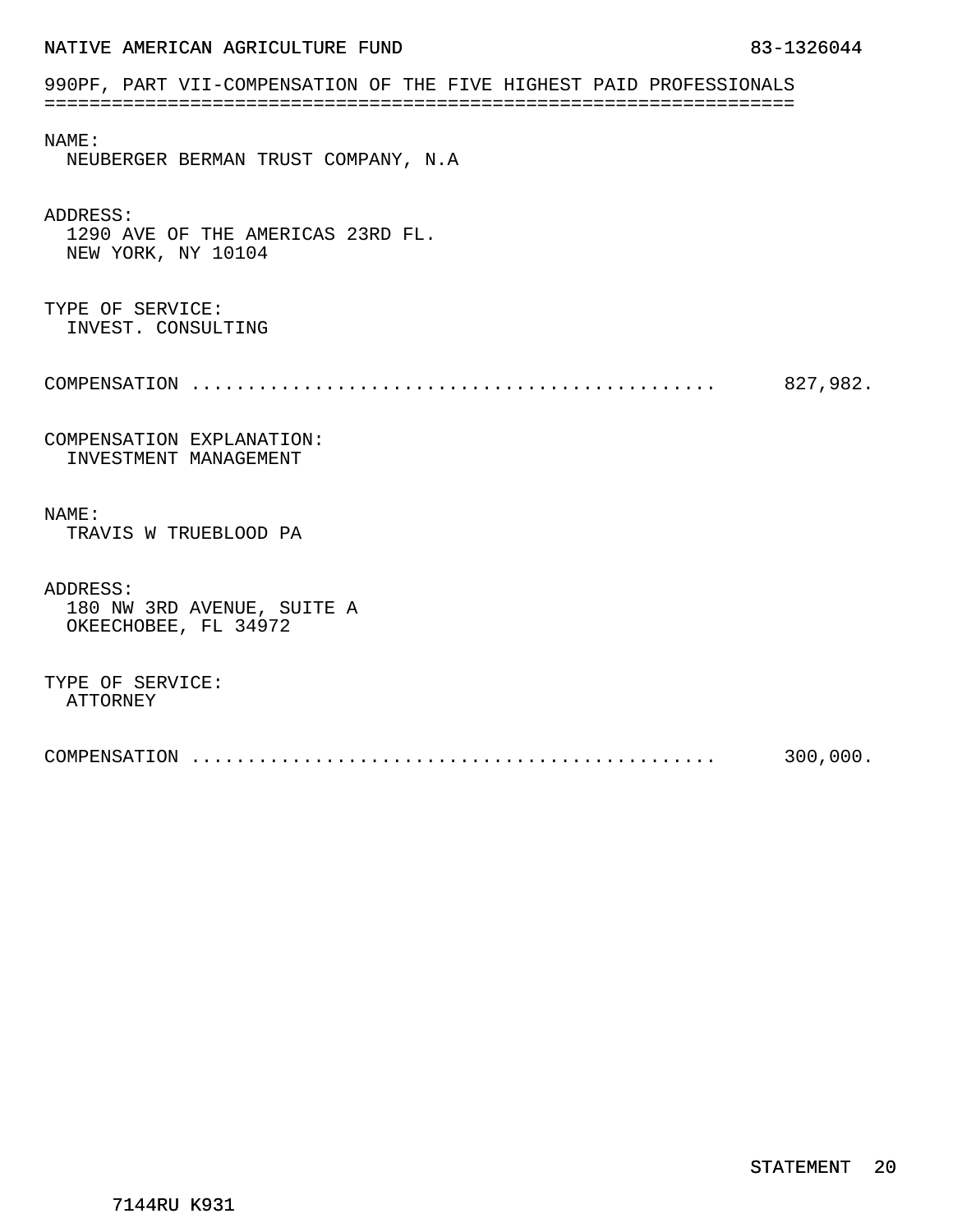## 990PF, PART VII-COMPENSATION OF THE FIVE HIGHEST PAID PROFESSIONALS =================================================================== NAME: INDIGENOUS AGRICULTURE LLC ADDRESS: 6172 ROCK SCHOOL ROAD SPERRY, OK 74073 TYPE OF SERVICE: CONSULTING COMPENSATION ............................................... 149,982. NAME: MAIN STREET DATA CORP ADDRESS: 6701 W 64TH STREET, BLDG 5, STE 320 MISSION, KS 66202 TYPE OF SERVICE: CONSULTING COMPENSATION ............................................... 147,650. NAME: THE COMPUTER HUT ADDRESS: 15 SHACKLEFORD DRIVE, SUITE D LITTLE ROCK, AR 72211 TYPE OF SERVICE: IT CONSULTING COMPENSATION ............................................... 93,458. TOTAL COMPENSATION:  $1,519,072$ . ==============

7144RU K931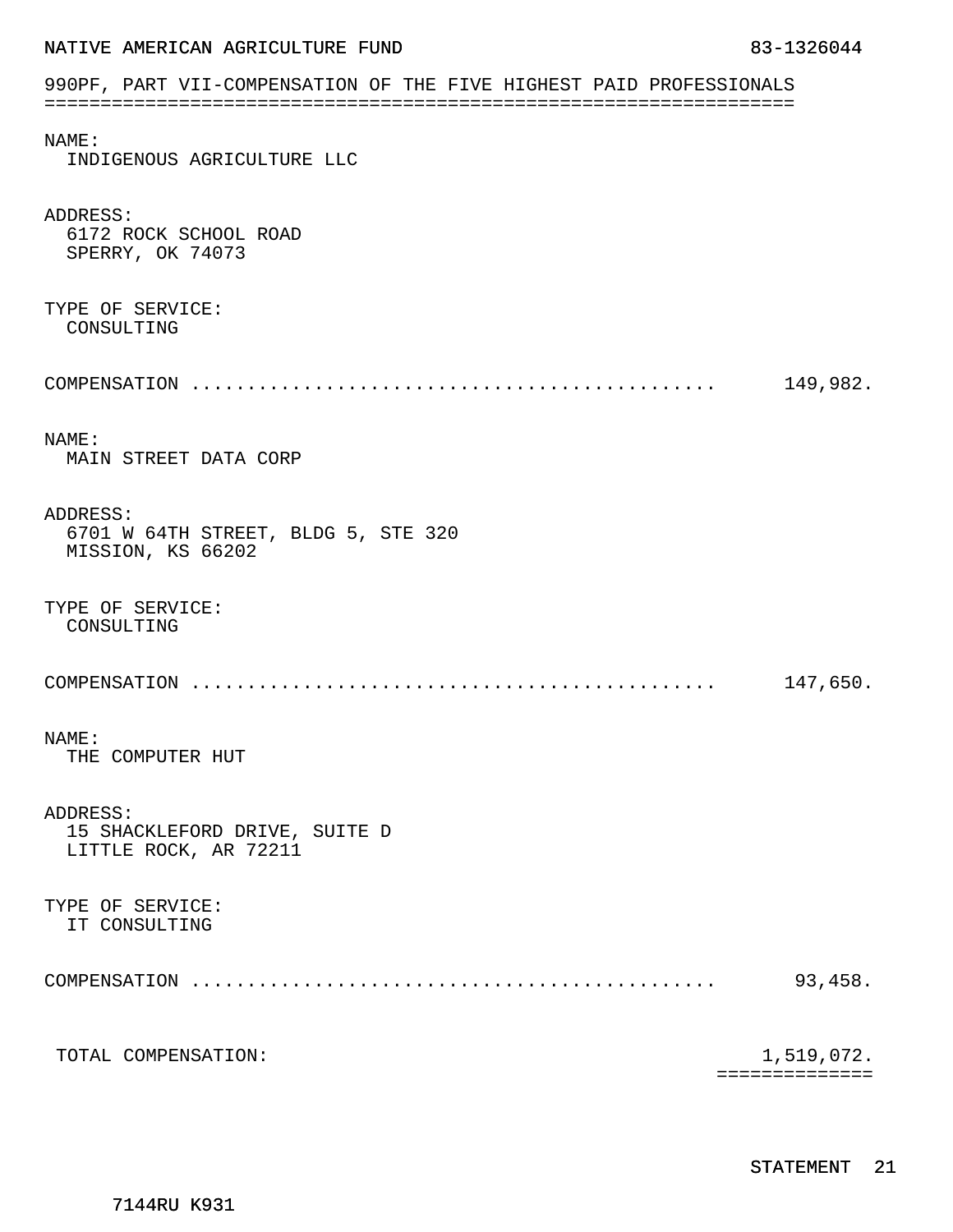<span id="page-37-0"></span>FORM 990PF, PART XIV - NAME, ADDRESS AND PHONE FOR APPLICATIONS ===============================================================

THE ORGANIZATION (VIA ONLINE APPL.) 3500 N COLLEGE AVE FAYETTEVILLE, AR 72703 479.445.6226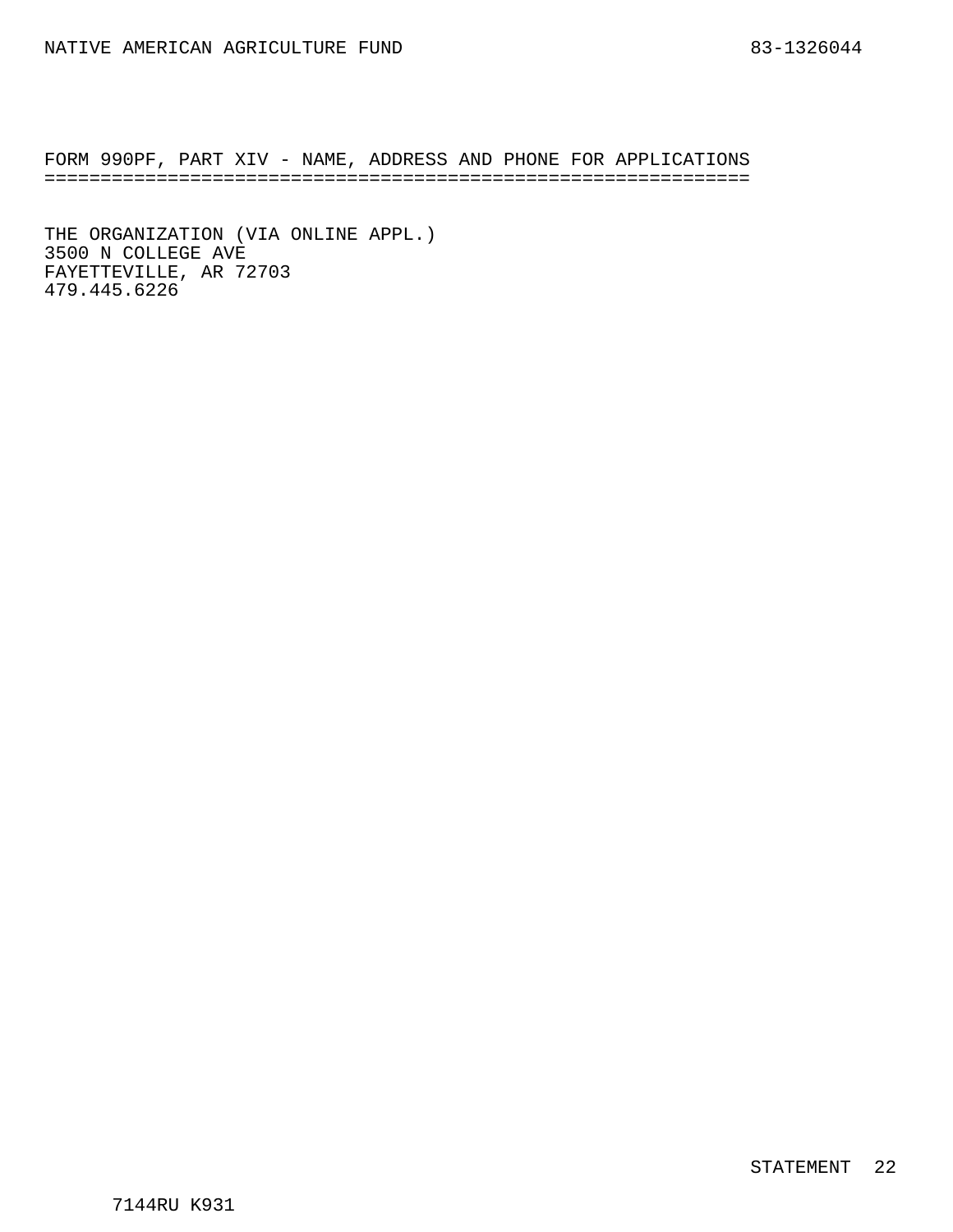<span id="page-38-0"></span>990PF, PART XIV - FORM AND CONTENTS OF SUBMITTED APPLICATIONS =============================================================

APPLICATIONS SHOULD BE COMPLETED ONLINE THROUGH HTTPS://NATIVEAMERICANAGRICULTUREFUND.ORG/GRANTS

QUESTIONS CAN BE DIRECTED TO THE PHONE NUMBER ABOVE OR BY E-MAILING GRANTS@NATIVEAMERICANAGRICULTUREFUND.ORG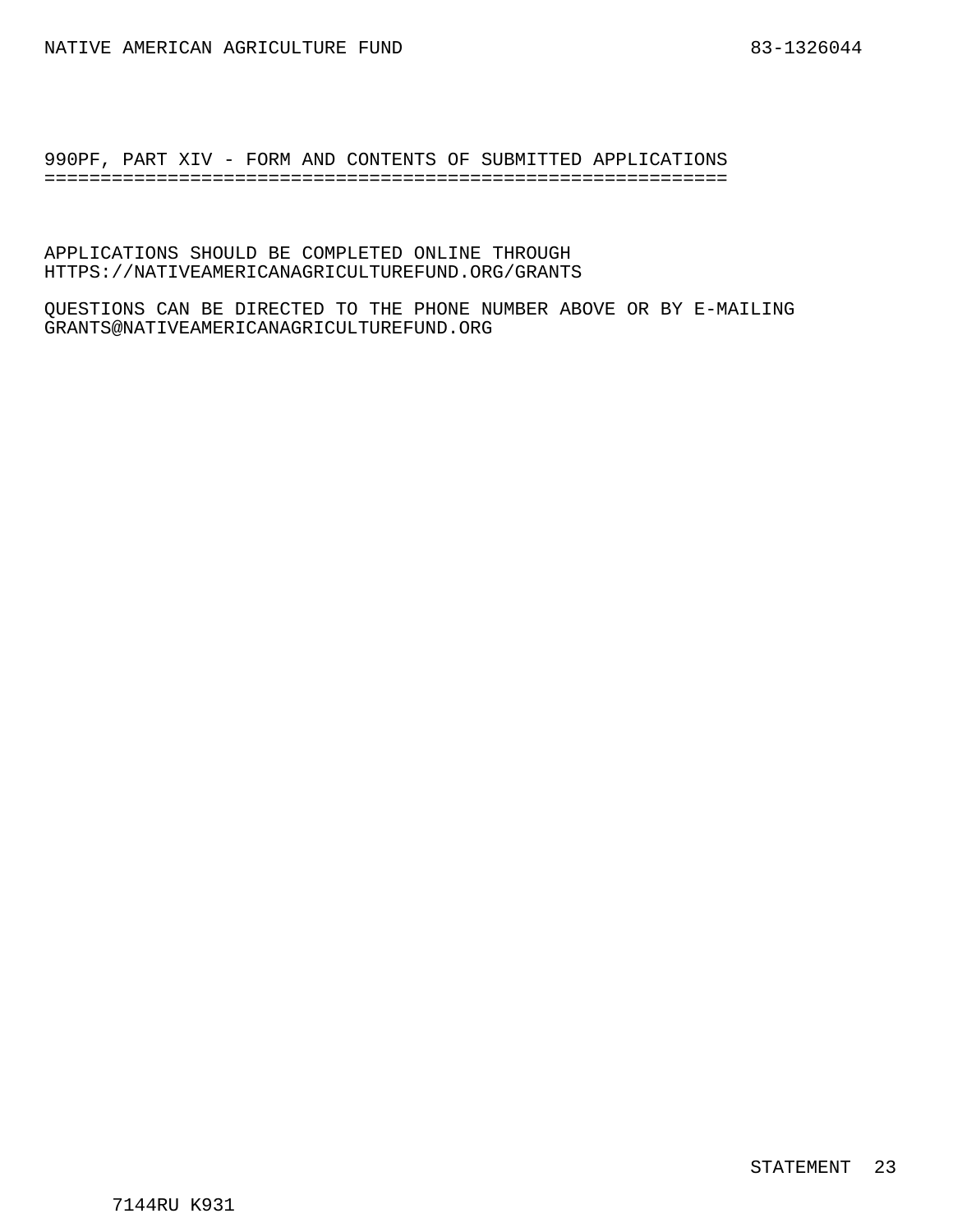<span id="page-39-0"></span>990PF, PART XIV - SUBMISSION DEADLINES ======================================

2021 SUBMISSIONS WERE DUE BY JUNE 1, 2021 2022 SUBMISSIONS ARE DUE BY JUNE 1,2022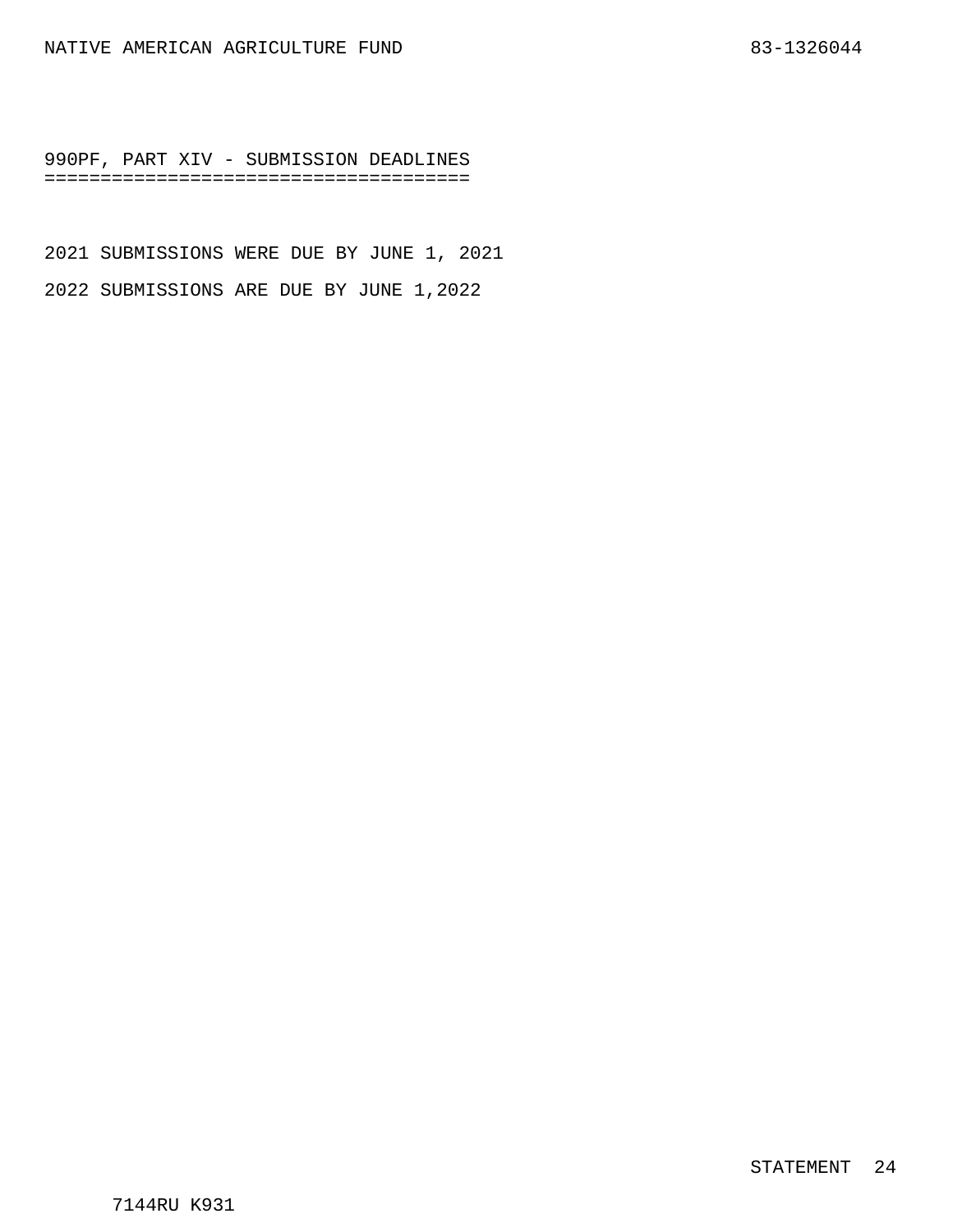<span id="page-40-0"></span>990PF, PART XIV - RESTRICTIONS OR LIMITATIONS ON AWARDS =======================================================

THE FOUR (4) TYPES OF ELIGIBLE ENTITIES ARE, GENERALLY: 501(C)(3) ORGANIZATIONS OR THEIR FISCAL AGENTS WITH 501(C)(3) STATUS, INCLUDING EDUCATIONAL ORGANIZATIONS, CDFIS OR NATIVE CDFIS, AND TRIBAL GOVERNMENTS (STATE OR FEDERALLY-RECOGNIZED) OR INSTRUMENTALITIES OF THOSE GOVERNMENTS. YOUR FIRST STEP IN AN APPLICATION SUBMITTAL IS TO DETERMINE YOUR ORGANIZATION'S ELIGIBILITY. THE RFA AND FAQ LINKS PROVIDED ON THIS PAGE GIVE GREATER DETAIL CONCERNING ELIGIBLE ENTITY REQUIREMENTS.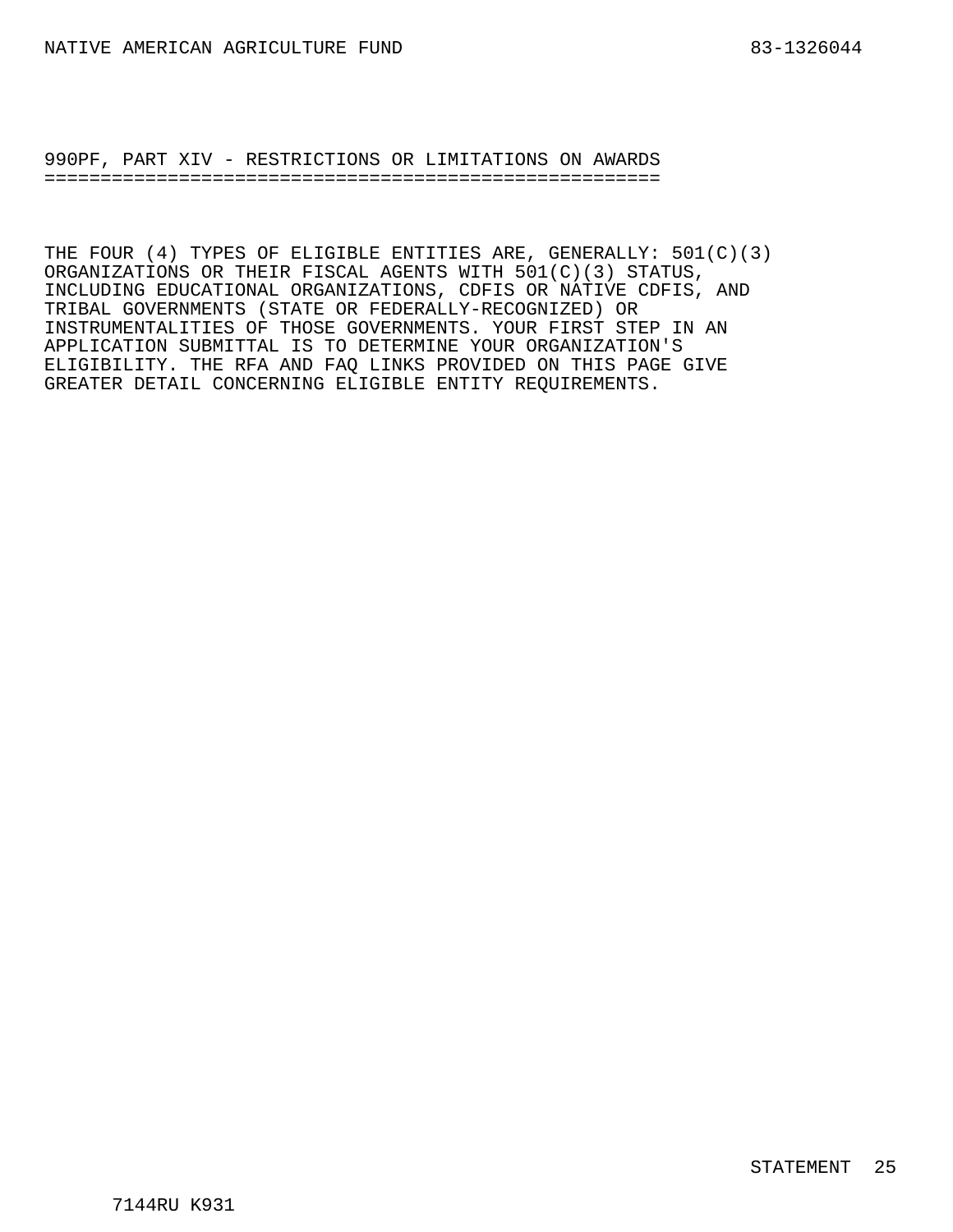<span id="page-41-0"></span>

| FORM 990PF, PART XIV, LINE 3A - CONTRIBUTIONS, GIFTS, GRANTS PAID |                        |  |  |  |  |               |
|-------------------------------------------------------------------|------------------------|--|--|--|--|---------------|
| RECIPIENT NAME:<br>ADDRESS:<br>3500 N COLLEGE AVE                 | SEE ATTACHED SCHEDULES |  |  |  |  |               |
| RELATIONSHIP:                                                     | FAYETTEVILLE, AR 72703 |  |  |  |  |               |
| NONE                                                              |                        |  |  |  |  |               |
| PURPOSE OF GRANT:                                                 |                        |  |  |  |  |               |
|                                                                   | SEE ATTACHED SCHEDULES |  |  |  |  |               |
| FOUNDATION STATUS OF RECIPIENT:                                   |                        |  |  |  |  |               |
| PC                                                                |                        |  |  |  |  |               |
| AMOUNT OF GRANT PAID                                              |                        |  |  |  |  | 17, 218, 172. |
|                                                                   |                        |  |  |  |  |               |

TOTAL GRANTS PAID: 17, 218, 172.

===============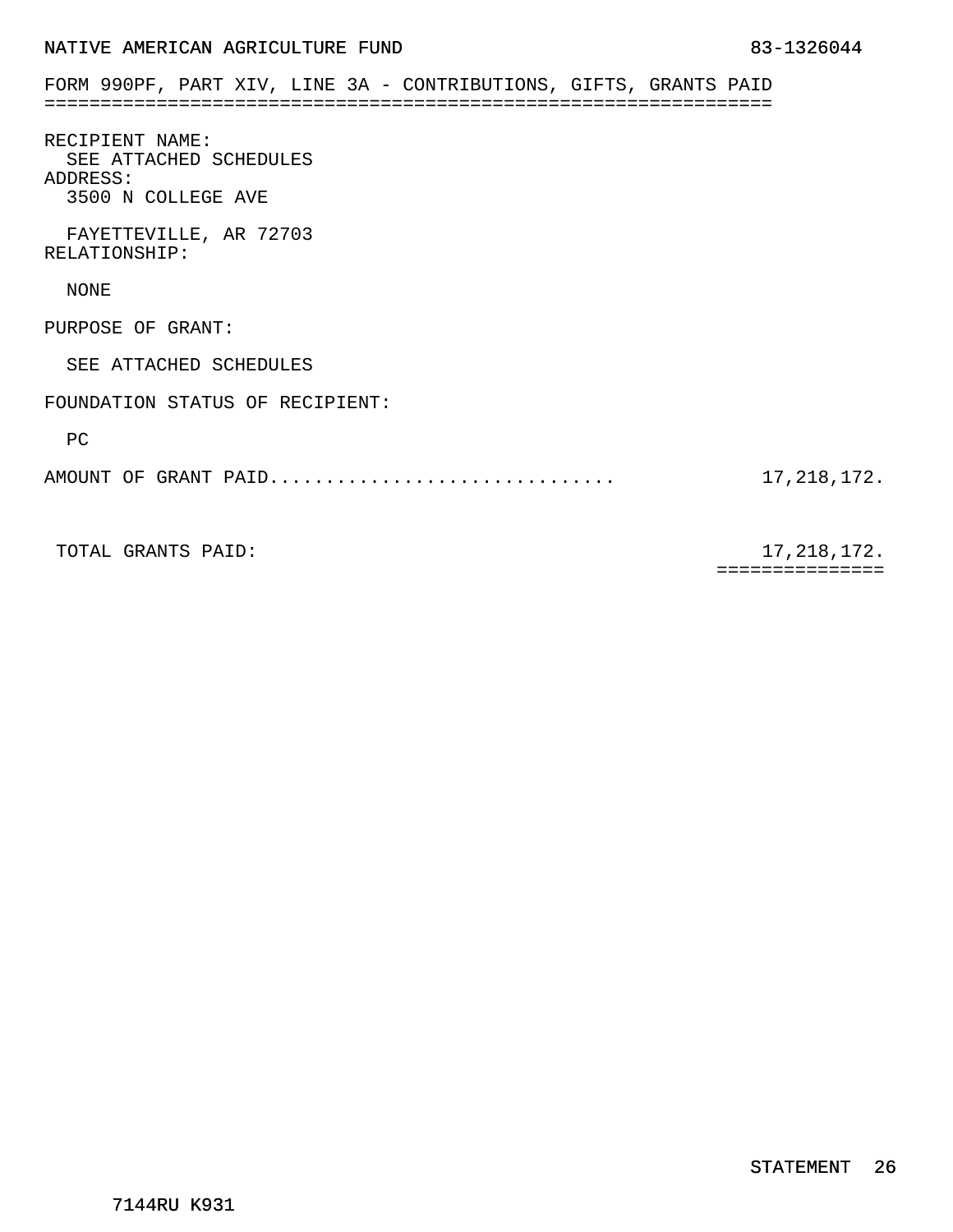<span id="page-42-0"></span>

| FORM 990PF, PART XIV, LINE 3B - CONTRIBUTIONS, GIFTS, GRANTS APPROVED       |            |
|-----------------------------------------------------------------------------|------------|
| RECIPIENT NAME:<br>SEE ATTACHED SCHEDULES<br>ADDRESS:<br>3500 N COLLEGE AVE |            |
| FAYETTEVILLE, AR 72703<br>RELATIONSHIP:                                     |            |
| NONE                                                                        |            |
| PURPOSE OF GRANT:                                                           |            |
| SEE ATTACHED SCHEDULES                                                      |            |
| FOUNDATION STATUS OF RECIPIENT:                                             |            |
| PC                                                                          |            |
| AMOUNT APPROVED FOR FUTURE PAYMENT                                          | 6,969,405. |
|                                                                             | 6,969,405. |
|                                                                             |            |

TOTAL GRANTS ACCRUED: 6,969,405.

===============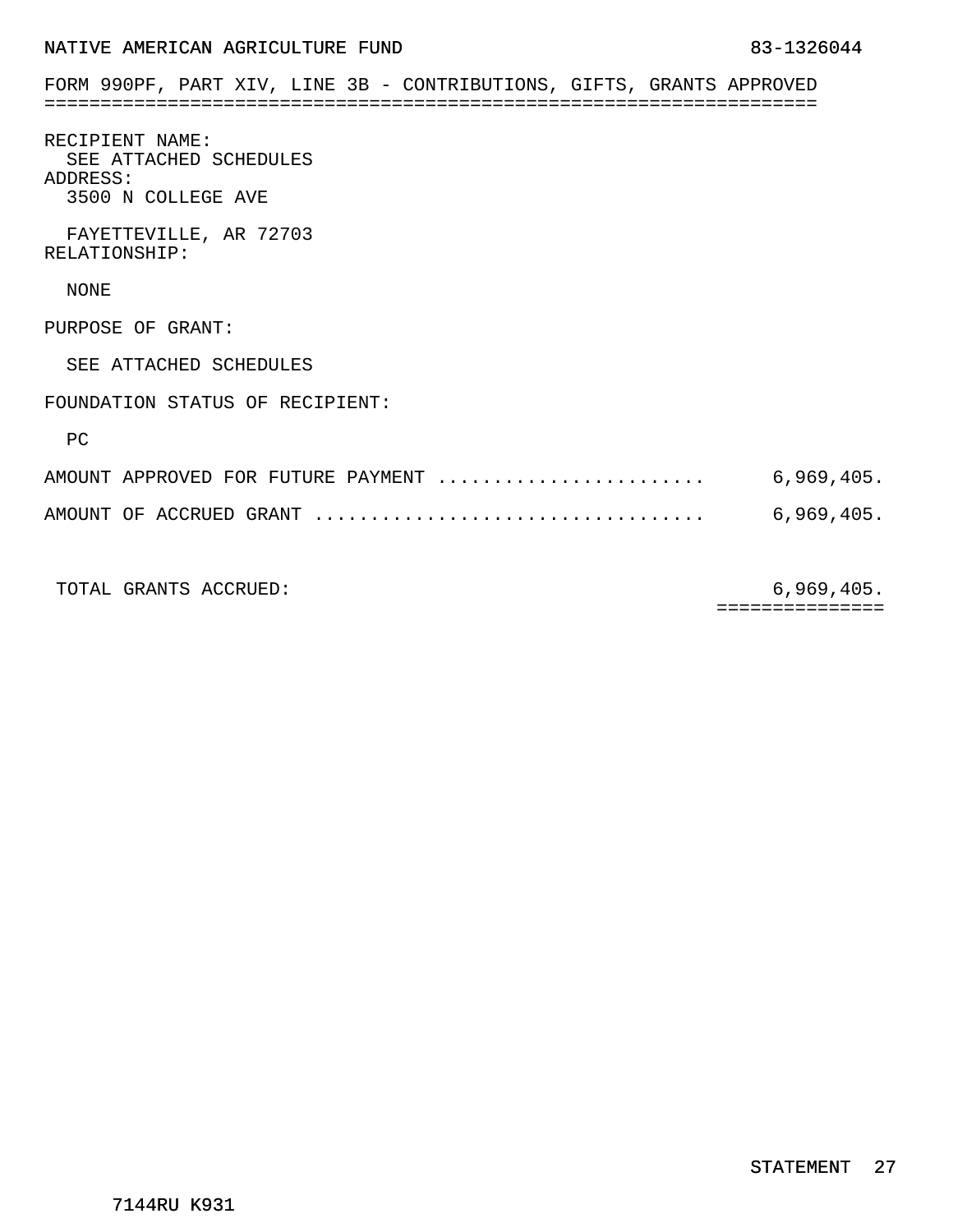#### FORM 990-PF, PART XV-A - ANALYSIS OF OTHER REVENUE ==================================================

<span id="page-43-0"></span>

|                                   | BUSINESS |           | EXCLUSION |        | RELATED OR EXEMPT |
|-----------------------------------|----------|-----------|-----------|--------|-------------------|
| DESCRIPTION                       | CODE     | AMOUNT    | CODE      | AMOUNT | FUNCTION INCOME   |
|                                   |          |           |           |        |                   |
| ORDINARY INCOME/LOSS FROM PTP K-1 | 900099   | $-3,065.$ |           | 867.   | <b>NONE</b>       |
|                                   |          |           |           |        |                   |
| TOTALS                            |          | $-3,065.$ |           | 867.   | NONE              |
|                                   |          |           |           |        |                   |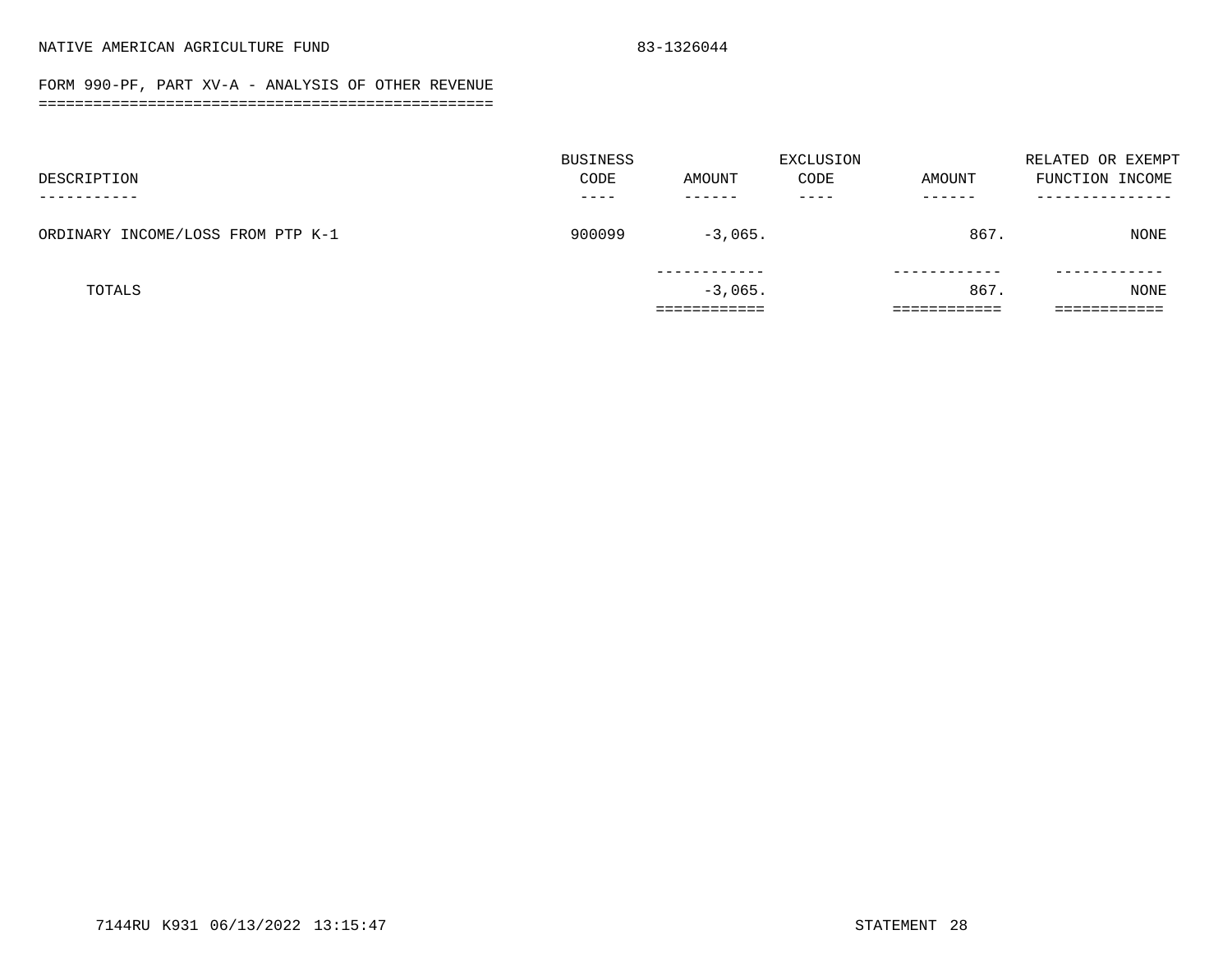| <b>RECIPIENT</b><br><b>NAME AND ADDRESS (HOME OR BUSINESS)</b>                                          | <b>RELATIONSHIP</b><br>(IF INDIVIDUAL) | <b>FOUNDATION</b><br><b>STATUS OF</b><br><b>RECIPIENT</b> | PURPOSE OF GRANT OR CONTRIBUTION                                                       | <b>AMOUNT</b> |
|---------------------------------------------------------------------------------------------------------|----------------------------------------|-----------------------------------------------------------|----------------------------------------------------------------------------------------|---------------|
| American Indian Alaska Native Tourism Association, Inc.<br>2401 12th Street NW<br>Albuquerque, NM 87104 | N/A                                    | Non Profit                                                | Develop resources, promote efforts, and provide<br>training for agritourism interest   | 7,255         |
| American Indian Graduate Center Inc.<br>3701 San Mateo Blvd NE #200<br>Albuquerque, NM 87110            | N/A                                    | Non Profit                                                | Veterinary scholarships and agricultural degree<br>workshops                           | 15,000        |
| Arapaho Ranch Field Station<br>PO Box 1500<br>Ft Washakie, WY 82514                                     | N/A                                    | Non Profit                                                | Field Station capital improvements, and youth<br>ranching                              | 15,000        |
| Blackfeet Tribe Agriculture Resource Management Plan<br>PO Box 850 Government Way<br>Browning, MT 59417 | N/A                                    | Tribal<br>Government                                      | Planning for multi-species processing plant and youth<br>in agriculture                | 1,250         |
| Blackfeet Tribe Agriculture Resource Management Plan<br>PO Box 850 Government Way<br>Browning, MT 59417 | N/A                                    | Tribal<br>Government                                      | Planning for multi-species processing plant and youth<br>in agriculture                | 8,750         |
| California Indian Museum and Cultural Center<br>5250 Aero Drive<br>Santa Rosa, CA 95403                 | N/A                                    | Non Profit                                                | Train gatherers of acorns and sponsor youth to attend<br>conferences                   | 7,500         |
| <b>Cherokee Nation Foundation</b><br>800 S. Muskogee<br>Tahlequah, OK 74464                             | N/A                                    | Non Profit                                                | Academic scholarships for agricultural degrees                                         | 5,000         |
| College of Menominee Nation<br>PO Box 1179<br>Keshena, WI 54135                                         | N/A                                    | Education                                                 | Agriculture scholarships, hemp feasibility study, and<br>introduce youth to aquaponics | 90,000        |
| Cowlitz Indian Tribe<br>1055 9th Ave.<br>Longview, WA 98632                                             | N/A                                    | Tribal<br>Government                                      | Stipends for youth interns and host youth activities<br>with Healing of the Corn       | 1,250         |
| Dine College<br>PO Box C01 One Circle Drive<br><b>Tsaile, AZ 86556</b>                                  | N/A                                    | Education                                                 | Expand Summit programming, sponsor youth camp<br>participation, and scholarships       | 32,760        |
| Dine College<br>PO Box C01 One Circle Drive<br><b>Tsaile, AZ 86556</b>                                  | N/A                                    | Education                                                 | Expand Summit programming, sponsor youth camp<br>participation, and scholarships       | 26,100        |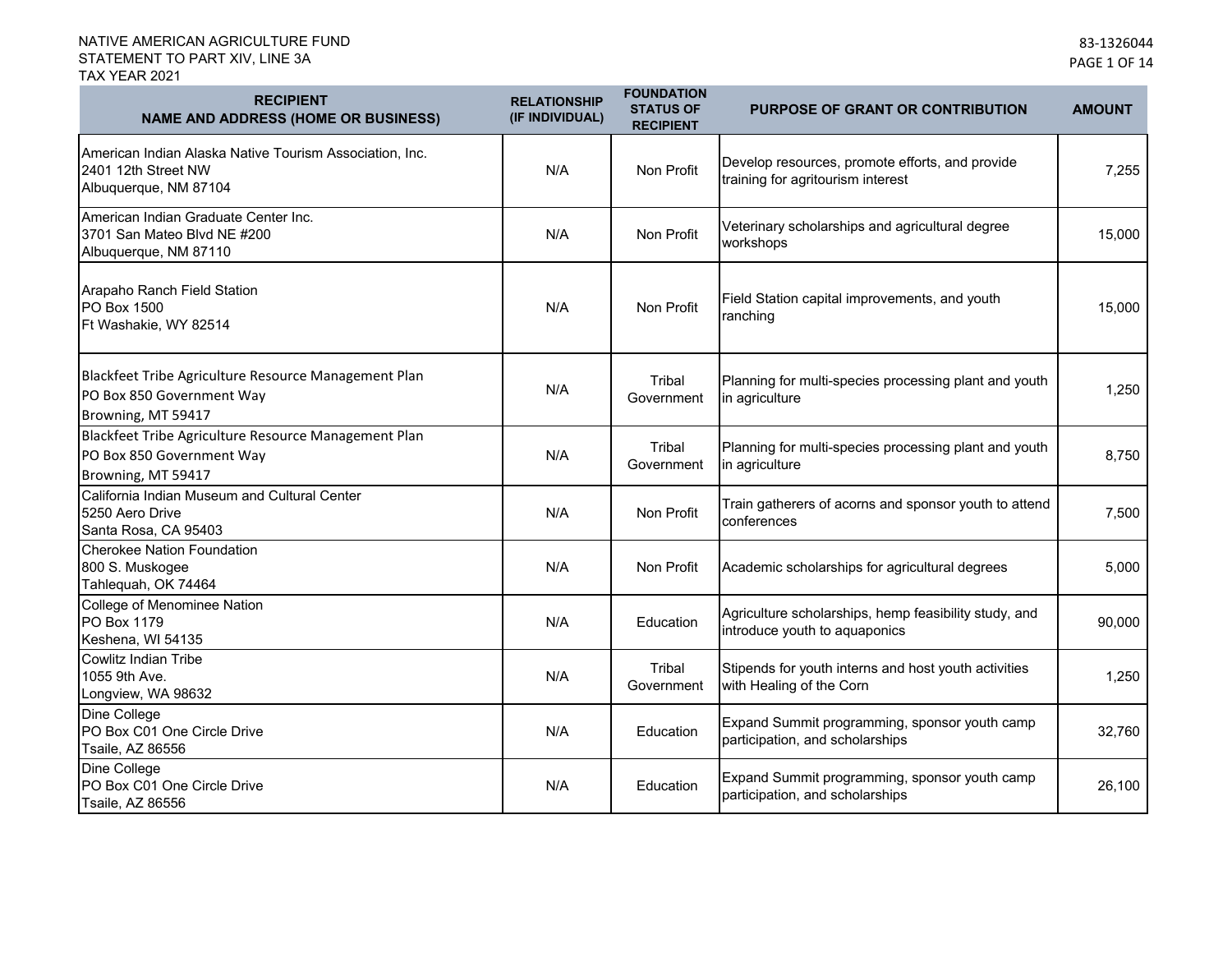| <b>RECIPIENT</b><br><b>NAME AND ADDRESS (HOME OR BUSINESS)</b>                                              | <b>RELATIONSHIP</b><br>(IF INDIVIDUAL) | <b>FOUNDATION</b><br><b>STATUS OF</b><br><b>RECIPIENT</b> | <b>PURPOSE OF GRANT OR CONTRIBUTION</b>                                                                   | <b>AMOUNT</b> |
|-------------------------------------------------------------------------------------------------------------|----------------------------------------|-----------------------------------------------------------|-----------------------------------------------------------------------------------------------------------|---------------|
| Dine Community Development Corporation<br>PO Box 2171<br>Chinle, AZ 86503                                   | N/A                                    | Non Profit                                                | Support farmers and ranchers with financial and<br>technical assistance, host agriculture workshops       | 51,369        |
| Dream of Wild Health<br>1308 E Franklin Ave<br><b>Ste 203</b><br>Minneapolis, MN 55404                      | N/A                                    | Non Profit                                                | Expand training capacity, purchase farmland, and<br>establish youth program                               | 33,750        |
| <b>First Nations Oweesta</b><br>2432 Main Street<br>Longmont, CO 80501                                      | N/A                                    | <b>CDFI</b>                                               | Develop the ability of practitioners to deliver training,<br>support and lending products, loans          | 36,927        |
| <b>Flower Hill Institute Youth</b><br>PO Box 692<br>Jemez Pueblo, NM 87024                                  | N/A                                    | Non Profit                                                | Develop Indigenous Farmer and Rancher Association<br>in the revitalization of traditional practices       | 3,747         |
| <b>Healthy Futures</b><br>706 Solano Drive SE<br>Albuquerque, NM 87108                                      | N/A                                    | Non Profit                                                | Curriculum of agriculture workshops                                                                       | 7,362         |
| Klamath Trinity Resource Conservation District<br>P.O. Box 279<br>Hoopa, CA 95546                           | N/A                                    | Tribal<br>Government                                      | Workshops on proper techniques of gathering and<br>preserving traditional foods                           | 7,500         |
| Lakota Funds<br><b>PO Box 340</b><br>Kyle, SD 57752                                                         | N/A                                    | <b>CDFI</b>                                               | Provide financial support for ranching operations and<br>develop youth livestock lending program          | 40,000        |
| Lower Sioux Indian Community in the State of Minnesota<br>39527 Res Hwy 1<br>PO Box 308<br>Morton, MN 56270 | N/A                                    | Tribal<br>Government                                      | Hemp production feasibilty study                                                                          | 4,978         |
| <b>LUMMI CDFI</b><br>12 Bellwether Way<br>Suite 224<br>Bellingham, WA 98225                                 | N/A                                    | <b>CDFI</b>                                               | Technical assistance and financial tools to Native<br>fishers, divers, and harvesters of seafood products | 7,500         |
| LUMMI CDFI<br>12 Bellwether Way<br>Suite 224<br>Bellingham, WA 98225                                        | N/A                                    | <b>CDFI</b>                                               | Technical assistance and financial tools to Native<br>fishers, divers, and harvesters of seafood products | 7,500         |
| Mashantucket Pequot Tribal Nation<br>110 Pequot Trail<br>Mashantucket, CT 06338-3008                        | N/A                                    | Tribal<br>Government                                      | E-commerce website, expand distribution, maple<br>syrup marketing materials, and youth engagement         | 19,549        |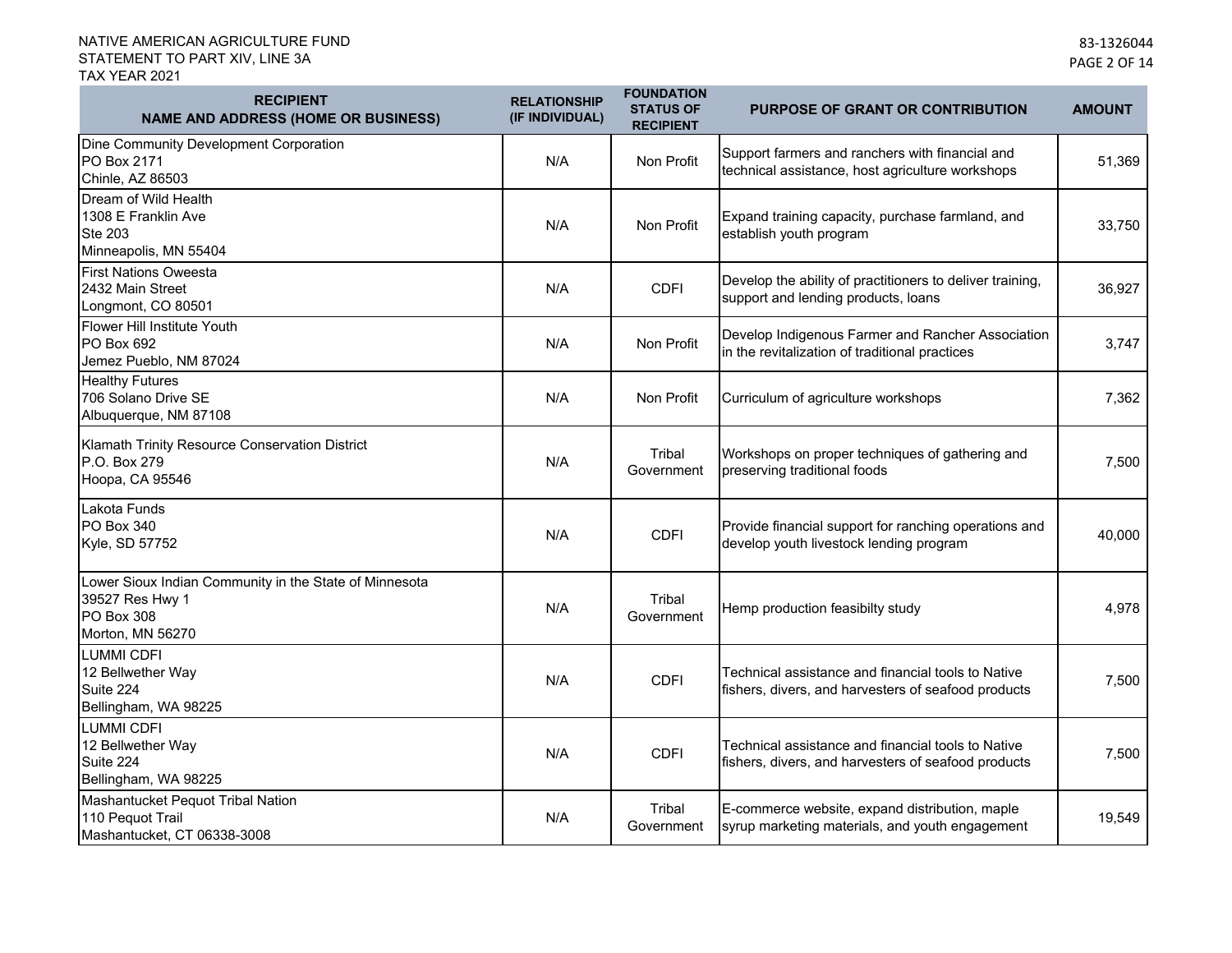| <b>RECIPIENT</b><br><b>NAME AND ADDRESS (HOME OR BUSINESS)</b>                   | <b>RELATIONSHIP</b><br>(IF INDIVIDUAL) | <b>FOUNDATION</b><br><b>STATUS OF</b><br><b>RECIPIENT</b> | PURPOSE OF GRANT OR CONTRIBUTION                                                                                          | <b>AMOUNT</b> |
|----------------------------------------------------------------------------------|----------------------------------------|-----------------------------------------------------------|---------------------------------------------------------------------------------------------------------------------------|---------------|
| <b>Modoc Nation</b><br>22 N Eight Tribe Trail<br>Miami, OK 74354                 | N/A                                    | Tribal<br>Government                                      | Teach cultivation of fish and plants, reclaim traditional<br>food knowledge, and hemp analysis                            | 7,500         |
| <b>Modoc Nation</b><br>22 N Eight Tribe Trail<br>Miami, OK 74354                 | N/A                                    | Tribal<br>Government                                      | Teach cultivation of fish and plants, reclaim traditional<br>food knowledge, and hemp analysis                            | 2,047         |
| <b>Modoc Nation</b><br>22 N Eight Tribe Trail<br>Miami, OK 74354                 | N/A                                    | Tribal<br>Government                                      | Teach cultivation of fish and plants, reclaim traditional<br>food knowledge, and hemp analysis                            | 4,715         |
| Oklahoma State University Foundation<br>400 South Monroe<br>Stillwater, OK 74075 | N/A                                    | Education                                                 | Incentives to students to expand knowledge of<br>commodity futures market with scholarships                               | 22,500        |
| Quapaw Services Authority<br>304 Main<br>Quapaw, OK 74363                        | N/A                                    | Tribal<br>Government                                      | Tutorials and rental program for food preservations<br>and seed bank, and youth internships                               | 5,000         |
| <b>Quapaw Services Authority</b><br><b>304 Main</b><br>Quapaw, OK 74363          | N/A                                    | Tribal<br>Government                                      | Tutorials and rental program for food preservations<br>and seed bank, and youth internships                               | 5,000         |
| Red Cliff Band of Lake Superior Chippewa<br>88455 Pike Rd<br>Bayfield, WI 54814  | N/A                                    | Tribal<br>Government                                      | Constructing a new production and engagement<br>facility                                                                  | 7,500         |
| <b>REDCO</b><br>27565 Research Park Drive<br>Mission, SD 57555                   | N/A                                    | <b>CDFI</b>                                               | Agriculture loans, farmer training with incubator farm,<br>and hemp production study                                      | 33,750        |
| <b>REDCO</b><br>27565 Research Park Drive<br>Mission, SD 57555                   | N/A                                    | <b>CDFI</b>                                               | Agriculture loans, farmer training with incubator farm,<br>and hemp production study                                      | 22,500        |
| <b>REDCO</b><br>27565 Research Park Drive<br>Mission, SD 57555                   | N/A                                    | <b>CDFI</b>                                               | Agriculture loans, farmer training with incubator farm,<br>and hemp production study                                      | 22,000        |
| Rock House Project, Inc.<br>P.O. Box 1528<br>Zuni, N M87327                      | N/A                                    | Non Profit                                                | Community-wide needs assessment survey and<br>business plan development training                                          | 7,500         |
| Spruce Root, Inc.<br>One Sealaska Plaza<br>Juneau, AK 99801                      | N/A                                    | <b>CDFI</b>                                               | Start food business program for enterprises based on<br>ethically harvesting wild edible and medicinal forest<br>products | 7,170         |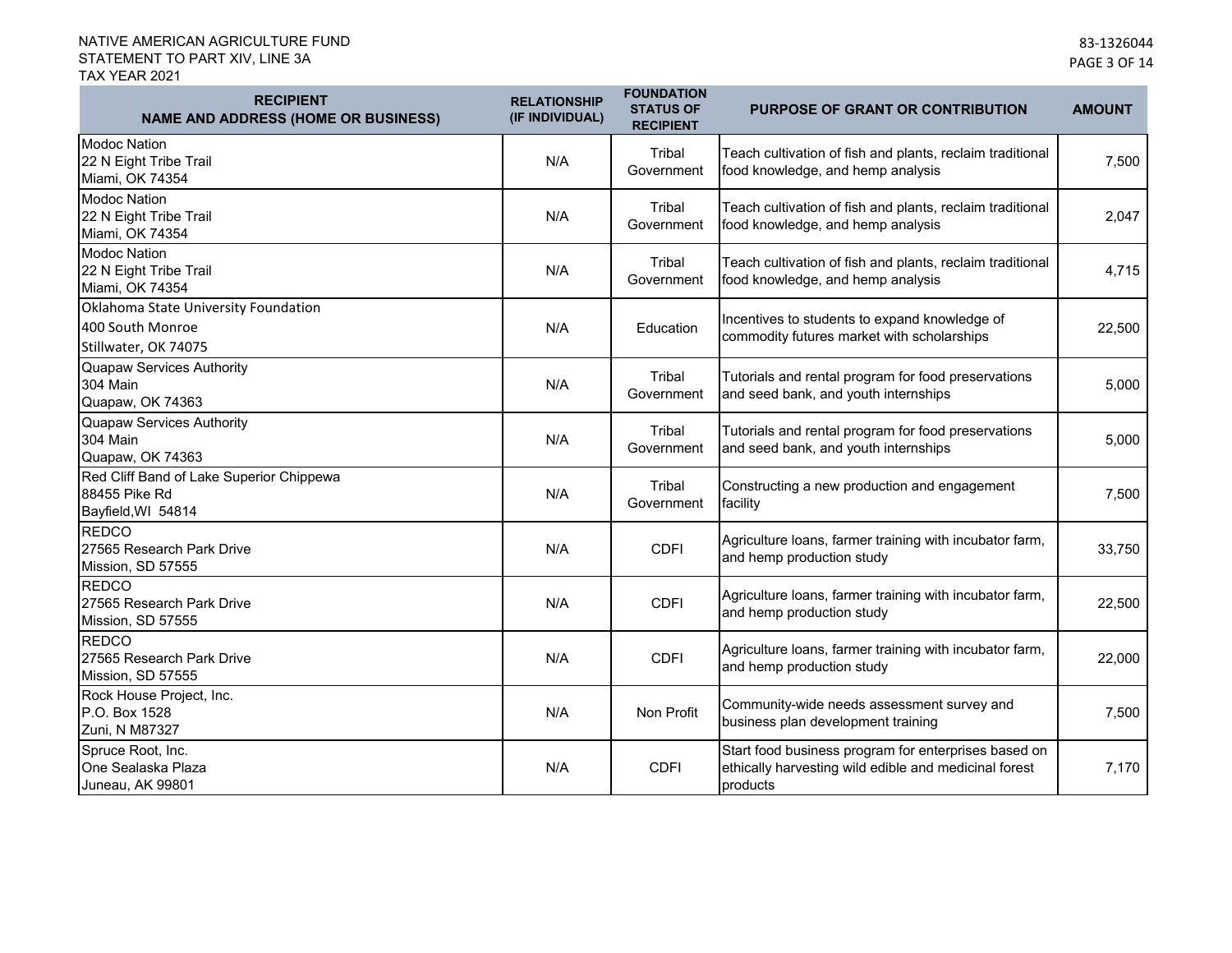| <b>RECIPIENT</b><br><b>NAME AND ADDRESS (HOME OR BUSINESS)</b>                                     | <b>RELATIONSHIP</b><br>(IF INDIVIDUAL) | <b>FOUNDATION</b><br><b>STATUS OF</b><br><b>RECIPIENT</b> | <b>PURPOSE OF GRANT OR CONTRIBUTION</b>                                                                                                                     | <b>AMOUNT</b> |
|----------------------------------------------------------------------------------------------------|----------------------------------------|-----------------------------------------------------------|-------------------------------------------------------------------------------------------------------------------------------------------------------------|---------------|
| Suquamish Indian Tribe of the Port Madison Reservation<br>P.O. Box 498<br>Suquamish, WA 98392-0498 | N/A                                    | Tribal<br>Government                                      | Oyster boat                                                                                                                                                 | 7,500         |
| <b>Tanka Fund</b><br>287 Water Tower Rd<br>Kyle, SD 57752                                          | N/A                                    | Non Profit                                                | Provide technical assistance to Native buffalo<br>ranchers on ranch plans, access to financing, and<br>value-added market                                   | 7,500         |
| Kohala Center, the<br>PO Box 437462<br>Kamuela, HI 96743                                           | N/A                                    | Non Profit                                                | Technical assistance and business training to Native<br>Hawaiian producers and increase consumption of<br>traditional foods through agricultural education. | 12,500        |
| Peoples Partner for Community Development<br><b>Box 955</b><br>Lame Deer, MT                       | N/A                                    | <b>CDFI</b>                                               | Expand lending capacity, credit builder loan<br>programming, and financial education                                                                        | 20,000        |
| University of North Carolina at Pembroke<br>202 Main St<br>Pembroke, NC 28372                      | N/A                                    | Education                                                 | Increase education for Native producers, hemp<br>production study, and develop youth outreach program                                                       | 33,750        |
| University of North Carolina at Pembroke<br>202 Main St<br>Pembroke, NC 28372                      | N/A                                    | Education                                                 | Increase education for Native producers, hemp<br>production study, and develop youth outreach program                                                       | 11,250        |
| Wisconsin Tribal Conservation Advisory Council<br>7118 County Road V<br>Gillett, WI 54124-9713     | N/A                                    | Non Profit                                                | Technical assistance and trainings to improve food<br>systems, food sovereignty, and youth involvement                                                      | 29,985        |
| Zuni Youth Enrichment Project<br>13 Chimoni Dr<br>Zuni, NM 87327                                   | N/A                                    | Non Profit                                                | Agriculture education and support for intergenerational<br>connections and youth-led solutions to water scarcity                                            | 1,258         |
| Amah Mutsun Land Trust<br>PO Box 6915<br>Albany, CA 94706                                          | N/A                                    | Non Profit                                                | Offer resources and educational opportunities, hire<br>master gardener, create co-op and start seaweed farm                                                 | 63,500        |
| University of Arizona<br>PO Box 210158<br>Tucson, AZ 85721-0158                                    | N/A                                    | Education                                                 | COVID-19 Rapid Response Funds                                                                                                                               | 179,622       |
| Aroostook Band of Micmacs<br>8 Northern Road<br>Presque Isle, ME 04769                             | N/A                                    | 501C                                                      | Provide support to the Grantees to address needs of<br>the communities and individuals with whom the<br>Grantee is working during the COVID-19 situation.   | 12,713        |
| Bad River Band of Lake Superior Tribe of Chippewa Indians<br>PO Box 39<br>Odanah, WI 54861         | N/A                                    | 501C                                                      | Provide support to the Grantees to address needs of<br>the communities and individuals with whom the<br>Grantee is working during the COVID-19 situation.   | 66,878        |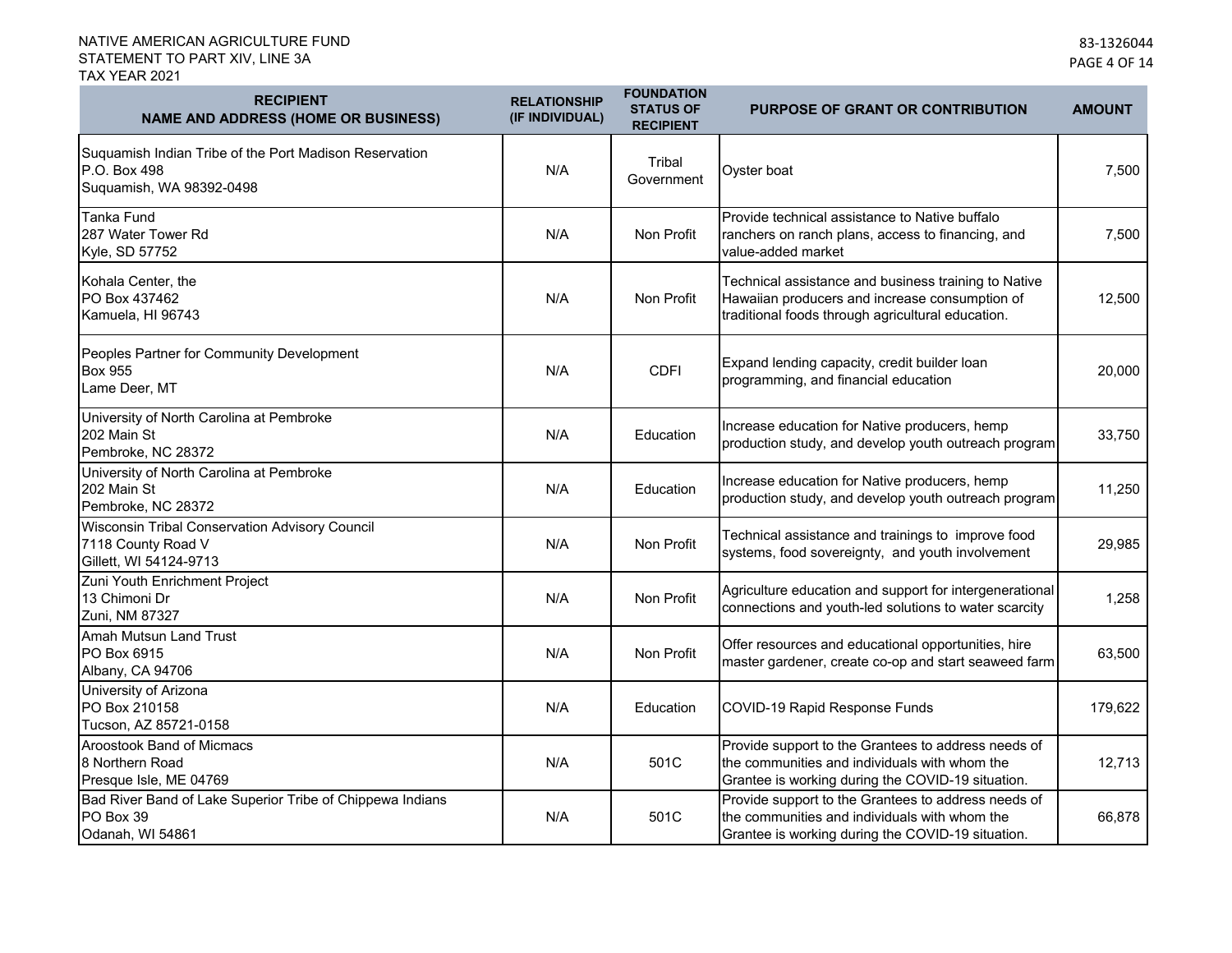| <b>RECIPIENT</b><br><b>NAME AND ADDRESS (HOME OR BUSINESS)</b>                                             | <b>RELATIONSHIP</b><br>(IF INDIVIDUAL) | <b>FOUNDATION</b><br><b>STATUS OF</b><br><b>RECIPIENT</b> | <b>PURPOSE OF GRANT OR CONTRIBUTION</b>                                                                                                                   | <b>AMOUNT</b> |
|------------------------------------------------------------------------------------------------------------|----------------------------------------|-----------------------------------------------------------|-----------------------------------------------------------------------------------------------------------------------------------------------------------|---------------|
| <b>Blackfeet Nation Stock Growers Association</b><br><b>PO Box 850</b><br>Browning, MT 59417               | N/A                                    | 501C                                                      | Provide support to the Grantees to address needs of<br>the communities and individuals with whom the<br>Grantee is working during the COVID-19 situation. | 40,500        |
| Catawba Indian Nation<br>996 Avenue of the Nations<br>Rock Hill, SC 29730                                  | N/A                                    | Education                                                 | Provide hydroponics agricultural education                                                                                                                | 68,000        |
| Center of Southwest Culture, Inc.<br>505 Marquette Avenue NW<br><b>Suite 1610</b><br>Albuquerque, NM 87102 | N/A                                    | Non Profit                                                | Improve access to credit, build on value-added<br>traditional foods, and increase market access for<br>Indigenous farmers                                 | 5,000         |
| Cheyenne River Sioux Tribe Buffalo Authority Corporation<br>PO Box 590<br>Eagle Butte, SD 57625            | N/A                                    | 501C                                                      | Provide support to the Grantees to address needs of<br>the communities and individuals with whom the<br>Grantee is working during the COVID-19 situation. | 114,750       |
| Cheyenne River Sioux Tribe Buffalo Authority Corporation<br>PO Box 590<br>Eagle Butte, SD 57625            | N/A                                    | 501C                                                      | Provide support to the Grantees to address needs of<br>the communities and individuals with whom the<br>Grantee is working during the COVID-19 situation. | 68,000        |
| Cheyenne River Youth Project<br>PO Box 410<br>Eagle Butte, SD 57625                                        | N/A                                    | Non Profit                                                | Restore and create access to traditional foods                                                                                                            | 5,000         |
| Chippewa Cree Tribe<br>96 Clinic Rd N<br>Box Elder, MT 59521                                               | N/A                                    | Non Profit                                                | Train apprentice farmworkers, re-introduce traditional<br>foods and host workshops                                                                        | 45,000        |
| Coeur d'Alene Tribe<br>PO Box 408 150 A Street<br>Plummer, ID 83851                                        | N/A                                    | Tribal<br>Government                                      | Provide support to the Grantees to address needs of<br>the communities and individuals with whom the<br>Grantee is working during the COVID-19 situation. | 111,203       |
| Eastern Band of Cherokee Indians<br>PO Box 455<br>Cherokee, NC 28719                                       | N/A                                    | Non Profit                                                | Provide support to the Grantees to address needs of<br>the communities and individuals with whom the<br>Grantee is working during the COVID-19 situation. | 25,000        |
| Florida Gulf Coast University<br>10501 FGCU Blvd S<br>Fort Myers, FL 33965                                 | N/A                                    | Education                                                 | Provide tailored business assistance and establish a<br>model for an Indigenous food distribution hub                                                     | 115,095       |
| Flower Hill Institute Youth<br>PO Box 692<br>Jemez Pueblo, NM 87024                                        | N/A                                    | Non Profit                                                | Create a youth-led educational series addressing<br>current issues                                                                                        | 5,000         |
| Ft Peck Tribes Fish & Game Department<br>P.O. Box 1027<br>Poplar, MT 59255                                 | N/A                                    | <b>CDFI</b>                                               | Provide support to the Grantees to address needs of<br>the communities and individuals with whom the<br>Grantee is working during the COVID-19 situation. | 32,685        |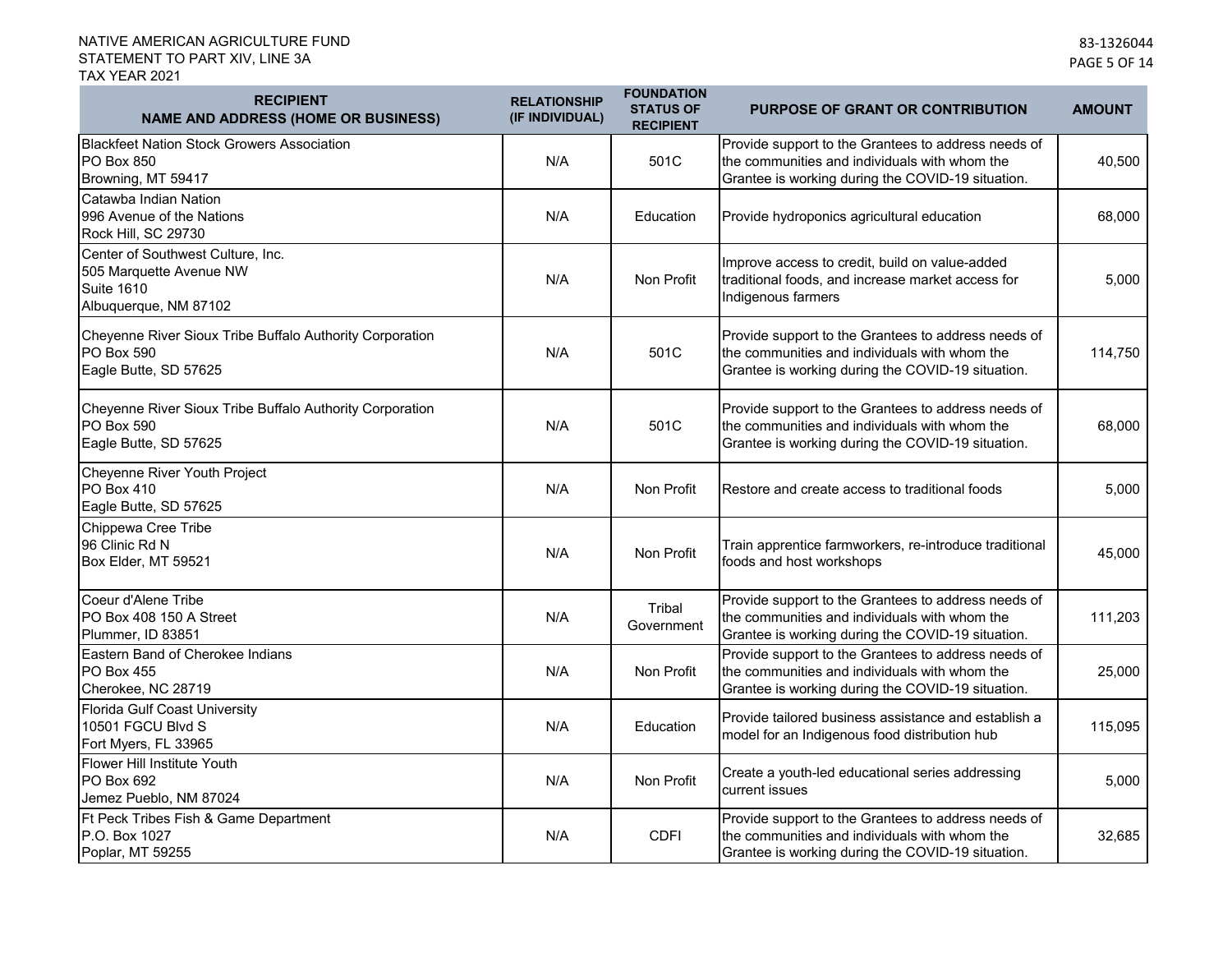| <b>RECIPIENT</b><br><b>NAME AND ADDRESS (HOME OR BUSINESS)</b>                              | <b>RELATIONSHIP</b><br>(IF INDIVIDUAL) | <b>FOUNDATION</b><br><b>STATUS OF</b><br><b>RECIPIENT</b> | <b>PURPOSE OF GRANT OR CONTRIBUTION</b>                                                                                                                   | <b>AMOUNT</b> |
|---------------------------------------------------------------------------------------------|----------------------------------------|-----------------------------------------------------------|-----------------------------------------------------------------------------------------------------------------------------------------------------------|---------------|
| Great Lakes Inter-Tribal Council, Inc.<br>P.O. Box 9<br>Lac du Flambeau, WI 54538           | N/A                                    | <b>CDFI</b>                                               | Provide support to the Grantees to address needs of<br>the communities and individuals with whom the<br>Grantee is working during the COVID-19 situation. | 45,000        |
| Hualapai Tribe<br>P.O. Box 310<br>Peach Springs, AZ 86434                                   | N/A                                    | <b>CDFI</b>                                               | Start a communal sharing farm equipment pilot,<br>establish backyard gardens and chicken coops.                                                           | 40,000        |
| Hualapai Tribe<br>P.O. Box 310<br>Peach Springs, AZ 86434                                   | N/A                                    | <b>CDFI</b>                                               | Start a communal sharing farm equipment pilot,<br>establish backyard gardens and chicken coops.                                                           | 27,000        |
| Indian Pueblo Cultural Center<br>2401 12th St NW<br>Albuquerque, NM 87104                   | N/A                                    | Non Profit                                                | Provide support to the Grantees to address needs of<br>the communities and individuals with whom the<br>Grantee is working during the COVID-19 situation. | 50,000        |
| Intertribal Agriculture Council<br>100 North 27th Street<br>Suite 500<br>Billings, MT 59101 | N/A                                    | Non Profit                                                | Provide support to the Grantees to address needs of<br>the communities and individuals with whom the<br>Grantee is working during the COVID-19 situation. | 450,000       |
| Intertribal Agriculture Council<br>100 North 27th Street<br>Suite 500<br>Billings, MT 59101 | N/A                                    | Non Profit                                                | Provide support to the Grantees to address needs of<br>the communities and individuals with whom the<br>Grantee is working during the COVID-19 situation. | 35,611        |
| Intertribal Buffalo Council<br>520 Kansas City St<br>Suite 300<br>Rapid City, SD 57701      | N/A                                    | Non Profit                                                | Provide support to the Grantees to address needs of<br>the communities and individuals with whom the<br>Grantee is working during the COVID-19 situation. | 104,456       |
| Klamath Trinity Resource Conservation District<br>P.O. Box 279<br>Hoopa, CA 95546           | N/A                                    | Tribal<br>Government                                      | Provide support to the Grantees to address needs of<br>the communities and individuals with whom the<br>Grantee is working during the COVID-19 situation. | 22,500        |
| <b>Klawock Cooperative Association</b><br>PO Box 430<br>Klawock, AK 99925                   | N/A                                    | Tribal<br>Government                                      | Provide support to the Grantees to address needs of<br>the communities and individuals with whom the<br>Grantee is working during the COVID-19 situation. | 22,500        |
| Lac Courte Oreilles Ojibwe College (Youth)<br>13466W Trepania Road<br>Hayward, WI 54843     | N/A                                    | Non Profit                                                | Provide agricultural education, business development<br>and access to capital                                                                             | 40,500        |
| Lakota Youth Development<br><b>PO Box 277</b><br>Herrick, SD 57538                          | N/A                                    | <b>CDFI</b>                                               | Provide loan capital, line of credit loans and small<br>equity investment grants                                                                          | 22,500        |
| Lumbee Land Development<br>PO Box 2709<br>Pembroke, NC 28372                                | N/A                                    | Non Profit                                                | Provide resources for a farming cooperative, host<br>financial trainings and award scholarships                                                           | 17,730        |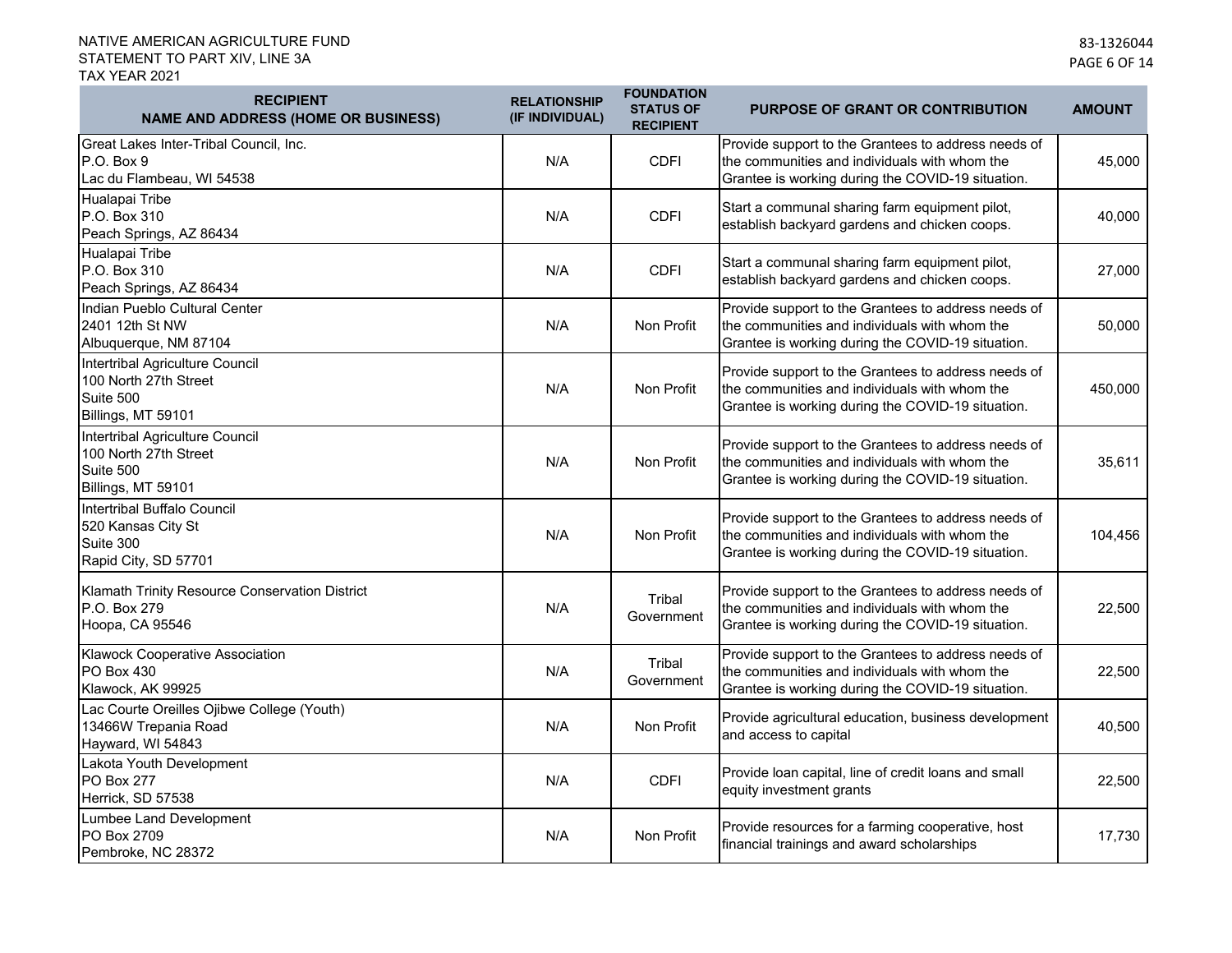| <b>RECIPIENT</b><br><b>NAME AND ADDRESS (HOME OR BUSINESS)</b>                                           | <b>RELATIONSHIP</b><br>(IF INDIVIDUAL) | <b>FOUNDATION</b><br><b>STATUS OF</b><br><b>RECIPIENT</b> | <b>PURPOSE OF GRANT OR CONTRIBUTION</b>                                                                                                                   | <b>AMOUNT</b> |
|----------------------------------------------------------------------------------------------------------|----------------------------------------|-----------------------------------------------------------|-----------------------------------------------------------------------------------------------------------------------------------------------------------|---------------|
| Methow Field Institute<br>210 5th Ave<br>Twisp, WA 98856                                                 | N/A                                    | Instrumentality                                           | Develop a community organic ethnobotanical garden                                                                                                         | 40,500        |
| NACDC Financial Services, Inc.<br>P.O. Box 3029<br>Browning, MT 59417                                    | N/A                                    | <b>CDFI</b>                                               | Provide financial technical assistance and offer ag<br>business and disaster resiliency loans                                                             | 4,554         |
| NACDC Financial Services, Inc.<br>P.O. Box 3029<br>Browning, MT 59417                                    | N/A                                    | <b>CDFI</b>                                               | Provide financial technical assistance and offer ag<br>business and disaster resiliency loans                                                             | 31,500        |
| Native American Community Academy<br>1000 Indian School Rd SW<br>Albuquerque, NM 87104                   | N/A                                    | <b>CDFI</b>                                               | Make loans, provide technical assistance quantify<br>credit demand and develop a network of contacts                                                      | 40,500        |
| Navajo Agriculture Products Industry<br>PO Drawer 1318<br>Farmington, NM 87499                           | N/A                                    | Non Profit                                                | Advocate and organize to achieve postive change in<br>the 2023 Farm Bill                                                                                  | 18,683        |
| Navajo Ethno-Agriculture<br>PO Box 1544<br>Fruitland, NM 87416                                           | N/A                                    | Non Profit                                                | Advocate and organize to achieve postive change in<br>the 2023 Farm Bill                                                                                  | 31,500        |
| New Mexico State University<br>PO Box 30001<br>Las Cruces, NM 88003-8000                                 | N/A                                    | Non Profit                                                | Provide business related technology, one-on-one<br>mentoring and access to subject matter experts                                                         | 40,500        |
| Northwest Native Development Fund<br>504 Fir Street<br>Coulee Dam, WA 99116                              | N/A                                    | <b>CDFI</b>                                               | Grow FARM program to create and expand agriculture<br>focused businesses, provide loans, grants training,<br>technical assistance and credit counseling   | 225,000       |
| Northwest Portland Area Indian Health Board<br>2121 SW Broadway<br>Suite #300<br>Portland, OR 97201-3182 | N/A                                    | <b>CDFI</b>                                               | Grow FARM program to create and expand agriculture<br>focused businesses, provide loans, grants training,<br>technical assistance and credit counseling   | 50,940        |
| Numu Allottee Association<br>1411 NE Lehman Dr<br>Madras, OR 97741                                       | N/A                                    | Non Profit                                                | Provide techinical assistance as part of local economic<br>development plans                                                                              | 10,446        |
| Owens Valley Indian Water Commission<br>46 N TuSu Lane<br>Bishop, CA 93514                               | N/A                                    | Tribal<br>Government                                      | Provide support to the Grantees to address needs of<br>the communities and individuals with whom the<br>Grantee is working during the COVID-19 situation. | 27,000        |
| Painted Desert Demonstration Projects dba STAR School<br>145 Leupp Road<br>Flagstaff, AZ 86004           | N/A                                    | Non Profit                                                | Mobilize Farmer's Market and increase access to<br>healthy food                                                                                           | 36,000        |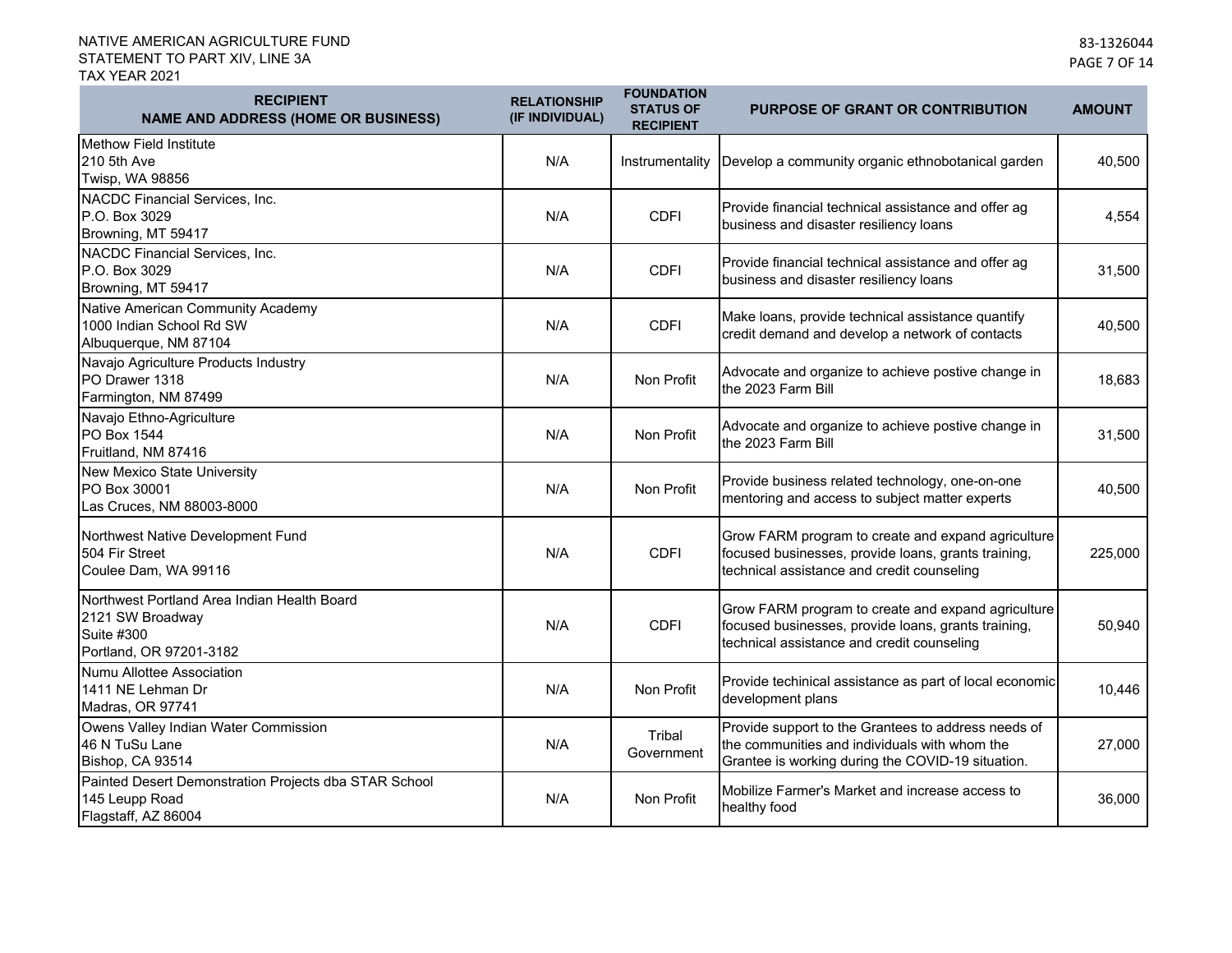| <b>RECIPIENT</b><br><b>NAME AND ADDRESS (HOME OR BUSINESS)</b>                                               | <b>RELATIONSHIP</b><br>(IF INDIVIDUAL) | <b>FOUNDATION</b><br><b>STATUS OF</b><br><b>RECIPIENT</b> | <b>PURPOSE OF GRANT OR CONTRIBUTION</b>                                                                                                                   | <b>AMOUNT</b> |
|--------------------------------------------------------------------------------------------------------------|----------------------------------------|-----------------------------------------------------------|-----------------------------------------------------------------------------------------------------------------------------------------------------------|---------------|
| Penobscot Nation<br>12 Wabanaki Way<br>Indian Island, ME 04468                                               | N/A                                    | Education                                                 | Provide support to the Grantees to address needs of<br>the communities and individuals with whom the<br>Grantee is working during the COVID-19 situation. | 114,750       |
| Pueblo of Pojoaque<br>39 Camino del Rincon<br>Suite 6<br>Santa Fe, NM 87506                                  | N/A                                    | Non Profit                                                | Provide business training, technical assistance and re-<br>grants                                                                                         | 114,411       |
| Red Lake Band of Chippewa Indians<br>15484 Migizi Drive<br>Red Lake, MN 56671                                | N/A                                    | Tribal<br>Government                                      | Provide support to the Grantees to address needs of<br>the communities and individuals with whom the<br>Grantee is working during the COVID-19 situation. | 63,750        |
| Red Lake Band of Chippewa Indians<br>15484 Migizi Drive<br>Red Lake, MN 56671                                | N/A                                    | Tribal<br>Government                                      | Provide support to the Grantees to address needs of<br>the communities and individuals with whom the<br>Grantee is working during the COVID-19 situation. | 68,000        |
| Seneca Nation of Indians, The<br>12837 Route 438<br>Irving, NY 14081-9330                                    | N/A                                    | Tribal<br>Government                                      | Provide support to the Grantees to address needs of<br>the communities and individuals with whom the<br>Grantee is working during the COVID-19 situation. | 114,750       |
| Sicangu Community Development<br>27565 Research Park Drive<br>Mission, SD 57555                              | N/A                                    | Tribal<br>Government                                      | Provide support to the Grantees to address needs of<br>the communities and individuals with whom the<br>Grantee is working during the COVID-19 situation. | 17,042        |
| Spruce Root, Inc.<br>One Sealaska Plaza<br>Juneau, AK 99801                                                  | N/A                                    | <b>CDFI</b>                                               | Provide support to the Grantees to address needs of<br>the communities and individuals with whom the<br>Grantee is working during the COVID-19 situation. | 27,000        |
| Stockbridge-Munsee Community<br>PO Box 70<br>Bowler, WI 54416                                                | N/A                                    | <b>CDFI</b>                                               | Provide support to the Grantees to address needs of<br>the communities and individuals with whom the<br>Grantee is working during the COVID-19 situation. | 40,000        |
| National Center for American Inidan Enterprise Development, the<br>953 East Juanita Avenue<br>Mesa, AZ 85204 | N/A                                    | Non Profit                                                | Design the Indigenous Food Enterprise Accelerator<br>program                                                                                              | 27,000        |
| Peoples Partner for Community Development<br><b>Box 955</b><br>Lame Deer, MT                                 | N/A                                    | <b>CDFI</b>                                               | Implement youth agriculture empowerment program                                                                                                           | 31,500        |
| Tolani Lake Enterprises, Inc.<br>HC 61 Box 320<br>Winslow, AZ 86047                                          | N/A                                    | Non Profit                                                | Provide support to the Grantees to address needs of<br>the communities and individuals with whom the<br>Grantee is working during the COVID-19 situation. | 176,289       |
| United Houma Nation<br>20986 Hwy 1<br>Golden Meadow, LA 70357                                                | N/A                                    | Non Profit                                                | Create centralized marketplace and storage center for<br><b>Tribal fishers</b>                                                                            | 5,000         |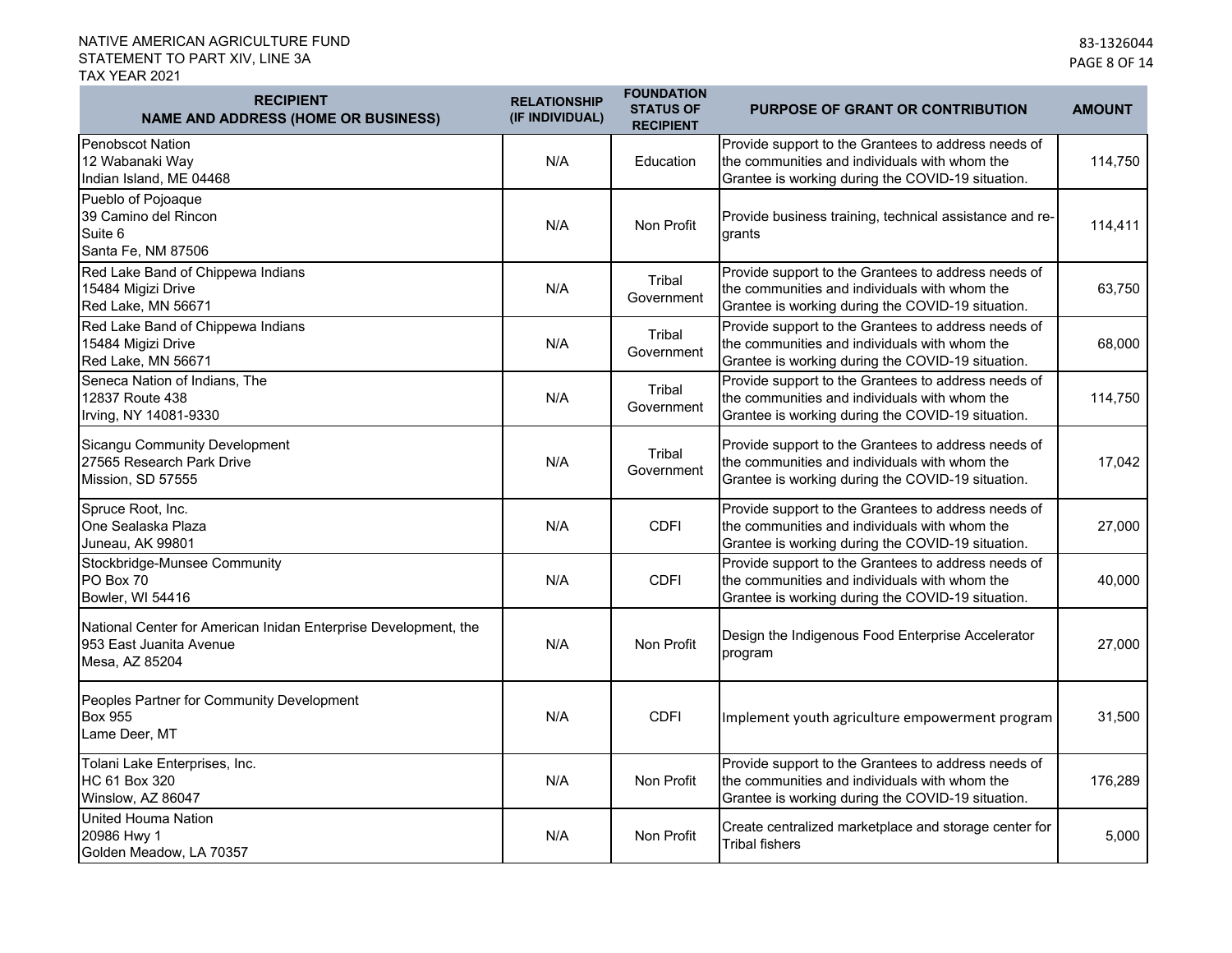| <b>RECIPIENT</b><br><b>NAME AND ADDRESS (HOME OR BUSINESS)</b>                                     | <b>RELATIONSHIP</b><br>(IF INDIVIDUAL) | <b>FOUNDATION</b><br><b>STATUS OF</b><br><b>RECIPIENT</b> | <b>PURPOSE OF GRANT OR CONTRIBUTION</b>                                                                                                                   | <b>AMOUNT</b> |
|----------------------------------------------------------------------------------------------------|----------------------------------------|-----------------------------------------------------------|-----------------------------------------------------------------------------------------------------------------------------------------------------------|---------------|
| Utah Dine Bekeyah<br>215 E 300 S<br>Salt Lake City, UT<br>84111                                    | N/A                                    | Non Profit                                                | Improve water infrastructure                                                                                                                              | 36,000        |
| <b>Walker River Paiute Tribe</b><br>P.O. Box 220<br>Schurz, NV 89427                               | N/A                                    | Education                                                 | Provide support to the Grantees to address needs of<br>the communities and individuals with whom the<br>Grantee is working during the COVID-19 situation. | 40,500        |
| White Mountain Apache Tribe<br>2 Farm Rd<br>Whiteriver, AZ 85941                                   | N/A                                    | Education                                                 | Provide support to the Grantees to address needs of<br>the communities and individuals with whom the<br>Grantee is working during the COVID-19 situation. | 101,250       |
| Akiptan, Inc.<br>412 S. Main St., Suite E<br>Eagle Butte, SD 57625                                 | N/A                                    | <b>CDFI</b>                                               | Scholarship program for agriculture related majors                                                                                                        | 50,400        |
| Akiptan, Inc.<br>412 S. Main St., Suite E<br>Eagle Butte, SD 57625                                 | N/A                                    | <b>CDFI</b>                                               | Market study, loan products, and loans with added<br>equity grant                                                                                         | 2,250,000     |
| American Indian Business Leaders<br><b>PO Box 727</b><br>Wolf Point, MT 59201                      | N/A                                    | Education                                                 | Send 60 Indigenous youth to Agri-business training<br>conference                                                                                          | 17,500        |
| Ancestral Lands<br>831 Isleta Blvd SW<br>Albuquerque, NM 87105                                     | N/A                                    | Non Profit                                                | Train next generation Native farmers to enhance<br>localized food systems in tribes they work with                                                        | 51,300        |
| Arapaho Ranch Field Station<br>2255 Brunton Ct., Ste. A<br>Riverton, WY 82514                      | N/A                                    | Non Profit                                                | Form a youth agriculture initiative                                                                                                                       | 53,595        |
| Arizona Board of Regents, University of Arizona<br>PO Box 210158 Room 510<br>Tucson, AZ 85721-0158 | N/A                                    | Education                                                 | Hands-on learning experiences for research and<br>resource preservation                                                                                   | 45,000        |
| California Indian Museum and Cultural Center<br>5250 Aero Drive<br>Santa Rosa, CA 95403            | N/A                                    | Non Profit                                                | Engage 10 Native youth in traditional food business<br>development                                                                                        | 54,000        |
| Cheyenne River Youth Project<br>PO Box 410<br>Eagle Butte, SD 57625                                | N/A                                    | Non Profit                                                | Prepare Lakota teens to pursue traditional foods<br>business                                                                                              | 33,992        |
| College of Menominee Nation<br>N172 Hwy 47/55<br>Keshena, WI 54135                                 | N/A                                    | Education                                                 | Prepare local youth for agriculture business careers                                                                                                      | 30,000        |
| Fresno American Indian Health Project<br>1551 E Shaw Ave<br>Fresno, CA 93710                       | N/A                                    | Non Profit                                                | Adopt exisiting garden youth curriculum                                                                                                                   | 28,176        |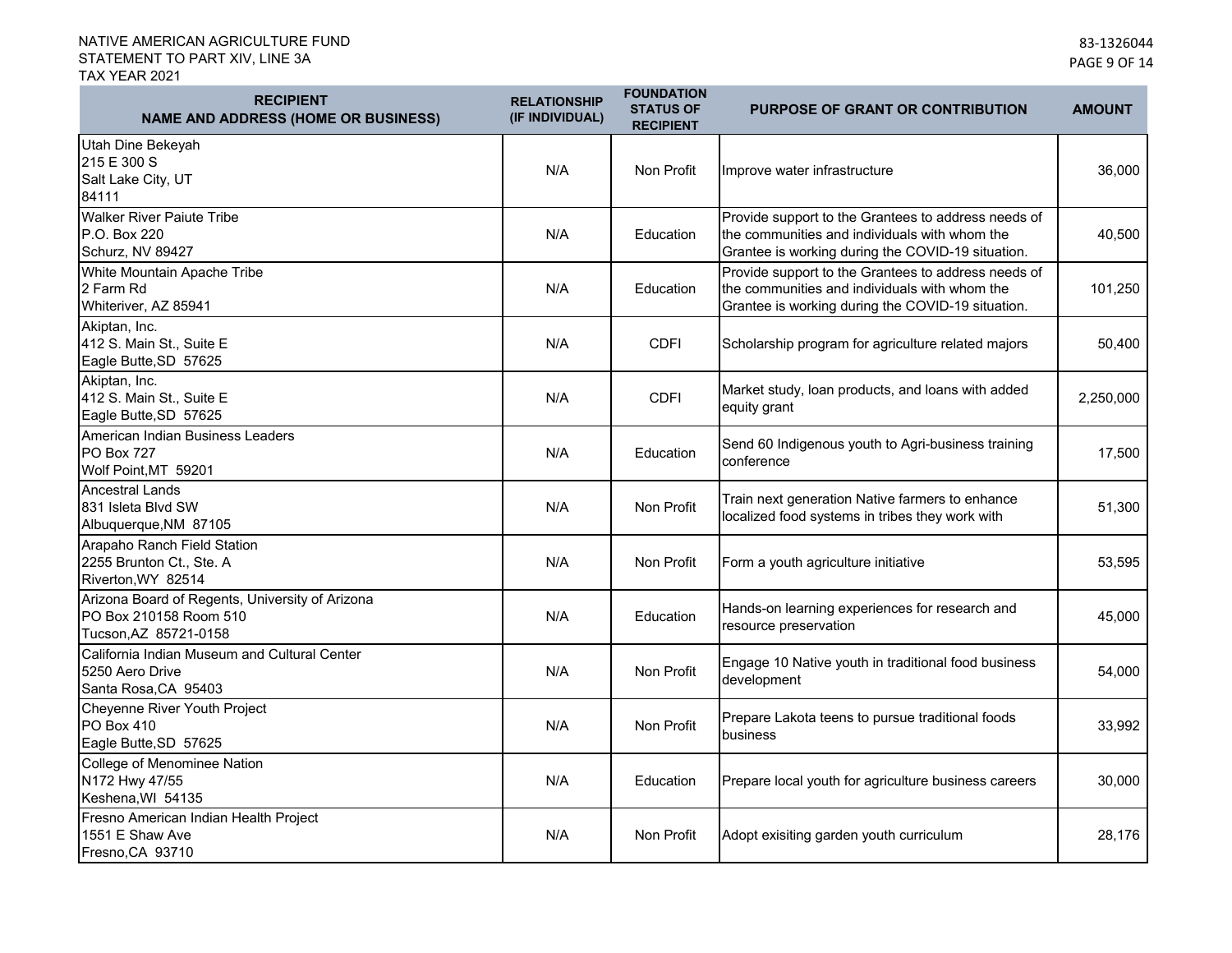| <b>RECIPIENT</b><br><b>NAME AND ADDRESS (HOME OR BUSINESS)</b>                                                                       | <b>RELATIONSHIP</b><br>(IF INDIVIDUAL) | <b>FOUNDATION</b><br><b>STATUS OF</b><br><b>RECIPIENT</b> | <b>PURPOSE OF GRANT OR CONTRIBUTION</b>                                                                                                             | <b>AMOUNT</b> |
|--------------------------------------------------------------------------------------------------------------------------------------|----------------------------------------|-----------------------------------------------------------|-----------------------------------------------------------------------------------------------------------------------------------------------------|---------------|
| HoChunk Community Capital, Inc.<br>509 HoChunk Plaza N<br>Winnebago, NE 68071                                                        | N/A                                    | <b>CDFI</b>                                               | Engage youth in agriculture sector activities                                                                                                       | 54,000        |
| Homestead Community Development Corporation<br>PO Box 646<br>Anahola, HI 96703                                                       | N/A                                    | Non Profit                                                | Organize a youth council                                                                                                                            | 36,000        |
| Indigenous Food and Agriculture Initiative, University of Arkansas<br>School of Law<br>534 W Research Blvd<br>Fayetteville, AR 72701 | N/A                                    | Education                                                 | Cohort to educate Native youth on capital access and<br>climate resiliency                                                                          | 29,987        |
| <b>Mission Valley FFA</b><br>421 Andrew St NW<br>Ronan, MT 59864                                                                     | N/A                                    | Education                                                 | Expand operations and provide access to loans                                                                                                       | 54,000        |
| New Mexico State University<br><b>PO Box 30001</b><br>Las Cruces, NM 88003-8000                                                      | N/A                                    | Education                                                 | Education resources and Native Youth Ag Camp                                                                                                        | 54,000        |
| Owens Valley Indian Water Commission<br>46 N TuSu Lane<br>Bishop, CA 93514                                                           | N/A                                    | Instrumentality                                           | Provide education and business decision-making skills                                                                                               | 47,025        |
| Peacekeeper Society<br>PO Box 10057<br>Yakima, WA 98909                                                                              | N/A                                    | Non Profit                                                | Create Native Youth Preservation program                                                                                                            | 53,199        |
| Red Lake Band of Chippewa Indians<br>15484 Migizi Drive<br>Red Lake, MN 56671                                                        | N/A                                    | Tribal<br>government                                      | Miinikaan Seeds youth training project                                                                                                              | 51,336        |
| Sac and Fox Tribe of the Mississippi in Iowa<br>349 Meskwaki Road<br>Tama, IA 52339                                                  | N/A                                    | Tribal<br>government                                      | Establish a year-round Meskwaki Youth Agriculture<br>Club                                                                                           | 36,000        |
| <b>Three Sisters Gardens</b><br>P.O. Box 108<br>West Sacramento , CA 95605                                                           | N/A                                    | Non Profit                                                | Develop Native Youth agriculture skills                                                                                                             | 27,000        |
| American Indian Alaska Native Tourism Association, Inc.<br>2401 12th Street NW<br>Albuquerque, NM 87104                              | N/A                                    | Non Profit                                                | Development and growth of Native Agritourism,<br>including access to capital                                                                        | 90,000        |
| Buffalo Nations Grasslands Alliance<br>22695 Little Bend Rd<br>Lower Brule, SD 57548                                                 | N/A                                    | Non Profit                                                | Build working relationships, create Native contact<br>communication channels, and address conservation<br>trust fund program design and development | 75,000        |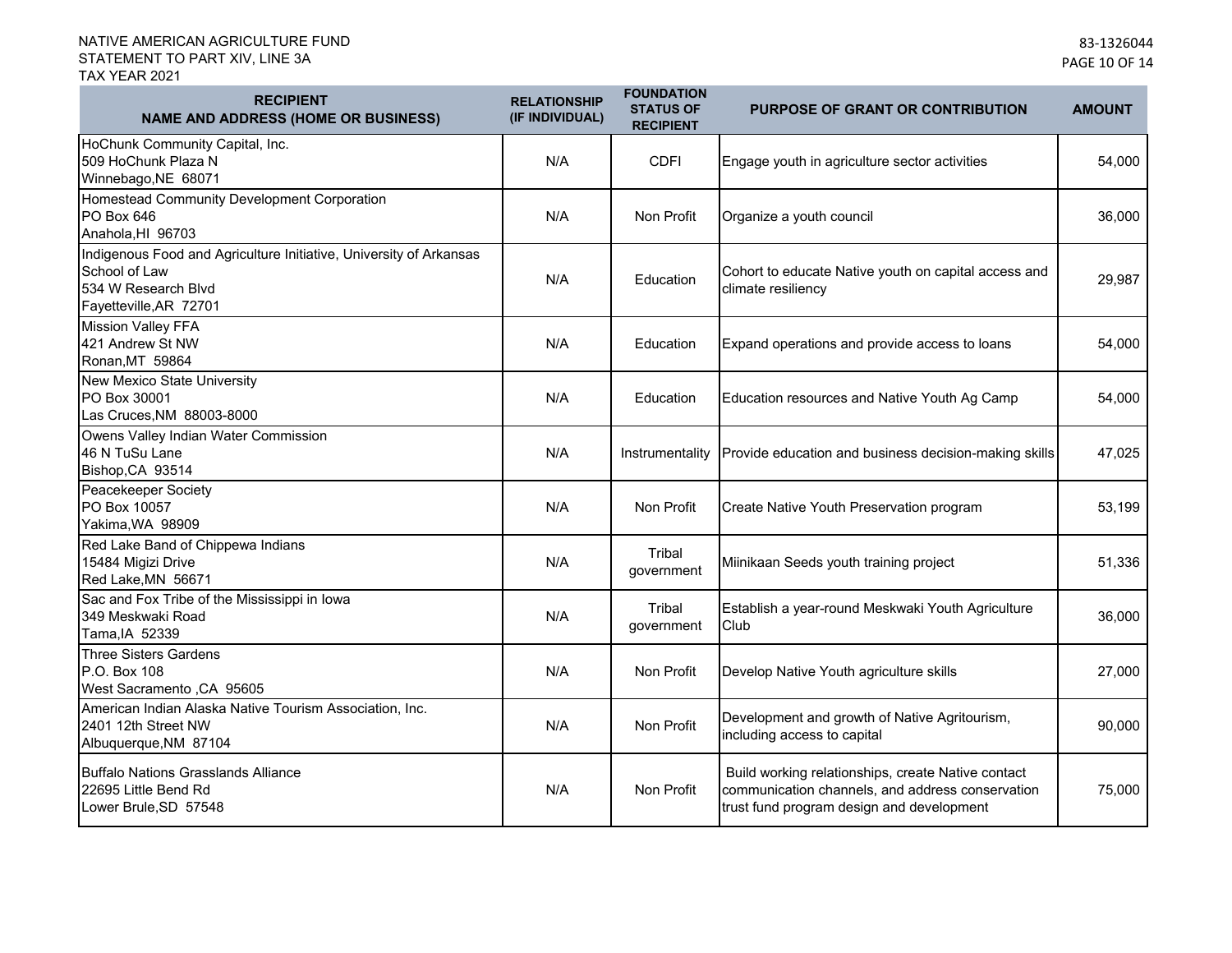| <b>RECIPIENT</b><br><b>NAME AND ADDRESS (HOME OR BUSINESS)</b>                      | <b>RELATIONSHIP</b><br>(IF INDIVIDUAL) | <b>FOUNDATION</b><br><b>STATUS OF</b><br><b>RECIPIENT</b> | <b>PURPOSE OF GRANT OR CONTRIBUTION</b>                                                                                | <b>AMOUNT</b> |
|-------------------------------------------------------------------------------------|----------------------------------------|-----------------------------------------------------------|------------------------------------------------------------------------------------------------------------------------|---------------|
| College of Menominee Nation<br>N172 Hwy 47/55<br>Keshena, WI 54135                  | N/A                                    | Education                                                 | Programs, community access and learning<br>opportunities around Indigenous culture, agribusiness<br>and sustainability | 100,000       |
| Diné Community Development Corporation<br>P.O. Box 2171<br>Chinle, AZ 86503         | N/A                                    | Non Profit                                                | Collective action program for the marketing and<br>processing of Navajo farm and ranchers' products and<br>services    | 135,000       |
| Ecotrust<br>721 NW 9th Ave #200<br>Portland, OR 97209                               | N/A                                    | Non Profit                                                | Cost-benefit analysis and technical training assistance                                                                | 76,156        |
| Fort Lewis College<br>1000 Rim Drive<br>Durango, CO 81301                           | N/A                                    | Education                                                 | Agricultural training, technical support and re-grants                                                                 | 59,000        |
| Four Bands Community Fund<br>412 S. Main Street<br>Eagle Butte, SD 57625            | N/A                                    | <b>CDFI</b>                                               | Loan capital, equity bundles, matched retirement<br>accounts, and financial planning training and<br>assistance        | 900,000       |
| Healthy Futures Inc<br>706 Solano Drive SE<br>Albuquerque, NM 87108                 | N/A                                    | Non Profit                                                | Increase business planning skills and financial<br>comptencies of Native Farmers and Ranchers                          | 76,463        |
| HoChunk Community Capital, Inc.<br>509 HoChunk Plaza N<br>Winnebago, NE 68071       | N/A                                    | <b>CDFI</b>                                               | Traning, technical assistance, Farmers Market POS,<br>loans and startup funding                                        | 180,000       |
| Intertribal Agriculture Council<br>PO Box 958<br>Billings, MT 59103-0958            | N/A                                    | Non Profit                                                | Technical assistance and redesign of credit system                                                                     | 100,000       |
| Intertribal Agriculture Council<br><b>PO Box 958</b><br>Billings, MT 59103-0958     | N/A                                    | Non Profit                                                | Provide tools, expertise and network for regenerative<br>agriculture movement                                          | 99,998        |
| Kodiak Archipelago Leadership Institute<br>Post Office Box 8103<br>Kodiak, AK 85623 | N/A                                    | Non Profit                                                | Training and technical support for aquatic plant farms<br>establishment                                                | 142,315       |
| Lower Brule Corporation<br>11710 Plaza America Drive<br>Reston, VA 20190            | N/A                                    | Instrumentality                                           | Develop and implement go-to-market sales plan                                                                          | 174,613       |
| Lummi CDFI<br>12 Bellwether Way, Suite 224<br>Bellingham, WA 98225                  | N/A                                    | <b>CDFI</b>                                               | Provide loans, technical assistance and access to<br>capital                                                           | 180,000       |
| Makoce Agriculture Development Inc.<br>1751 Mahpiya Maza Ln<br>Porcupine, SD 57772  | N/A                                    | Non Profit                                                | Provide courses and training and update mobile<br>poultry processing unit                                              | 100,000       |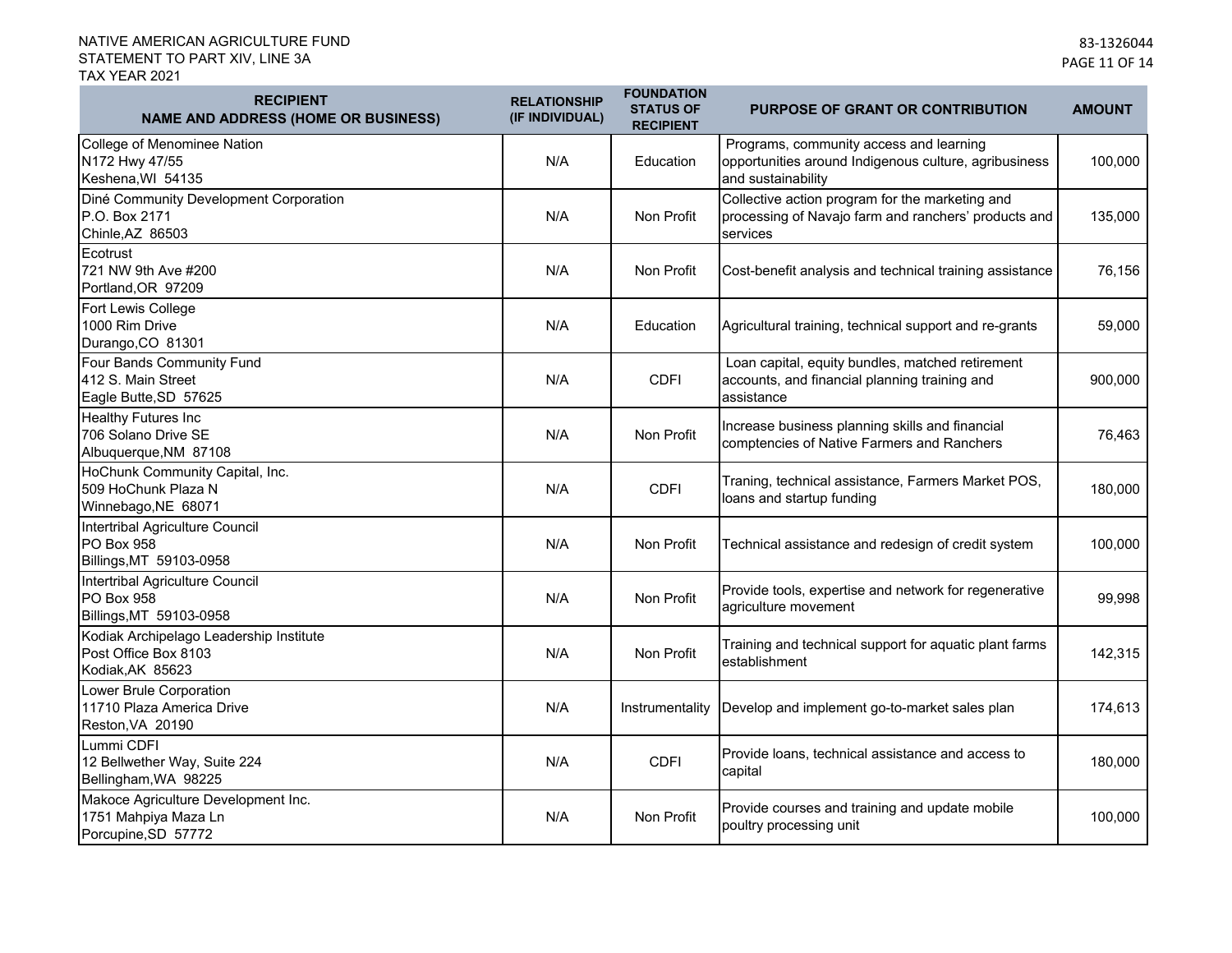| <b>RECIPIENT</b><br><b>NAME AND ADDRESS (HOME OR BUSINESS)</b>                            | <b>RELATIONSHIP</b><br>(IF INDIVIDUAL) | <b>FOUNDATION</b><br><b>STATUS OF</b><br><b>RECIPIENT</b> | <b>PURPOSE OF GRANT OR CONTRIBUTION</b>                                                                       | <b>AMOUNT</b> |
|-------------------------------------------------------------------------------------------|----------------------------------------|-----------------------------------------------------------|---------------------------------------------------------------------------------------------------------------|---------------|
| Muscogee (Creek) Nation<br>1008 Eufaula St.<br>Okmulgee, OK 74447                         | N/A                                    | Tribal<br>government                                      | Provide a multi-purpose aquaponics training facility<br>and training for farmers                              | 98,530        |
| Muscogee (Creek) Nation<br>1008 Eufaula St.<br>Okmulgee, OK 74447                         | N/A                                    | Tribal<br>government                                      | Grants to beginning farmers for aquaponics business                                                           | 99,653        |
| Myskoke Loan Fund<br>2951 N. Wood Drive, Suite 126<br>Okmulgee, OK 74447                  | N/A                                    | <b>CDFI</b>                                               | Provide lending capital                                                                                       | 180,000       |
| <b>NACA Inspired Schools Network</b><br>PO Box 40334<br>Albuquerque, NM 87196-0334        | N/A                                    | Non Profit                                                | Paid agricultural residency and learning experience                                                           | 99,954        |
| Native 360 Loan Fund<br>211 W 3rd St<br>Grand Island, NE 68801                            | N/A                                    | <b>CDFI</b>                                               | Strategic business and capitalization plan for \$10<br>million loan pool                                      | 68,111        |
| Native American Horse Education Foundation<br>740 S Avenida Los Reyes<br>Tucson, AZ 85748 | N/A                                    | Non Profit                                                | Partnering to provide a two-week introductory farrier<br>training course at no cost to the tribal communities | 135,000       |
| Native CDFI Network, Inc.<br>PO Box 77206<br>Washington, DC 20013                         | N/A                                    | <b>CDFI</b>                                               | Capitalize our ag and food producer loan pool                                                                 | 540,000       |
| Native Conservancy<br>P.O. Box 456<br>Cordova, AK 99574                                   | N/A                                    | Non Profit                                                | Increase Kelp farmers and identify markets                                                                    | 172,041       |
| Nebraska Indian Community College<br>1111 Highway 75<br>Macy, NE 68039                    | N/A                                    | Education                                                 | Educational services in business entrepreneurship<br>and drone technology                                     | 99,995        |
| New Mexico Community Capital<br>301 Gold Ave SW<br>Albuquerque, NM 87102                  | N/A                                    | Non Profit                                                | Training in credit access, farm investments and credit<br>building                                            | 138,076       |
| Northern Shores Community Development<br>1131 W. Conway Rd.<br>Harbor Spring, MI 49740    | N/A                                    | <b>CDFI</b>                                               | Provide access to capital and promote agribusiness<br>growth                                                  | 243,563       |
| Northwest Native Development Fund<br>504 Fir Street<br>Coulee Dam, WA 99116               | N/A                                    | <b>CDFI</b>                                               | Funding directly to Native Ag producers/harvesters                                                            | 315,000       |
| Port Gamble S'Klallam Foundation<br>31912 Little Boston Rd NE<br>Kingston, WA 98346       | N/A                                    | Non Profit                                                | Provide business training, grant funding and market<br>study                                                  | 177,025       |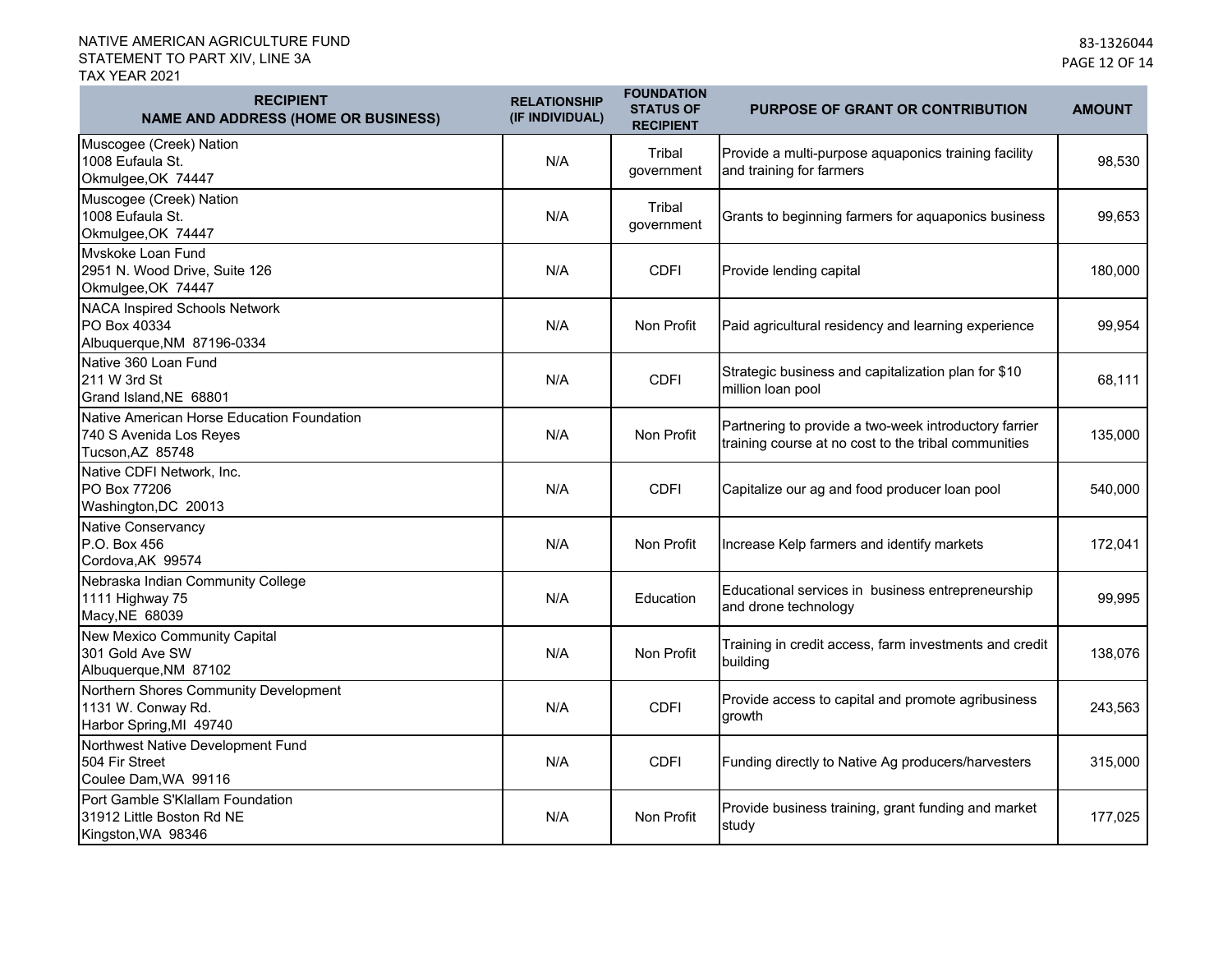| <b>RECIPIENT</b><br><b>NAME AND ADDRESS (HOME OR BUSINESS)</b>                                                             | <b>RELATIONSHIP</b><br>(IF INDIVIDUAL) | <b>FOUNDATION</b><br><b>STATUS OF</b><br><b>RECIPIENT</b> | <b>PURPOSE OF GRANT OR CONTRIBUTION</b>                                                                                                                                                                                             | <b>AMOUNT</b> |
|----------------------------------------------------------------------------------------------------------------------------|----------------------------------------|-----------------------------------------------------------|-------------------------------------------------------------------------------------------------------------------------------------------------------------------------------------------------------------------------------------|---------------|
| Quapaw Services Authority<br>304 Main<br>Quapaw, OK 74363                                                                  | N/A                                    | Tribal<br>government                                      | Expand freezer capacity, add tractor and improve<br>online marketing/sales                                                                                                                                                          | 177,536       |
| Spruce Root, Inc.<br>One Sealaska Plaza, suite 400<br>Juneau, AK 99801                                                     | N/A                                    | <b>CDFI</b>                                               | Direct payments to Kelp farmers and capacity building                                                                                                                                                                               | 158,006       |
| Sustainable Molokai<br><b>PO Box 250</b><br>Kaunakakai, HI 96748                                                           | N/A                                    | Non Profit                                                | Chicken egg business education                                                                                                                                                                                                      | 180,000       |
| <b>Tanka Fund</b><br>287 Water Tower Rd<br>Kyle, SD 57752                                                                  | N/A                                    | Non Profit                                                | Providing education and training for greater access to<br>capital                                                                                                                                                                   | 100,000       |
| The Peoples Partner for Community Development<br><b>Box 955</b><br>Lame Deer, MT 59043                                     | N/A                                    | <b>CDFI</b>                                               | Provide access to capital to our Northern Cheyenne<br><b>Farmers and Ranchers</b>                                                                                                                                                   | 36,000        |
| Tolani Lake Enterprises Inc.<br>HC 61 Box 320<br>Winslow, AZ 86047                                                         | N/A                                    | Non Profit                                                | Deliver training, technical assistance, grants and<br>advocacy                                                                                                                                                                      | 99,982        |
| <b>Village Earth</b><br>PO Box 797<br>Fort Collins, CO 80522                                                               | N/A                                    | Non Profit                                                | Enhance and expand land and agriculture data and<br>tools on the Native Land Information System (NLIS)                                                                                                                              | 97,750        |
| Wind River Development Fund<br>3 Ethete RoadFt.<br>Washakie, WY 82514                                                      | N/A                                    | <b>CDFI</b>                                               | Provide access to credit, technical assistance and<br>business planning                                                                                                                                                             | 169,320       |
| Wisconsin Tribal Conservation Advisory Council<br>607 Green Bay Avenue<br>Oconto Falls, WI 54154                           | N/A                                    | Non Profit                                                | Provide technical assistance and training                                                                                                                                                                                           | 100,000       |
| US Farming & Ranching Foundation<br>16020 Swingley Ridge Road, No 300<br>Chesterfield, MO 63017                            | N/A                                    | Non Profit                                                | Conference Sponsorship                                                                                                                                                                                                              | 46,500        |
| Intertribal Agriculture Council<br>2101 Broadwater Ave. Suite 107<br>Billings, MT 59102                                    | N/A                                    | Non Profit                                                | National AmeriCorps Vista program in Indian Country.                                                                                                                                                                                | 70,000        |
| Amalgamated Charitable Foundation Inc<br>Fund for Equitable Good Food Procurement<br>1825 K St. NW<br>Washington, DC 20006 | N/A                                    | Non Profit                                                | Allow and empower Tribal communities to purchase<br>directly from their own producers. One goal of this<br>fund is to allow for security in purchasing and<br>contracting power of the growers and buyers in Tribal<br>communities. | 1,000,000     |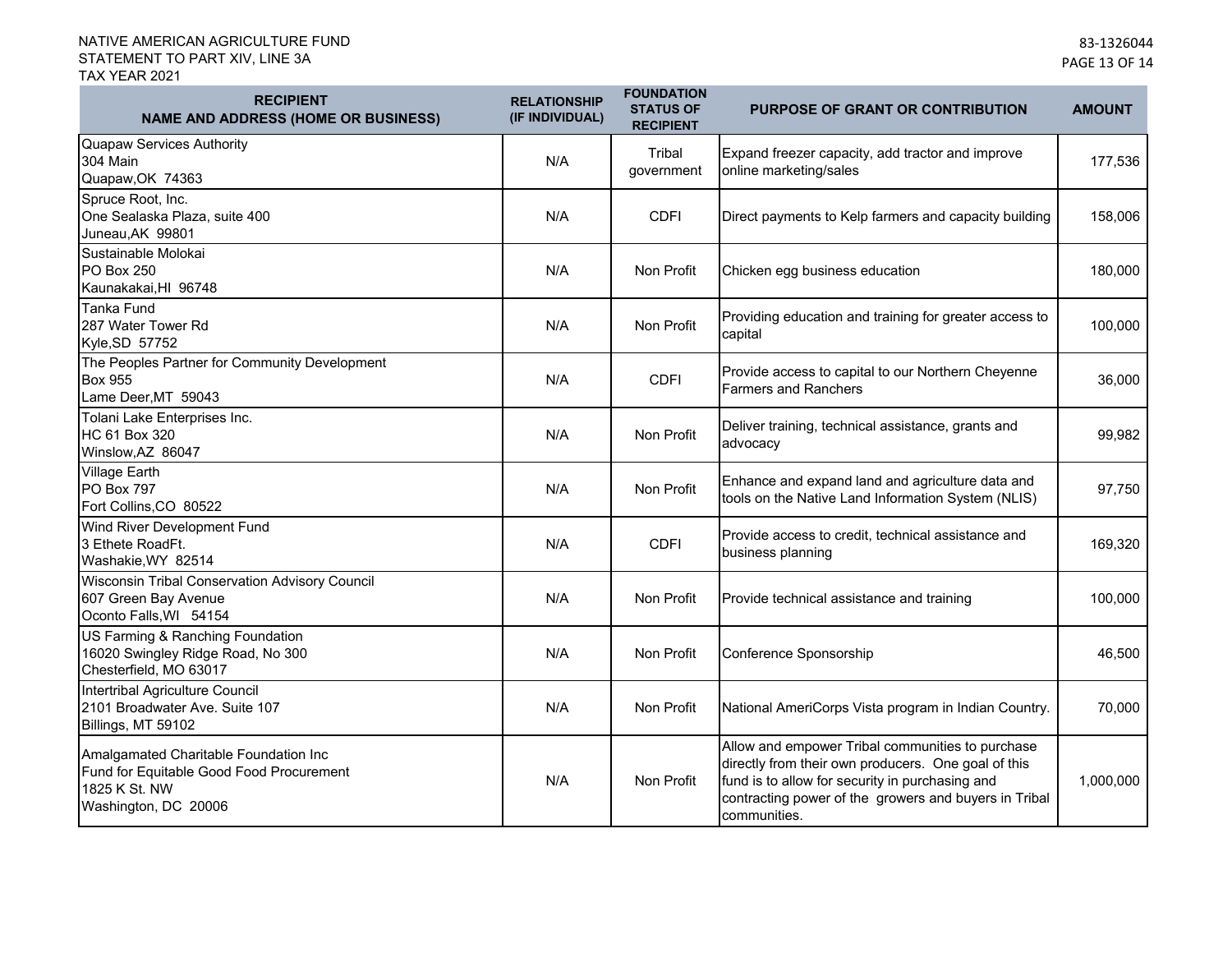| <b>RECIPIENT</b><br><b>NAME AND ADDRESS (HOME OR BUSINESS)</b>                                      | <b>RELATIONSHIP</b><br>(IF INDIVIDUAL) | <b>FOUNDATION</b><br><b>STATUS OF</b><br><b>RECIPIENT</b> | <b>PURPOSE OF GRANT OR CONTRIBUTION</b>                                                                                                                                                                                                                                                                                                                                                                                             | <b>AMOUNT</b> |
|-----------------------------------------------------------------------------------------------------|----------------------------------------|-----------------------------------------------------------|-------------------------------------------------------------------------------------------------------------------------------------------------------------------------------------------------------------------------------------------------------------------------------------------------------------------------------------------------------------------------------------------------------------------------------------|---------------|
| Native Agriculture Education Fellowship Program<br>1709 N. 19th Street, Ste 3<br>Bismarck, ND 58501 | N/A                                    | Non Profit                                                | A National Ag Scholarship/Fellowship program that<br>will solve the problems we currently have related to<br>lack of a dedicated national program to support Native<br>students in their educational post-high school pursuits.<br>Program will support a national annual cohort of<br>students in: 1) career, technical training in agriculture;<br>2) TCU (2-year institution) training in agriculture; 3) 4<br>vear institution. | 3,000,000     |
| <b>TOTAL</b>                                                                                        |                                        |                                                           | 3а.                                                                                                                                                                                                                                                                                                                                                                                                                                 | 17.218.172    |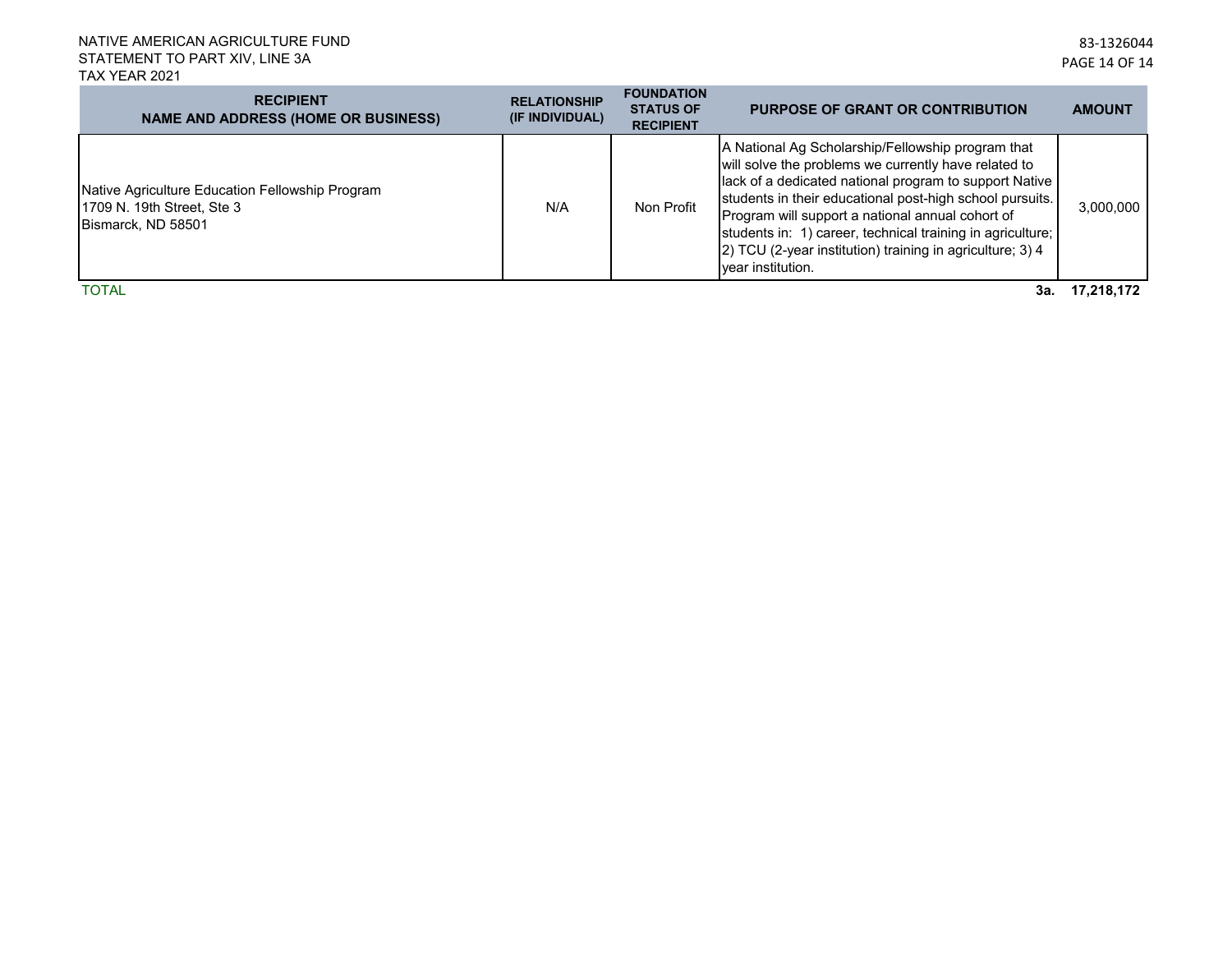×.

**Contract Contract Contract Contract** 

| <b>RECIPIENT</b><br><b>NAME AND ADDRESS (HOME OR BUSINESS)</b>                                                                       | <b>RELATIONSHIP</b><br>(IF INDIVIDUAL) | <b>FOUNDATION</b><br><b>STATUS OF</b><br><b>RECIPIENT</b> | <b>PURPOSE OF GRANT OR CONTRIBUTION</b>                                                            | <b>AMOUNT</b> |
|--------------------------------------------------------------------------------------------------------------------------------------|----------------------------------------|-----------------------------------------------------------|----------------------------------------------------------------------------------------------------|---------------|
| Akiptan, Inc.<br>412 S. Main St., Suite E<br>Eagle Butte, SD 57625                                                                   | N/A                                    | <b>CDFI</b>                                               | Scholarship program for agriculture related majors                                                 | 5,600         |
| Akiptan, Inc.<br>412 S. Main St., Suite E<br>Eagle Butte, SD 57625                                                                   | N/A                                    | <b>CDFI</b>                                               | Market study, loan products, and loans with added equity grant                                     | 250,000       |
| American Indian Business Leaders<br><b>PO Box 727</b><br>Wolf Point, MT 59201                                                        | N/A                                    | Education                                                 | Send 60 Indigenous youth to Agri-business training conference                                      | 17,500        |
| <b>Ancestral Lands</b><br>831 Isleta Blvd SW<br>Albuquerque, NM 87105                                                                | N/A                                    | Non Profit                                                | Train next generation Native farmers to enhance localized food<br>systems in tribes they work with | 5,700         |
| Arapaho Ranch Field Station<br>2255 Brunton Ct., Ste. A<br>Riverton, WY 82514                                                        | N/A                                    | Non Profit                                                | Form a youth agriculture initiative                                                                | 5,955         |
| Arizona Board of Regents, University of Arizona<br>PO Box 210158 Room 510<br>Tucson, AZ 85721-0158                                   | N/A                                    | Education                                                 | Hands-on learning experiences for research and resource<br>preservation                            | 5,000         |
| California Indian Museum and Cultural Center<br>5250 Aero Drive<br>Santa Rosa, CA 95403                                              | N/A                                    | Non Profit                                                | Engage 10 Native youth in traditional food business development                                    | 6,000         |
| Cheyenne River Youth Project<br>PO Box 410<br>Eagle Butte, SD 57625                                                                  | N/A                                    | Non Profit                                                | Prepare Lakota teens to pursue traditional foods business                                          | 3,777         |
| College of Menominee Nation<br>N172 Hwy 47/55<br>Keshena, WI 54135                                                                   | N/A                                    | Education                                                 | Prepare local youth for agriculture business careers                                               | 30,000        |
| Fresno American Indian Health Project<br>1551 E Shaw Ave<br>Fresno, CA 93710                                                         | N/A                                    | Non Profit                                                | Adopt exisiting garden youth curriculum                                                            | 3,131         |
| HoChunk Community Capital, Inc.<br>509 HoChunk Plaza N<br>Winnebago, NE 68071                                                        | N/A                                    | <b>CDFI</b>                                               | Engage youth in agriculture sector activities                                                      | 6,000         |
| Homestead Community Development Corporation<br>PO Box 646<br>Anahola, HI 96703                                                       | N/A                                    | Non Profit                                                | Organize a youth council                                                                           | 4,000         |
| Indigenous Food and Agriculture Initiative,<br>University of Arkansas School of Law<br>534 W Research Blvd<br>Fayetteville, AR 72701 | N/A                                    | Education                                                 | Cohort to educate Native youth on capital access and climate<br>resiliencv                         | 29,987        |

**Contract Contract Contract Contract**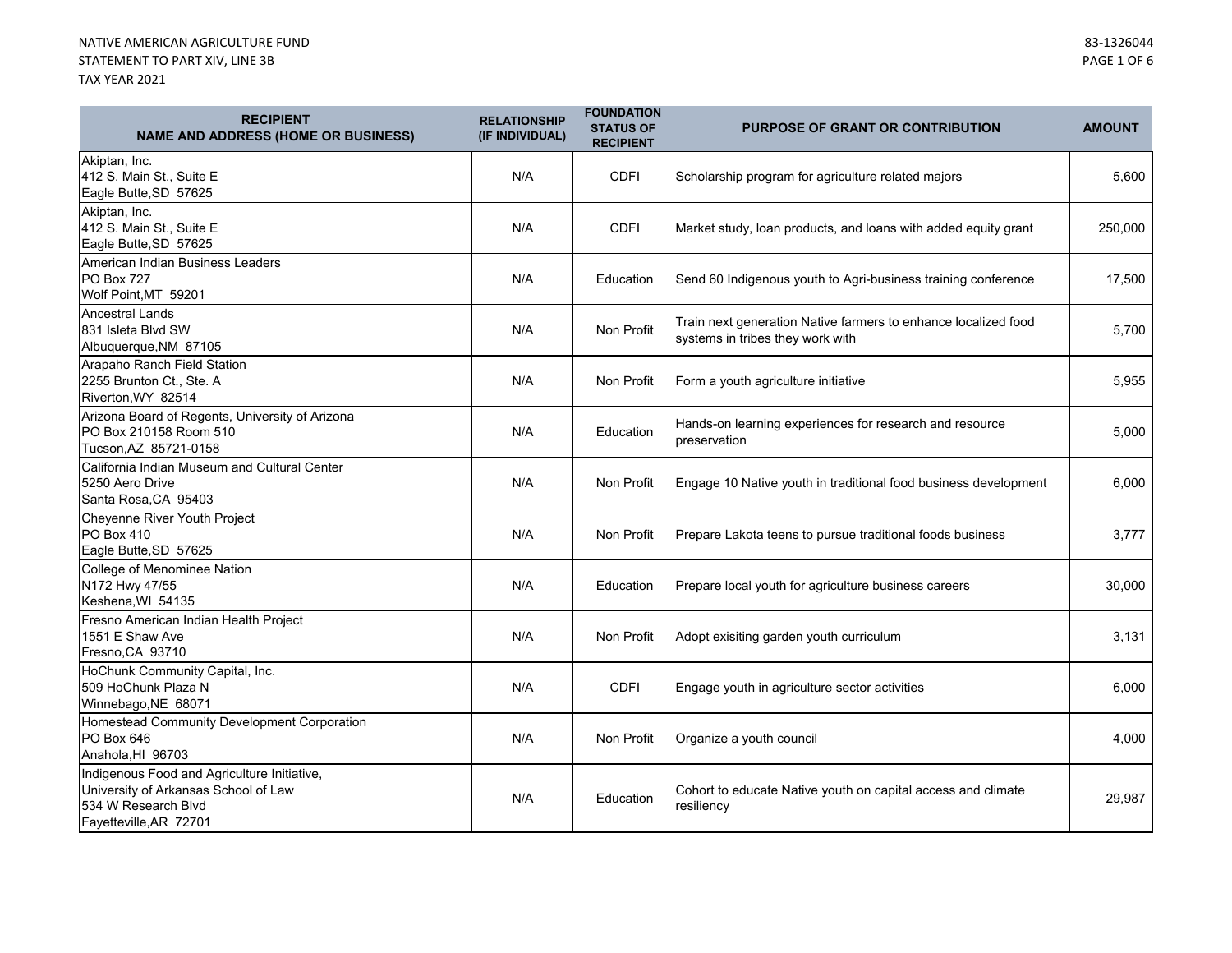| <b>RECIPIENT</b><br><b>NAME AND ADDRESS (HOME OR BUSINESS)</b>                                              | <b>RELATIONSHIP</b><br>(IF INDIVIDUAL) | <b>FOUNDATION</b><br><b>STATUS OF</b><br><b>RECIPIENT</b> | <b>PURPOSE OF GRANT OR CONTRIBUTION</b>                                                                                                             | <b>AMOUNT</b> |
|-------------------------------------------------------------------------------------------------------------|----------------------------------------|-----------------------------------------------------------|-----------------------------------------------------------------------------------------------------------------------------------------------------|---------------|
| <b>Mission Valley FFA</b><br>421 Andrew St NW<br>Ronan, MT 59864                                            | N/A                                    | Education                                                 | Expand operations and provide access to loans                                                                                                       | 6,000         |
| New Mexico State University<br>PO Box 30001<br>Las Cruces, NM 88003-8000                                    | N/A                                    | Education                                                 | Education resources and Native Youth Ag Camp                                                                                                        | 6,000         |
| Owens Valley Indian Water Commission<br>46 N TuSu Lane<br>Bishop, CA 93514                                  | N/A                                    |                                                           | Instrumentality Provide education and business decision-making skills                                                                               | 5,225         |
| Peacekeeper Society<br>PO Box 10057<br>Yakima.WA 98909                                                      | N/A                                    | Non Profit                                                | Create Native Youth Preservation program                                                                                                            | 5,911         |
| Red Lake Band of Chippewa Indians<br>15484 Migizi Drive<br>Red Lake, MN 56671                               | N/A                                    | Tribal<br>government                                      | Miinikaan Seeds youth training project                                                                                                              | 5.704         |
| Sac and Fox Tribe of the Mississippi in Iowa<br>349 Meskwaki Road<br>Tama, IA 52339                         | N/A                                    | Tribal<br>government                                      | Establish a year-round Meskwaki Youth Agriculture Club                                                                                              | 4,000         |
| The National Center for American Indian Enterprise Development<br>953 East Juanita Avenue<br>Mesa, AZ 85204 | N/A                                    | Non Profit                                                | Allow 20 students to develop a specialized business plan at the<br><b>Reservation Economic Summit</b>                                               | 35,000        |
| Three Sisters Gardens<br>P.O. Box 108<br>West Sacramento , CA 95605                                         | N/A                                    | Non Profit                                                | Develop Native Youth agriculture skills                                                                                                             | 3,000         |
| American Indian Alaska Native Tourism Association, Inc.<br>2401 12th Street NW<br>Albuquerque, NM 87104     | N/A                                    | Non Profit                                                | Development and growth of Native Agritourism, including access to<br>capital                                                                        | 10,000        |
| <b>Buffalo Nations Grasslands Alliance</b><br>22695 Little Bend Rd<br>Lower Brule, SD 57548                 | N/A                                    | Non Profit                                                | Build working relationships, create Native contact communication<br>channels, and address conservation trust fund program design and<br>development | 75,000        |
| Cheyenne and Arapaho Tribes<br>100 Red Moon Circle<br>Concho, OK 73022                                      | N/A                                    | Tribal<br>government                                      | Tribal industrial hemp processing facility market analysis and<br>feasibility study                                                                 | 198,094       |
| College of Menominee Nation<br>N172 Hwy 47/55<br>Keshena, WI 54135                                          | N/A                                    | Education                                                 | Programs, community access and learning opportunities around<br>Indigenous culture, agribusiness and sustainability                                 | 100,000       |
| Confederated Tribes & Bands of the Yakama Nation<br>401 Fort Road<br>Toppenish, WA 98948                    | N/A                                    | Tribal<br>government                                      | Scholarships and internships for Yakama students seeking ag-<br>related certifications and degrees                                                  | 186,863       |
| Diné Community Development Corporation<br>P.O. Box 2171<br>Chinle, AZ 86503                                 | N/A                                    | Non Profit                                                | Collective action program for the marketing and processing of<br>Navajo farm and ranchers' products and services                                    | 15,000        |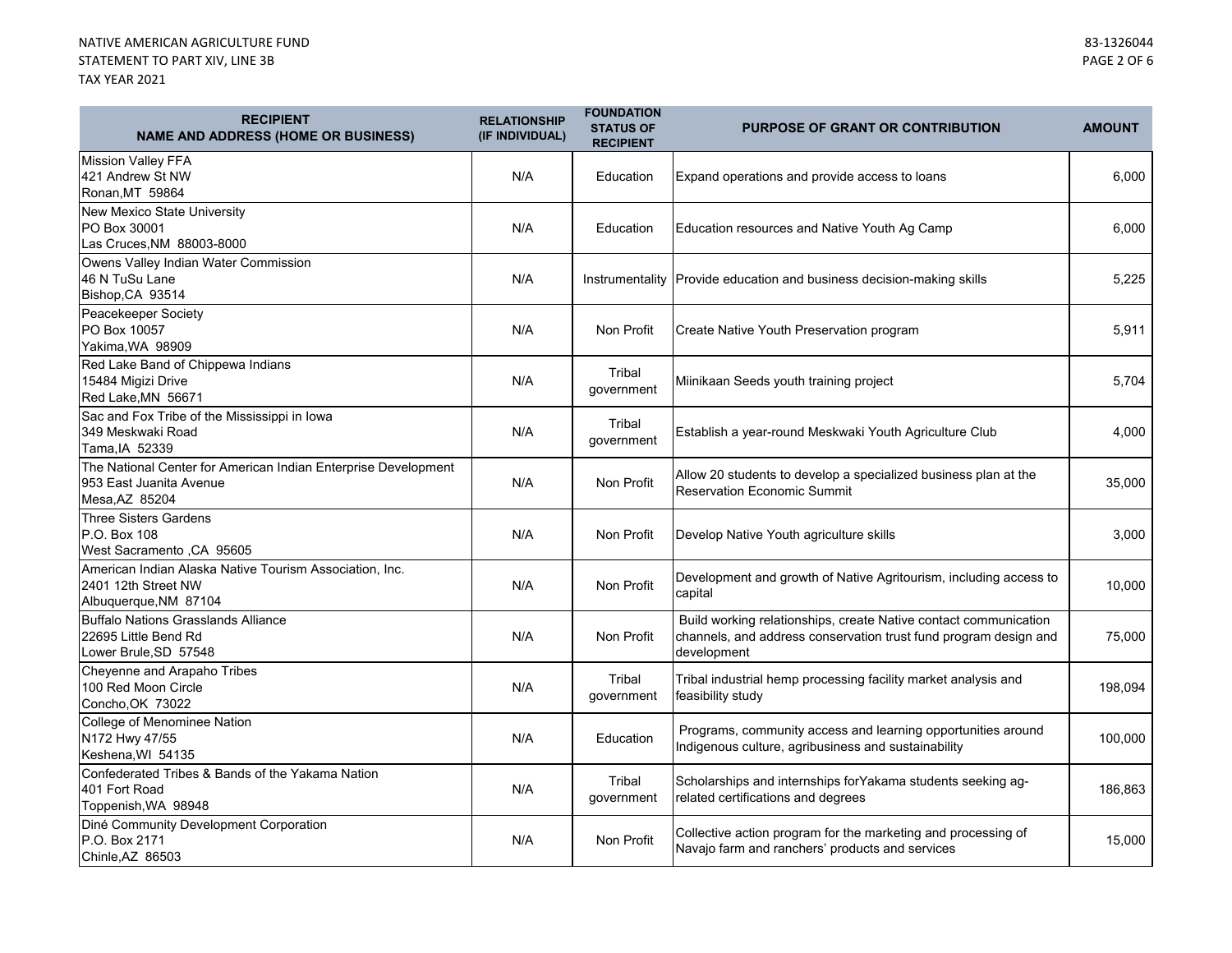×.

**Contract Contract Contract Contract** 

| <b>RECIPIENT</b><br><b>NAME AND ADDRESS (HOME OR BUSINESS)</b>                                                                       | <b>RELATIONSHIP</b><br>(IF INDIVIDUAL) | <b>FOUNDATION</b><br><b>STATUS OF</b><br><b>RECIPIENT</b> | <b>PURPOSE OF GRANT OR CONTRIBUTION</b>                                                                      | <b>AMOUNT</b> |
|--------------------------------------------------------------------------------------------------------------------------------------|----------------------------------------|-----------------------------------------------------------|--------------------------------------------------------------------------------------------------------------|---------------|
| Ecotrust<br>721 NW 9th Ave #200<br>Portland, OR 97209                                                                                | N/A                                    | Non Profit                                                | Cost-benefit analysis and technical training assistance                                                      | 76,156        |
| Fort Lewis College<br>1000 Rim Drive<br>Durango, CO 81301                                                                            | N/A                                    | Education                                                 | Agricultural training, technical support and re-grants                                                       | 59,000        |
| Four Bands Community Fund<br>412 S. Main Street<br>Eagle Butte, SD 57625                                                             | N/A                                    | <b>CDFI</b>                                               | Loan capital, equity bundles, matched retirement accounts, and<br>financial planning training and assistance | 100,000       |
| <b>Healthy Futures Inc</b><br>706 Solano Drive SE<br>Albuquerque, NM 87108                                                           | N/A                                    | Non Profit                                                | Increase business planning skills and financial comptencies of<br>Native Farmers and Ranchers                | 76,463        |
| HoChunk Community Capital, Inc.<br>509 HoChunk Plaza N<br>Winnebago, NE 68071                                                        | N/A                                    | <b>CDFI</b>                                               | Traning, technical assistance, Farmers Market POS, loans and<br>startup funding                              | 20,000        |
| Humboldt State University Sponsored Programs Foundation<br>1 Harpst Street, SBS 427<br>Arcata, CA 95521                              | N/A                                    | Education                                                 | Disciplanary researchers for technical support and advocacy                                                  | 118,945       |
| Indigenous Food and Agriculture Initiative,<br>University of Arkansas School of Law                                                  | N/A                                    | Education                                                 | Conservation, land stewardship and resource management<br>education                                          | 195,825       |
| Indigenous Food and Agriculture Initiative, University of Arkansas<br>School of Law<br>534 W Research Blvd<br>Fayetteville, AR 72701 | N/A                                    | Education                                                 | Indigenous Food and Agriculture Law program                                                                  | 199,234       |
| Indigenous Food and Agriculture Initiative, University of Arkansas<br>School of Law<br>534 W Research Blvd<br>Fayetteville, AR 72701 | N/A                                    | Education                                                 | Native Youth in Agriculture Leadership Summit                                                                | 199,240       |
| Intertribal Agriculture Council<br><b>PO Box 958</b><br>Billings, MT 59103-0958                                                      | N/A                                    | Non Profit                                                | Technical assistance and redesign of credit system                                                           | 100,000       |
| Intertribal Agriculture Council<br><b>PO Box 958</b><br>Billings, MT 59103-0958                                                      | N/A                                    | Non Profit                                                | Provide tools, expertise and network for regenerative agriculture<br>movement                                | 99,998        |
| Kodiak Archipelago Leadership Institute<br>Post Office Box 8103<br>Kodiak, AK 85623                                                  | N/A                                    | Non Profit                                                | Training and technical support for aquatic plant farms establishment                                         | 15,813        |
| Lower Brule Corporation<br>11710 Plaza America Drive<br>Reston, VA 20190                                                             | N/A                                    |                                                           | Instrumentality Develop and implement go-to-market sales plan                                                | 19,401        |

۰

**Contract Contract Contract Contract**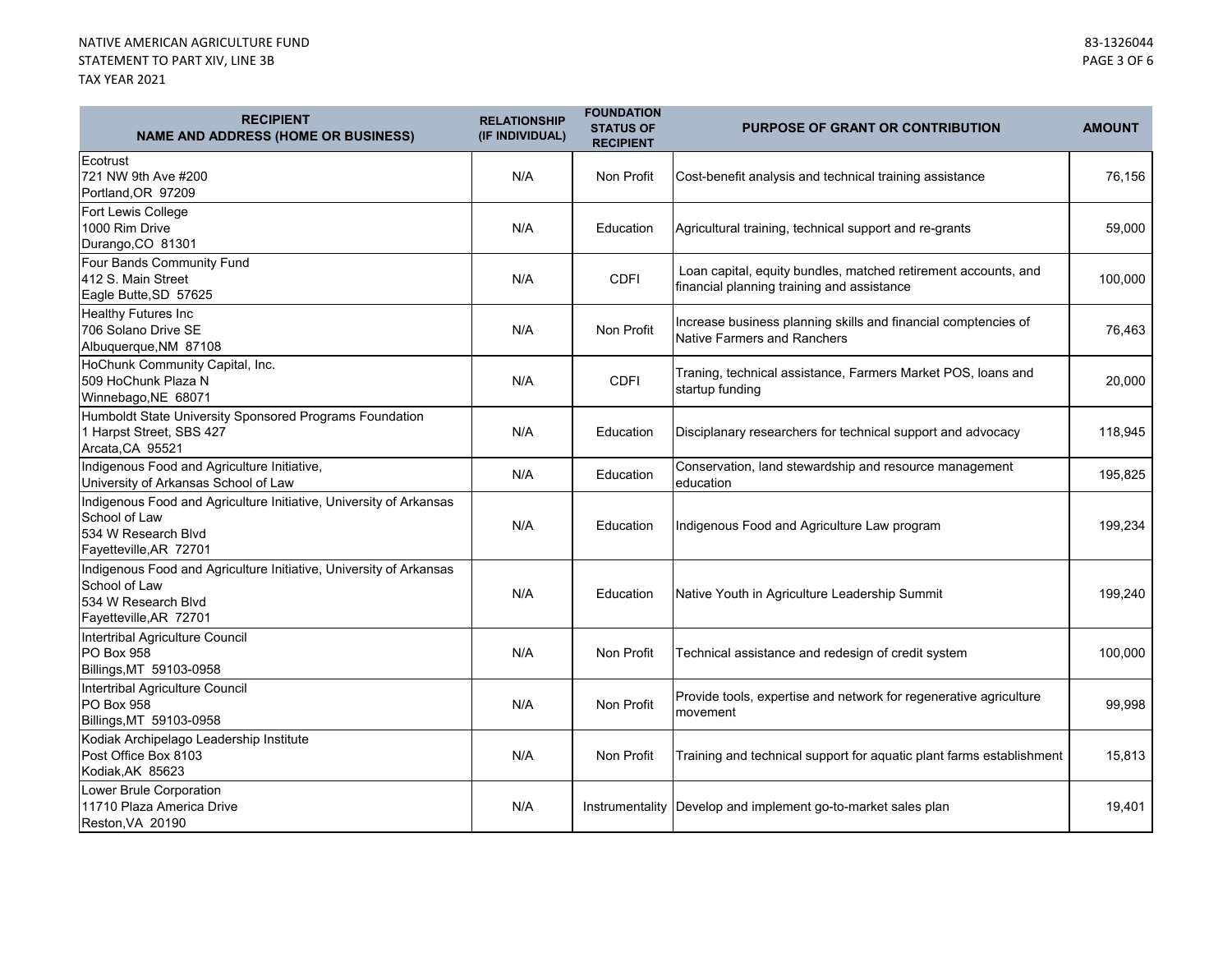| <b>RECIPIENT</b><br><b>NAME AND ADDRESS (HOME OR BUSINESS)</b>                            | <b>RELATIONSHIP</b><br>(IF INDIVIDUAL) | <b>FOUNDATION</b><br><b>STATUS OF</b><br><b>RECIPIENT</b> | PURPOSE OF GRANT OR CONTRIBUTION                                                                              | <b>AMOUNT</b> |
|-------------------------------------------------------------------------------------------|----------------------------------------|-----------------------------------------------------------|---------------------------------------------------------------------------------------------------------------|---------------|
| Lummi CDFI<br>12 Bellwether Way, Suite 224<br>Bellingham, WA 98225                        | N/A                                    | <b>CDFI</b>                                               | Provide loans, technical assistance and access to capital                                                     | 20,000        |
| Makoce Agriculture Development Inc.<br>1751 Mahpiya Maza Ln<br>Porcupine, SD 57772        | N/A                                    | Non Profit                                                | Provide courses and training and update mobile poultry processing<br>unit                                     | 100,000       |
| Muscogee (Creek) Nation<br>1008 Eufaula St.<br>Okmulgee, OK 74447                         | N/A                                    | Tribal<br>government                                      | Provide a multi-purpose aquaponics training facility and training for<br>farmers                              | 98,530        |
| Muscogee (Creek) Nation<br>1008 Eufaula St.<br>Okmulgee, OK 74447                         | N/A                                    | Tribal<br>government                                      | Grants to beginning farmers for aquaponics business                                                           | 99,653        |
| Myskoke Loan Fund<br>2951 N. Wood Drive, Suite 126<br>Okmulgee, OK 74447                  | N/A                                    | <b>CDFI</b>                                               | Provide lending capital                                                                                       | 20,000        |
| <b>NACA Inspired Schools Network</b><br>PO Box 40334<br>Albuquerque, NM 87196-0334        | N/A                                    | Non Profit                                                | Paid agricultural residency and learning experience                                                           | 99,954        |
| Native 360 Loan Fund<br>211 W 3rd St<br>Grand Island, NE 68801                            | N/A                                    | <b>CDFI</b>                                               | Strategic business and capitalization plan for \$10 million loan pool                                         | 7,568         |
| Native American Horse Education Foundation<br>740 S Avenida Los Reyes<br>Tucson, AZ 85748 | N/A                                    | Non Profit                                                | Partnering to provide a two-week introductory farrier training course<br>at no cost to the tribal communities | 15,000        |
| Native CDFI Network, Inc.<br>PO Box 77206<br>Washington, DC 20013                         | N/A                                    | <b>CDFI</b>                                               | Capitalize our ag and food producer loan pool                                                                 | 60,000        |
| <b>Native Conservancy</b><br>P.O. Box 456<br>Cordova, AK 99574                            | N/A                                    | Non Profit                                                | Increase Kelp farmers and identify markets                                                                    | 19,116        |
| Nebraska Indian Community College<br>1111 Highway 75<br>Macy, NE 68039                    | N/A                                    | Education                                                 | Educational services in business entrepreneurship and drone<br>technology                                     | 99.995        |
| New Mexico Community Capital<br>301 Gold Ave SW<br>Albuquerque, NM 87102                  | N/A                                    | Non Profit                                                | Training in credit access, farm investments and credit building                                               | 15,342        |
| Northern Shores Community Development<br>1131 W. Conway Rd.<br>Harbor Spring, MI 49740    | N/A                                    | <b>CDFI</b>                                               | Provide access to capital and promote agribusiness growth                                                     | 27,063        |
| Northwest Native Development Fund<br>504 Fir Street<br>Coulee Dam, WA 99116               | N/A                                    | <b>CDFI</b>                                               | Funding directly to Native Ag producers/harvesters                                                            | 35,000        |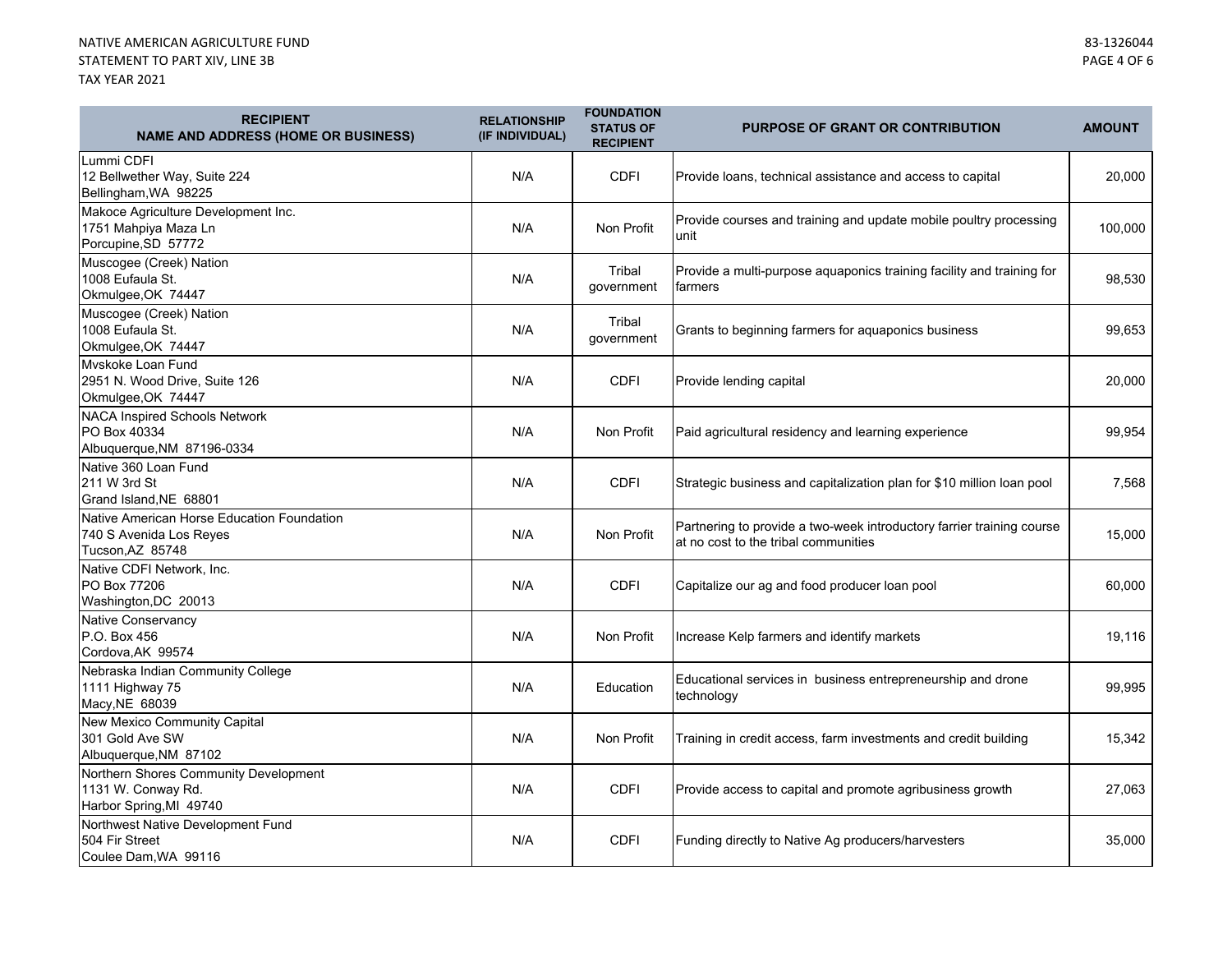| <b>RECIPIENT</b><br><b>NAME AND ADDRESS (HOME OR BUSINESS)</b>                                   | <b>RELATIONSHIP</b><br>(IF INDIVIDUAL) | <b>FOUNDATION</b><br><b>STATUS OF</b><br><b>RECIPIENT</b> | <b>PURPOSE OF GRANT OR CONTRIBUTION</b>                                                      | <b>AMOUNT</b> |
|--------------------------------------------------------------------------------------------------|----------------------------------------|-----------------------------------------------------------|----------------------------------------------------------------------------------------------|---------------|
| Owens Valley Indian Water Commission<br>46 N TuSu Lane<br>Bishop, CA 93514                       | N/A                                    | Instrumentality                                           | Educational trainings, credit advocacy, and resources                                        | 172,100       |
| Passamaquoddy Tribe at Indian Township<br><b>PO Box 301</b><br>Princeton, ME 04668-.0301         | N/A                                    | Tribal<br>government                                      | Expand tapping by 10,000 trees                                                               | 168,141       |
| Port Gamble S'Klallam Foundation<br>31912 Little Boston Rd NE<br>Kingston, WA 98346              | N/A                                    | Non Profit                                                | Provide business training, grant funding and market study                                    | 19,669        |
| <b>Quapaw Services Authority</b><br><b>304 Main</b><br>Quapaw, OK 74363                          | N/A                                    | Tribal<br>government                                      | Expand freezer capacity, add tractor and improve online<br>marketing/sales                   | 19,726        |
| Red Cliff Band of Lake Superior Chippewa<br>88455 Pike Rd<br>Bayfield, WI 54814                  | N/A                                    | Tribal<br>government                                      | Hire food sovereignty coordinator                                                            | 199,732       |
| Robeson Community College<br>5160 Fayetteville Rd<br>Lumberton, NC 28360                         | N/A                                    | Education                                                 | Provide business planning, training and access to capital                                    | 158,738       |
| San Xavier Cooperative Association, Inc.<br>8100 S. Oidak Wog<br>Tucson, AZ 85746                | N/A                                    | Instrumentality                                           | Expand education and outreach to benefit O'odham people and<br>producers in southern Arizona | 197,250       |
| Spruce Root. Inc.<br>One Sealaska Plaza, suite 400<br>Juneau, AK 99801                           | N/A                                    | CDFI                                                      | Direct payments to Kelp farmers and capacity building                                        | 17,556        |
| Stockbridge-Munsee Community<br>N8502 MoHeConNuck Rd<br>Bowler, WI 54416                         | N/A                                    | Tribal<br>government                                      | Creating a Native led food hub, featuring a commercial kitchen and<br>market space           | 199,105       |
| Sustainable Molokai<br><b>PO Box 250</b><br>Kaunakakai, HI 96748                                 | N/A                                    | Non Profit                                                | Chicken egg business education                                                               | 20,000        |
| Swinomish Tribe Swinomish Dept of Environmental Protection<br>LaConner, WA 98257                 | N/A                                    | Tribal<br>government                                      | Phenological research on culturally significant at-risk plants                               | 191,666       |
| <b>Tanka Fund</b><br>287 Water Tower Rd<br>Kyle, SD 57752                                        | N/A                                    | Non Profit                                                | Providing education and training for greater access to capital                               | 100,000       |
| The Peoples Partner for Community Development<br><b>Box 955</b><br>Lame Deer, MT 59043           | N/A                                    | <b>CDFI</b>                                               | Provide access to capital to our Northern Cheyenne Farmers and<br>Ranchers                   | 4,000         |
| Thunder Valley Community Development Corporation<br>290 Empowerment Drive<br>Porcupine, SD 57772 | N/A                                    | Non Profit                                                | Provide business assistance, agricultural education and advocacy                             | 200,000       |